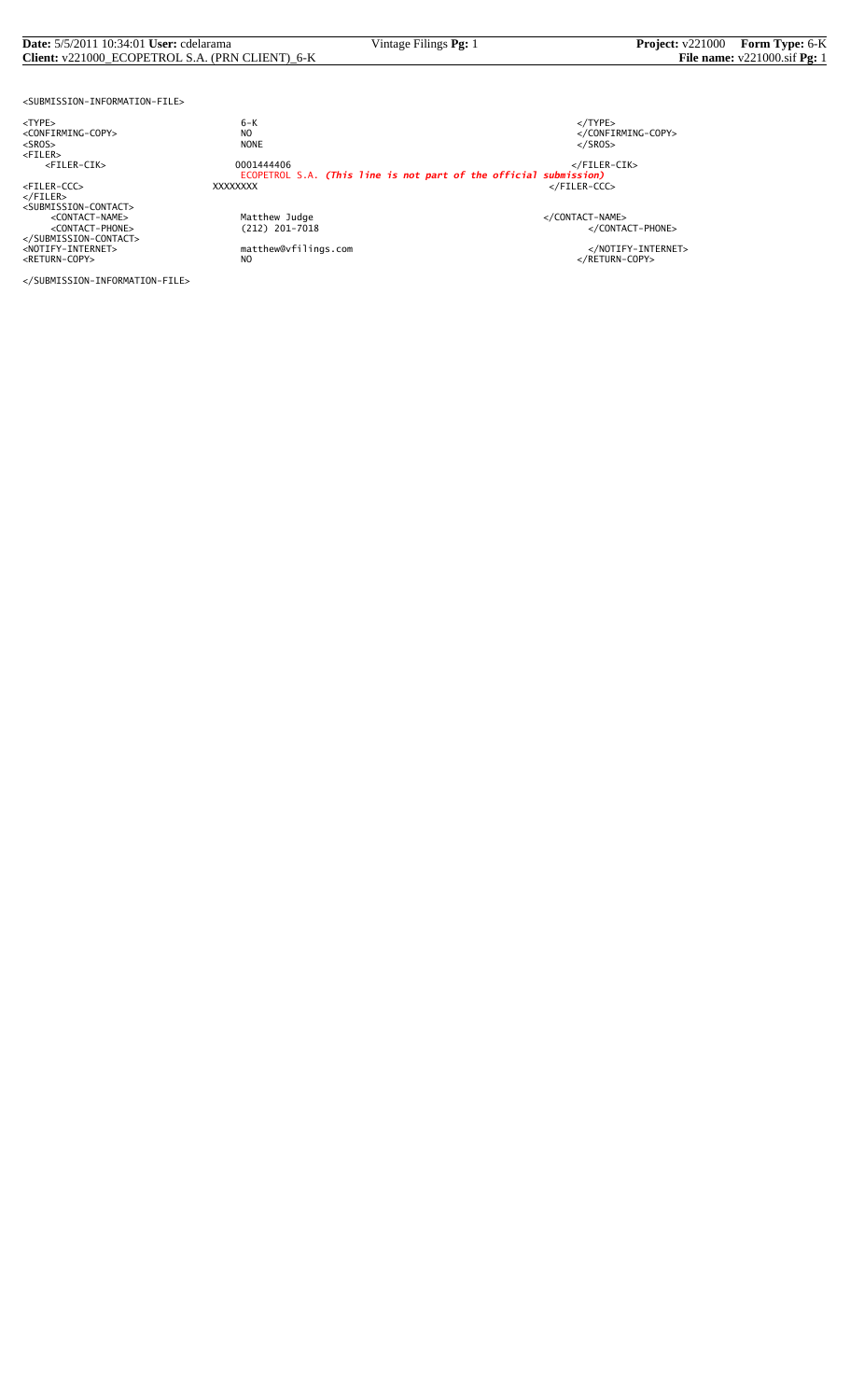#### **SECURITIES AND EXCHANGE COMMISSION Washington, D.C. 20549**

 $\overline{a}$ 

 $\overline{a}$ 

 $\overline{a}$ 

 $\overline{a}$ 

 $\overline{a}$ 

#### **FORM 6-K REPORT OF FOREIGN PRIVATE ISSUER PURSUANT TO RULE 13a-16 OR 15d-16 OF THE**

**SECURITIES EXCHANGE ACT OF 1934**

May 2011

Commission File Number: 333-153452

**ECOPETROL S.A.**

*(Exact name of registrant as specified in its Charter)*

Carrera 7 No. 37 – 69 BOGOTA – COLOMBIA *(Address of registrant's principal executive offices)*

Indicate by check mark whether the registrant files or will file annual reports under cover Form 20-F or Form 40-F.

Form 20-F  $\boxtimes$  Form 40-F  $\Box$ 

Indicate by check mark if the registrant is submitting the Form 6-K in paper as permitted by Regulation S-T Rule 101(b)(1):

Yes □ No ⊠

Indicate by check mark if the registrant is submitting the Form 6-K in paper as permitted by Regulation S-T Rule 101(b)(7):

 $Yes$   $\Box$  No  $\boxtimes$ 

Indicate by check mark whether by furnishing the information contained in this Form, the registrant is also thereby furnishing the information to the Commission pursuant to Rule 12g3-2(b) under the Securities Exchange Act of 1934.

 $Yes$   $\square$  No  $\boxtimes$ 

If "Yes" is marked, indicate below the file number assigned to the registrant in connection with Rule  $12g3-2(b)$ : 82- $N/A$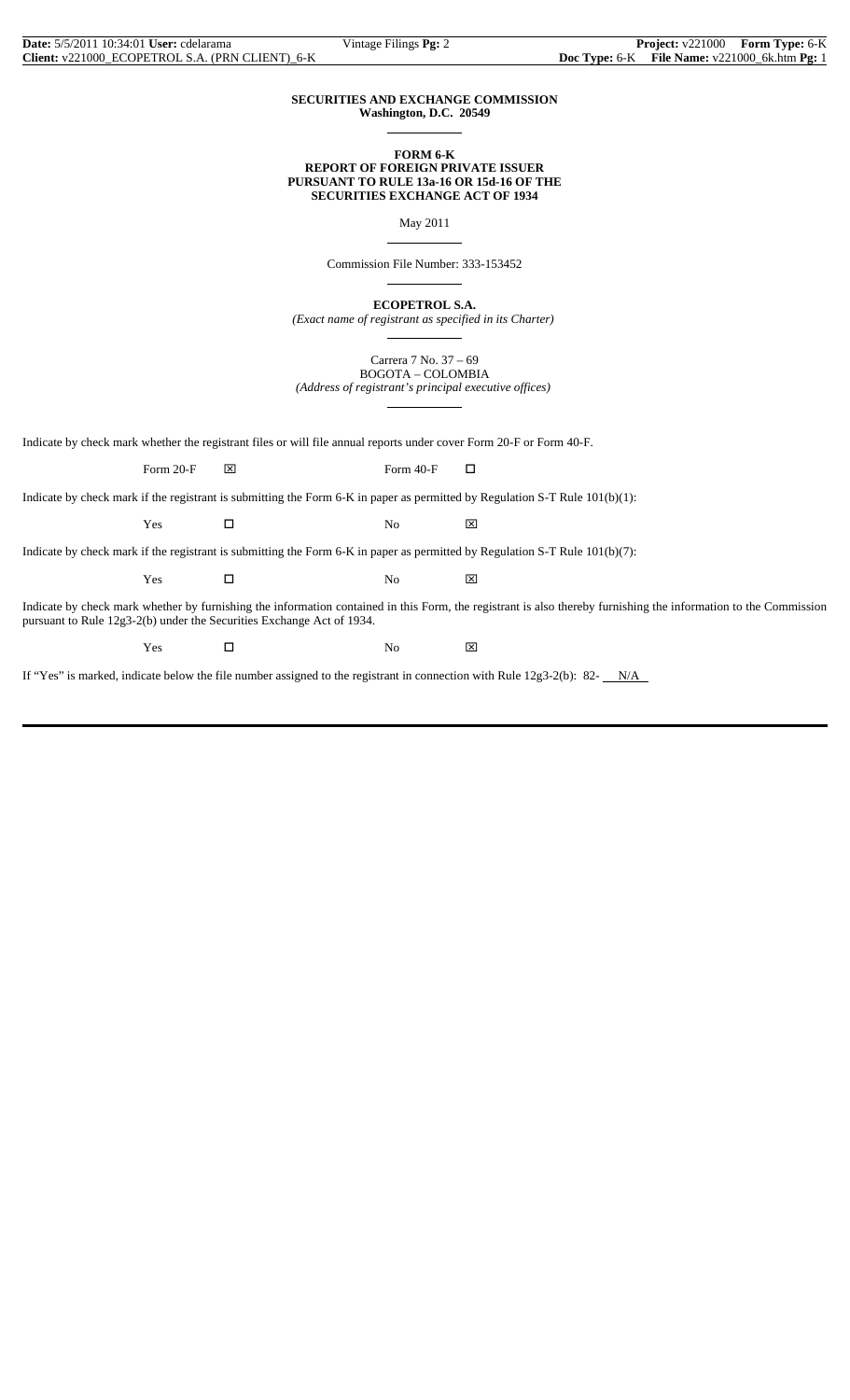

#### **Ecopetrol S.A. Announces Results for the First Quarter of 2011**

- *Corporate Group´s production increased 17.1% compared to first quarter 2010.*
- *Revenues, operating income, EBITDA and net income of Ecopetrol S.A. increased by 41.8%, 68.1%, 58% and 62.4%, respectively, compared to the first quarter of last year.*
- *Net income of Ecopetrol S.A. reached COL\$3.4 trillion, equivalent to COL\$84.12 per share.*

BOGOTA, Colombia, May 4, 2011 Ecopetrol S.A. (BVC: ECOPETROL; NYSE: EC; BVL: EC; TSX: ECP) ("Ecopetrol" or the "Company") announced today its unaudited consolidated and unconsolidated financial results for the first quarter of 2011, prepared and filed in accordance with the *Regimen de Contabilidad Publica* - RCP (Public Accounting Regime) of the National Accounting Office of Colombia, in Colombian pesos (COP\$).

#### **Ecopetrol S.A. Financial Highlights**

| (COP\$ Billion)            | $102011*$ | Unconsolidated<br>$102010*$ | $\frac{0}{0}$ | $102011*$ | Consolidated<br>$102010*$ | $\frac{6}{9}$ |
|----------------------------|-----------|-----------------------------|---------------|-----------|---------------------------|---------------|
| <b>Total sales</b>         | 12,399.2  | 8.741.6                     | 41.8%         | 14.387.7  | 10.217.8                  | 40.8%         |
| Operating profit           | 5,376.7   | 3,198.2                     | 68.1%         | 5,678.8   | 3.616.6                   | 57.0%         |
| Net Income                 | 3,404.6   | 2,096.6                     | 62.4%         | 3,110.3   | 1.954.3                   | 59.2%         |
| Earnings per share (COP\$) | 84.12     | 51.80                       |               |           |                           |               |
| <b>EBITDA</b>              | 6.489.3   | 4,106.5                     | 58.0%         | 6,870.4   | 4.454.7                   | 54.2%         |
| <b>EBITDA</b> Margin       | 52%       | 47%                         |               | 48%       | 44%                       |               |

\* Not audited

The CEO of Ecopetrol, Javier Gutierrez, stated*: "The results of the first quarter of 2011 were very positive for all the business segments of our corporate group. It was an exceptional quarter. Our team faced new external factors such as the harsh rain season that proved our operating capacity under challenging circumstances. We disclosed hydrocarbons presence in three wells in Colombia and one in Peru, and achieved a record average production level of 686 thousand barrels per day for the quarter. On January 24 we formally incorporated Equion Energy, our most recent acquisition, as part of our corporate group.*

*Increasing transportation capacity is one of our priorities, required to sustain production growth. During the quarter we finalized several infrastructure projects for crude transportation which increased capacity by 22%, and for product transportation which increased capacity by 27% when compared to the first quarter of 2010.*

*Due to higher product margins, refining segment's operating profitability increased significantly together with a 16% growth in sales volume.*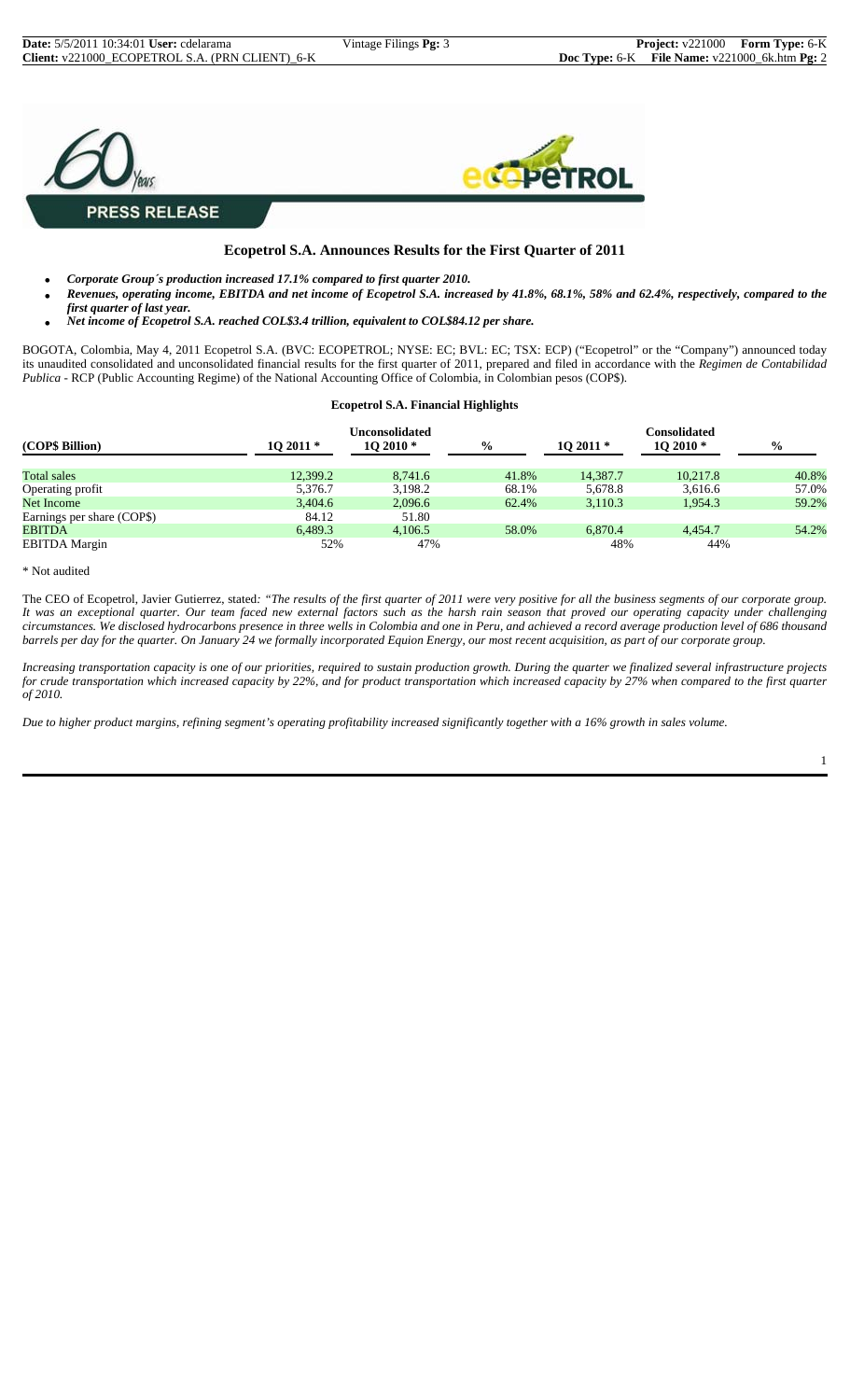

*Our financial results for the quarter were stronger than what we anticipated. Net income amounted to COL\$3.4 trillion and Ebitda reached COL\$6.5 trillion, leveraged by higher prices.*

*It is worth highlighting that Standard and Poor's increased Ecopetrol's credit rating to investment grade. This new rating is positive given the impact on the financing cost and future terms when funding our investment plan.*

*In summary, the first quarter of 2011 was full of activity and challenges, rewarded by outstanding results that we proudly disclose today to our shareholders".*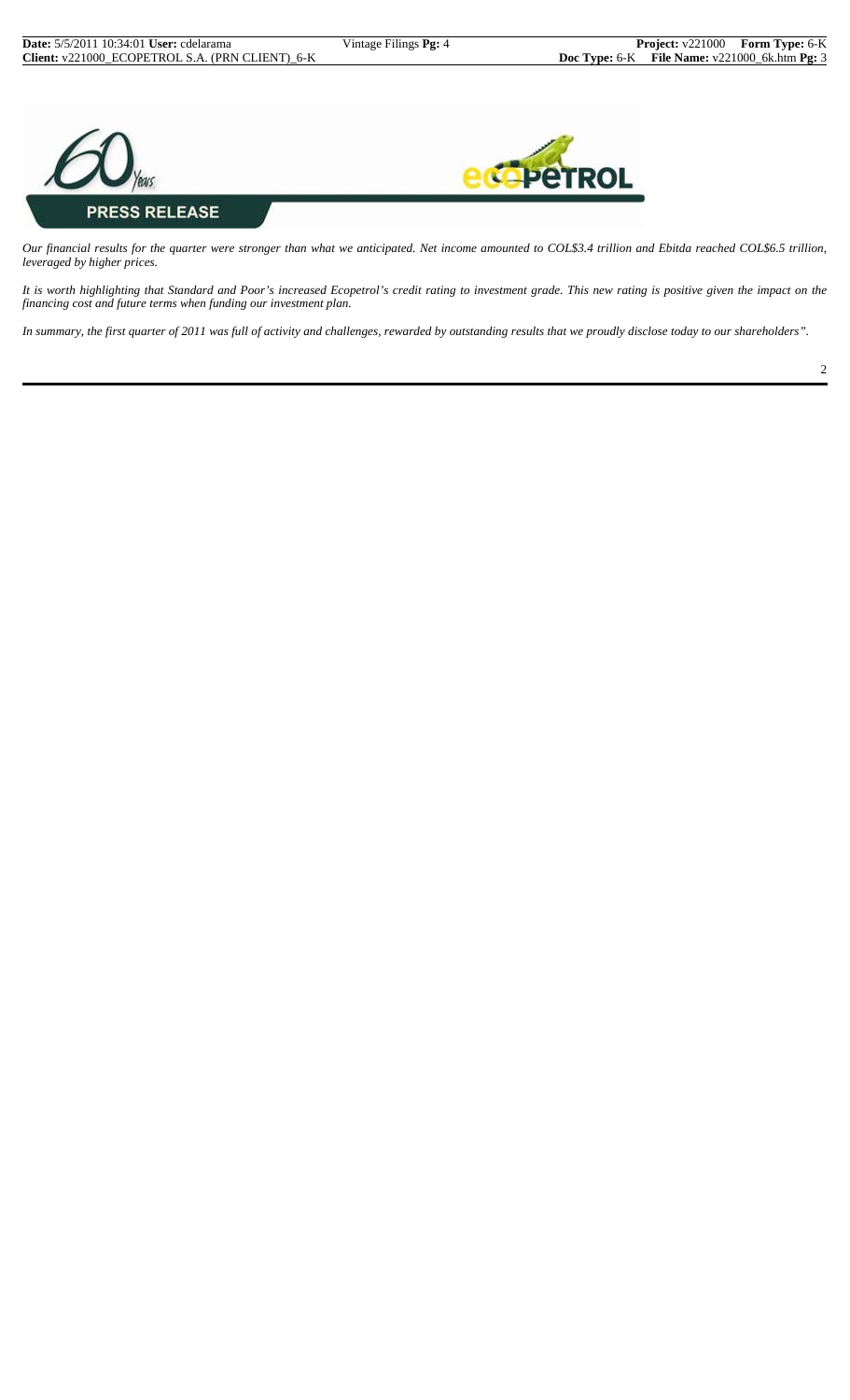3





#### **Ecopetrol S.A. Announces Results for the First Quarter of 2011**

|              | I. Financial and operating results                                   | 4                |
|--------------|----------------------------------------------------------------------|------------------|
| a.           | Availability of crude and products (Ecopetrol S.A.)                  |                  |
| b.           | Ecopetrol sales volumes                                              | 5                |
| c.           | Prices of crudes and products                                        | $\tau$           |
| d.           | <b>Financial results</b>                                             | $\boldsymbol{8}$ |
| e.           | Cash flow                                                            | 9                |
| f.           | Segment results                                                      | 10               |
| g.           | Balance sheet                                                        | 11               |
|              | II. Business aspects                                                 | 12               |
| a.           | Exploration                                                          | 12               |
| b.           | Production                                                           | 13               |
| c.           | Refining                                                             | 15               |
| d.           | Transportation                                                       | 16               |
| e.           | <b>Biofuels</b>                                                      | 19               |
| f.           | <b>Investment Plan</b>                                               | 19               |
| g.           | Credit rating                                                        | 20               |
|              | III. Corporate social responsibility (CSR)                           | 20               |
| a.           | Stakeholders and recognitions                                        | 20               |
| b.           | Health, Safety and Environmental Performance (HSE)                   | 20               |
| c.           | Science and technology                                               | 20               |
| d.           | Social investment                                                    | 20               |
|              | IV. Financial results of Ecopetrol and its affiliates (consolidated) | 21               |
|              | V. Presentation of results                                           | 22               |
| VI. Exhibits |                                                                      | 24               |
|              | VII. Subsidiaries results                                            | 31               |
|              |                                                                      |                  |
|              |                                                                      |                  |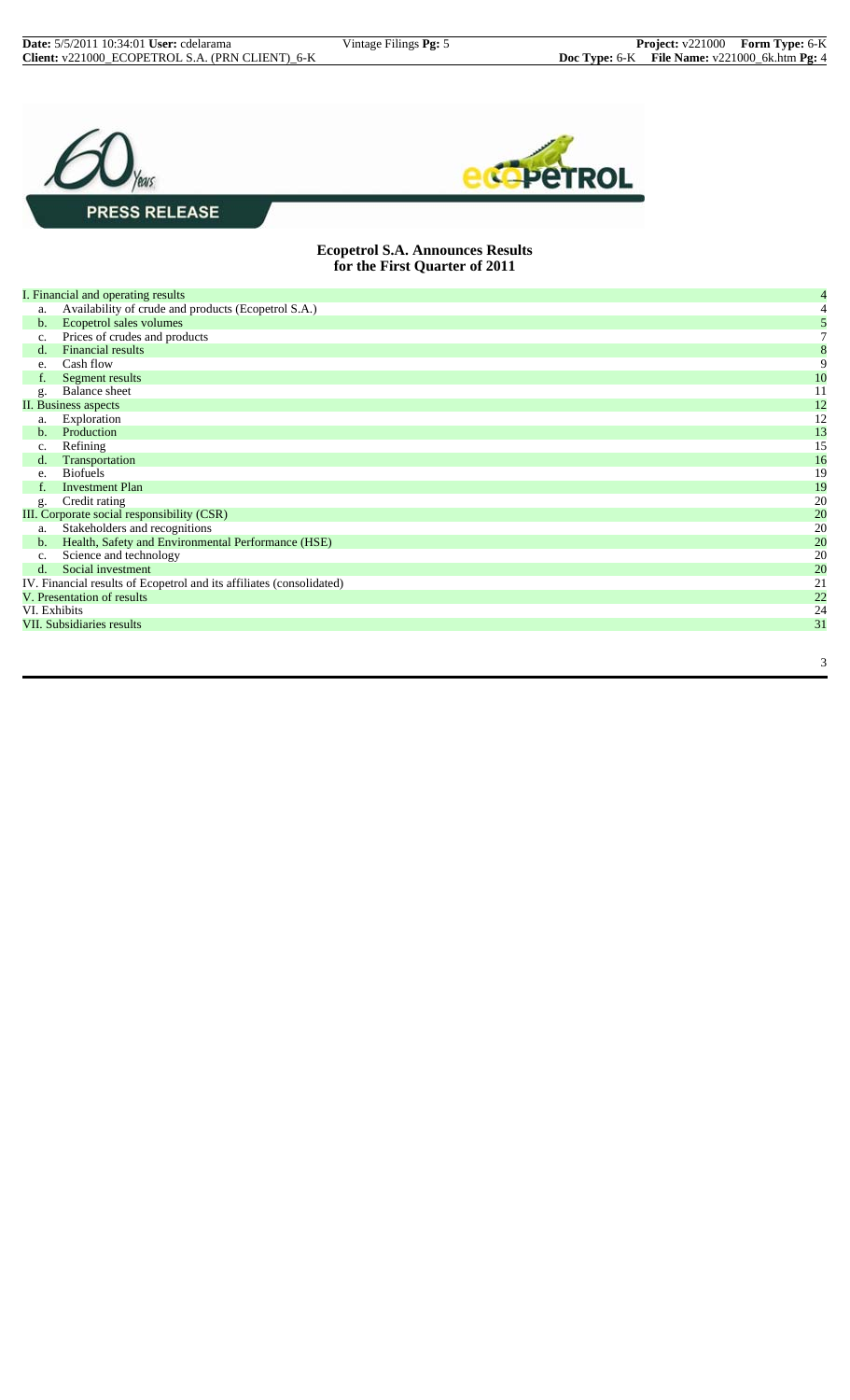

#### **I. Financial and operating results**

#### **a. Availability of crude and products (Ecopetrol S.A.)**

The availability of Ecopetrol's crude and products is summarized in the following exhibit:

#### **Ecopetrol S.A. (unconsolidated) Gross oil and gas production**

| (MBOED)                                     | 1Q 2011 | 1Q 2010 | $\frac{0}{0}$ |
|---------------------------------------------|---------|---------|---------------|
| Crude Oil                                   | 537.0   | 452.0   | 18.8%         |
| <b>Natural Gas</b>                          | 97.1    | 99.3    | $(2.3)\%$     |
| <b>Total</b>                                | 634.1   | 551.3   | 15.0%         |
| (-) Royalties                               |         |         |               |
| (MBOED)                                     | 1Q 2011 | 1Q 2010 | $\frac{0}{0}$ |
| Crude Oil                                   | 82.6    | 67.3    | 22.7%         |
| <b>Natural Gas</b>                          | 20.4    | 20.0    | 1.8%          |
| <b>Total</b>                                | 103.0   | 87.3    | 17.9%         |
| $(=)$ Net oil and gas production<br>(MBOED) | 1Q 2011 | 1Q 2010 | $\frac{0}{0}$ |
| Crude oil                                   | 454.4   | 384.7   | 18.1%         |
| Gas natural                                 | 76.7    | 79.3    | (3.3)%        |
| <b>Total</b>                                | 531.1   | 464.0   | 14.5%         |
| Purchase volume (MBOED)*                    | 1Q 2011 | 1Q 2010 | $\frac{0}{0}$ |
| Crude Oil                                   | 171.9   | 173.2   | (0.8)%        |
| Products                                    | 6.9     | 9.2     | $(25.0)\%$    |
| <b>Natural Gas</b>                          | 35.1    | 39.5    | $(11.1)$ %    |
| <b>Total Purchases</b>                      | 213.9   | 221.9   | $(3.6)\%$     |
| <b>Imports volume (MBD)</b>                 | 1Q 2011 | 1Q 2010 | $\frac{0}{0}$ |
| Products                                    | 70.1    | 63.3    | 10.7%         |

\* Purchase volume includes royalties from Ecopetrol and other companies

Net crude and gas production were the main source of hydrocarbons of Ecopetrol's operations, which increased 15% compared to the same period last year.

Total purchases fell 3.6%. Crude purchases decreased as a result of the expiration of certain purchase agreements in 2010 that were not renewed, mainly in the Llanos region. Also, fewer products were purchased from Refineria de Cartagena S.A. (Reficar) mainly because naphtha requirements for crude diluent were met with imports of natural gasoline, which has lower cost. Gas purchases reduction was due to: 1) the expiration of the Santiago de las Atalayas association contract in which Ecopetrol was committed until the second half of 2010 to purchase Cusiana's gas as a supplemental source to meet its demand and, 2) the increase in Ecopetrol's interest in the Don Pedro field.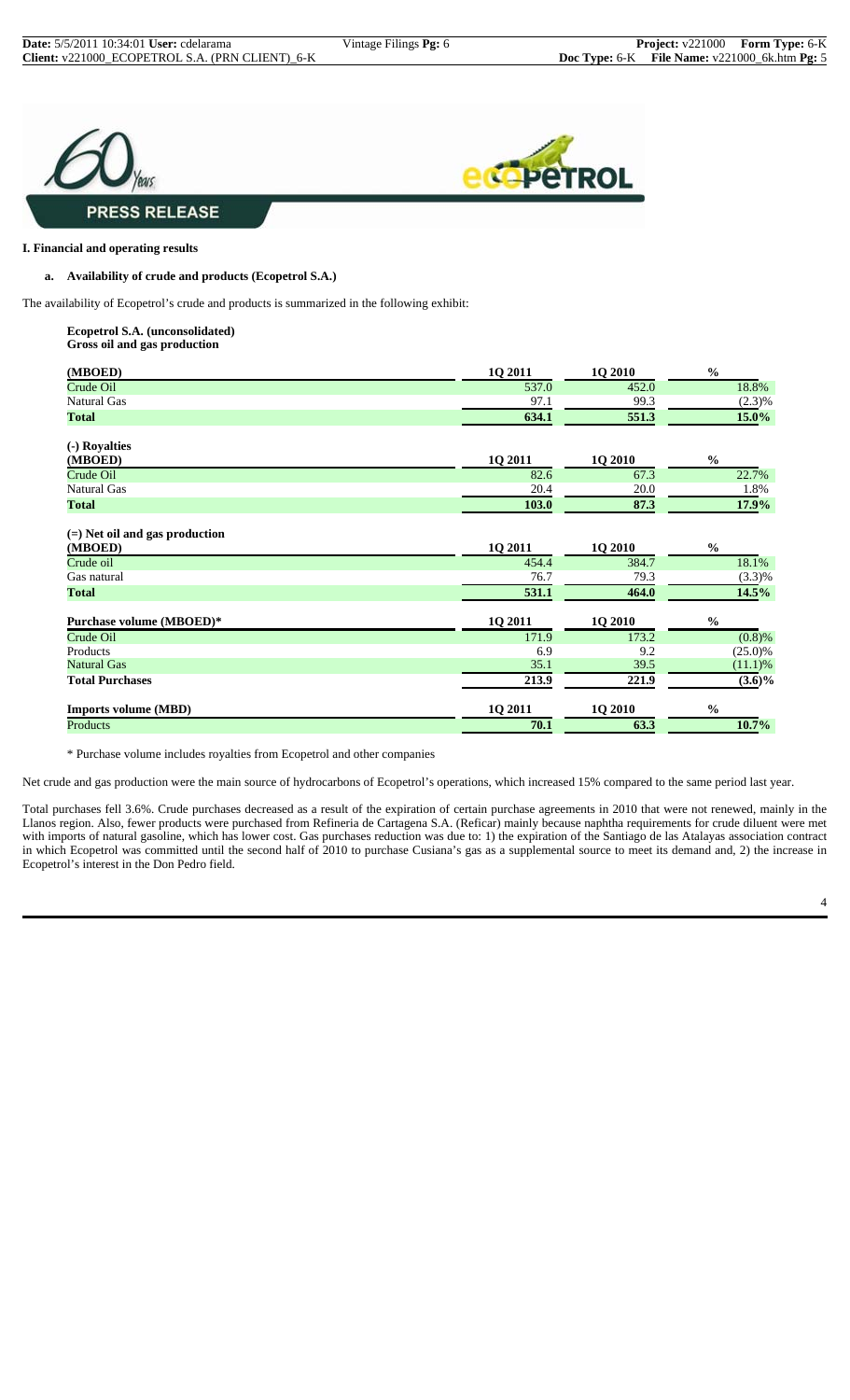



The volume of imported products rose 10.7% in the first quarter of 2011, due mainly to higher volumes of:

- Diluents for heavy crude transportation.
	- Gasoline to offset the drop in ethanol production during January.

Low-sulphur diesel imports decreased from 39.2 MBOED in the first quarter of 2010 to 25.0 MBOED in first quarter of 2011 following the start of operations of the hydro-treatment plant at the Barrancabermeja Refinery in August 2010.

#### **b. Ecopetrol sales volumes**

The following exhibit summarizes the breakdown of sales volume:

#### **Ecopetrol S.A. (unconsolidated) Sales volume**

| Local sales volume (MBOED)          | <b>1Q 2011</b> | <b>1Q 2010</b> | $\frac{0}{0}$ |
|-------------------------------------|----------------|----------------|---------------|
| Crude Oil                           | 2.1            | 2.4            | $(12.5)\%$    |
| <b>Natural Gas</b>                  | 72.6           | 102.2          | $(29.0)\%$    |
| Gasoline                            | 68.7           | 64.5           | 6.5%          |
| <b>Medium Distillates</b>           | 105.1          | 104.5          | $0.6\%$       |
| LPG and propane                     | 17.0           | 17.0           | $0.0\%$       |
| Fuel oil                            | 0.8            | 1.6            | $(50.0)\%$    |
| <b>Industrial and Petrochemical</b> | 16.8           | 15.1           | 11.3%         |
| <b>Total Local Sales</b>            | 283.1          | 307.3          | $(7.9)\%$     |
| <b>Export sales volume (MBOED)</b>  | <b>10 2011</b> | <b>1Q 2010</b> | $\frac{0}{0}$ |
| Crude Oil                           | 385.8          | 274.3          | 40.6%         |
| Products                            | 51.4           | 42.1           | 22.1%         |
| <b>Natural Gas</b>                  | 21.0           | 1.2            | 1,650.0%      |
| <b>Total Export Sales</b>           | 458.2          | 317.6          | 44.3%         |
| Sales to free trade zone (MBOED)    | 1Q 2011        | 1Q 2010        | $\frac{0}{0}$ |
| Crude Oil                           | 78.2           | 79.2           | (1.3)%        |
| Products                            | 2.5            | 1.9            | 31.6%         |
| <b>Natural Gas</b>                  | 2.5            | 2.1            | 19.0%         |
| Total sales to free trade zone      | 83.2           | 83.2           | $0.0\%$       |
| <b>Total sales volume</b>           | 824.5          | 708.1          | 16.4%         |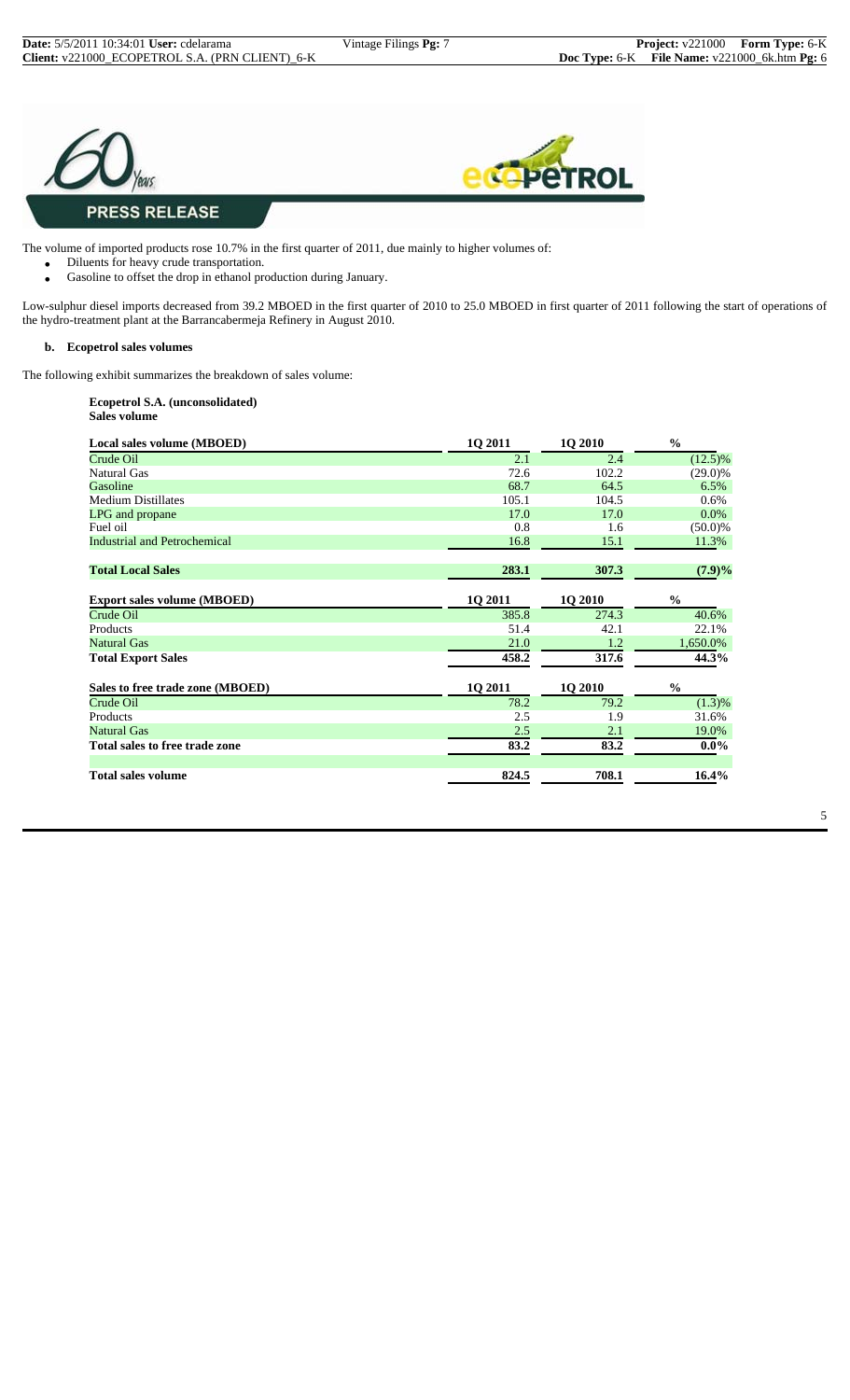



#### *International market (55.6% of sales):*

Exports grew 44.3% during the first quarter of the year compared to the same period of last year, primarily driven by:

- Crude:
	- o The increase in OCENSA's transport capacity allowed setting a record for Castilla Blend exports in March (355 MBD), with six shipments of one million barrels.
	- o Nare Blend crude continued to be exported out of Barranquilla, and Rubiales crude began being exported (which was previously exported as part of the Castilla Blend). International chartering activity increased during the quarter to 66 MBD.
- Products: Increased fuel oil exports and fuel trading operations agreements in order to meet requirements of supply contracts with refineries in Central America.
- Natural gas: A major increase in natural gas exports due to the expiration of regulatory restrictions, which had prioritized supplies to the domestic market during 2010 due to El Niño phenomenon.

The following table summarizes main destinations for crude and product exports:

|                    | <b>Export destinations - Crudes</b> |
|--------------------|-------------------------------------|
| <b>Destination</b> |                                     |

| <b>Destination</b>       | 1Q 11 | <b>1Q 10</b> |
|--------------------------|-------|--------------|
| <b>US Gulf Coast</b>     | 50%   | 55%          |
| Far East                 | 15%   | 23%          |
| Caribbean                | 15%   | 2%           |
| <b>US West Coast</b>     | 11%   | 8%           |
| South America            | 3%    | 5%           |
| Europe                   | 3%    | 0%           |
| <b>Central America</b>   | 2%    | 5%           |
| Canada                   | 1%    | 0%           |
| Africa                   | 0%    | 2%           |
| <b>US Atlantic Coast</b> | 0%    | 0%           |
|                          | 100%  | 100%         |

| <b>Export destinations - Products</b> |             |              |  |  |  |  |
|---------------------------------------|-------------|--------------|--|--|--|--|
| <b>Destination</b>                    | <b>1011</b> | <b>10 10</b> |  |  |  |  |
| <b>US Gulf Coast</b>                  | 32%         | 53%          |  |  |  |  |
| Caribbean                             | 32%         | 14%          |  |  |  |  |
| <b>US Atlantic Coast</b>              | 29%         | 9%           |  |  |  |  |
| South America                         | 4%          | 0%           |  |  |  |  |
| Central America                       | 3%          | 0%           |  |  |  |  |
| Far East                              | 0%          | 16%          |  |  |  |  |
| Europe                                | 0%          | 8%           |  |  |  |  |
|                                       | 100%        | 100%         |  |  |  |  |

*Local market (44.4% of sales):*

The following trends drove the local market during the first quarter of 2011:

- 1) Growth in sales volume of the following products:
	- Gasoline: 6.5% increase compared to the same period of 2010, due to a lower availability of ethanol (blended with gasoline in the local market).
	- Industrial and petrochemical products: imports of plastic resins and lubricant bases (in addition to those currently produced at the Barrancabermeja refinery) increasing sales by 11.3%.
	- Medium distillates: 0.6% growth compared to the same quarter last year, mainly due to higher demand for jet fuel resulting from an increase in air travel.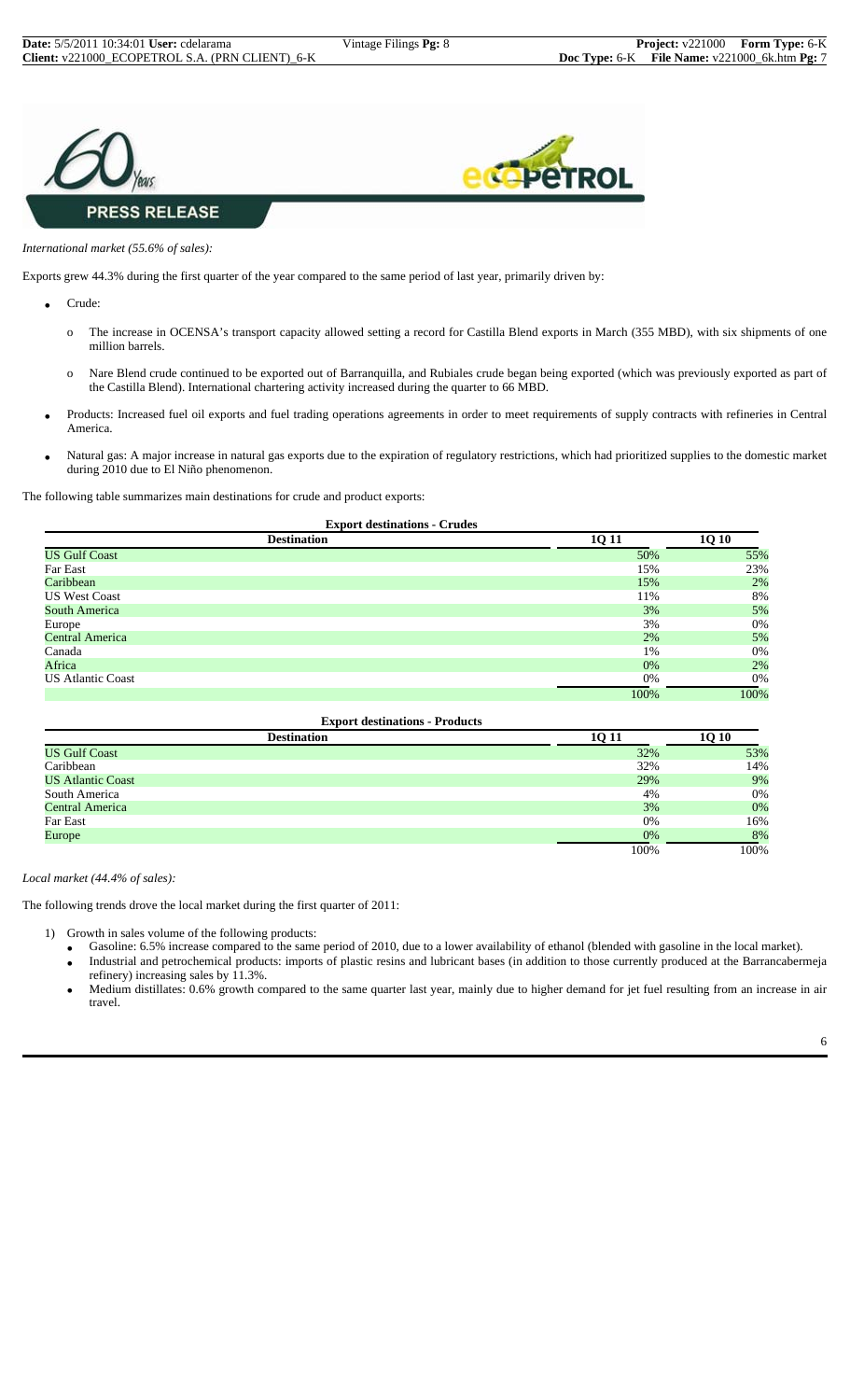



2) Reduction in sales of crude, fuel oil and natural gas:

- Poor road conditions in several regions of Colombia led to lower demand for crude and fuel oil, and lower tank car availability.
- Thermal-electrical generators required less natural gas in the first quarter of 2011 when compared to the same period of 2010 when the El Nino phenomenon took place (212 GBTUD in 1Q 2011 vs. 488 GBTUD in 1Q 2010).

#### **c. Prices of crudes and products**

| <b>Prices</b>                      | 10 2011 | 10 2010         | $\frac{0}{0}$ |
|------------------------------------|---------|-----------------|---------------|
| WTI (average) (US\$/Bl)            | 94.2    | 78.8            | 19.5%         |
| Export crude oil basket (US\$/B1)* | 90.0    | 72.7            | 23.8%         |
| Export products basket (US\$/BI)   | 89.3    | 69.4            | 28.7%         |
| Natural gas basket (US\$/MMBTU)    | 4.2     | $\Omega$<br>ے ۔ | 31.3%         |

\* Includes exports to free trade zones

The first quarter of 2011 saw a significant increase of international crude prices (WTI rose US\$ 15.4 per barrel compared to first quarter of 2010) mainly due to the geopolitical situation in the Middle East and North of Africa.

During the quarter, the **price of the crude export basket** was 23.8% above that of the same period last year. The increase was due to: 1) higher crude pricing, 2) increased exports of Cano Limon crude, which is priced higher on the international market and, 3) growing export referencing to prices of Brent.

The growing price of the **export product basket** was driven by higher fuel oil prices (the main product of the basket) and the favorable trading of distillates during the quarter.

The price of the **natural gas basket** was also higher than in the first quarter of 2010 due to the increase in the regulated price of natural gas from the Guajira field, rising approximately 20% to USD\$ 0.7 / MBTU.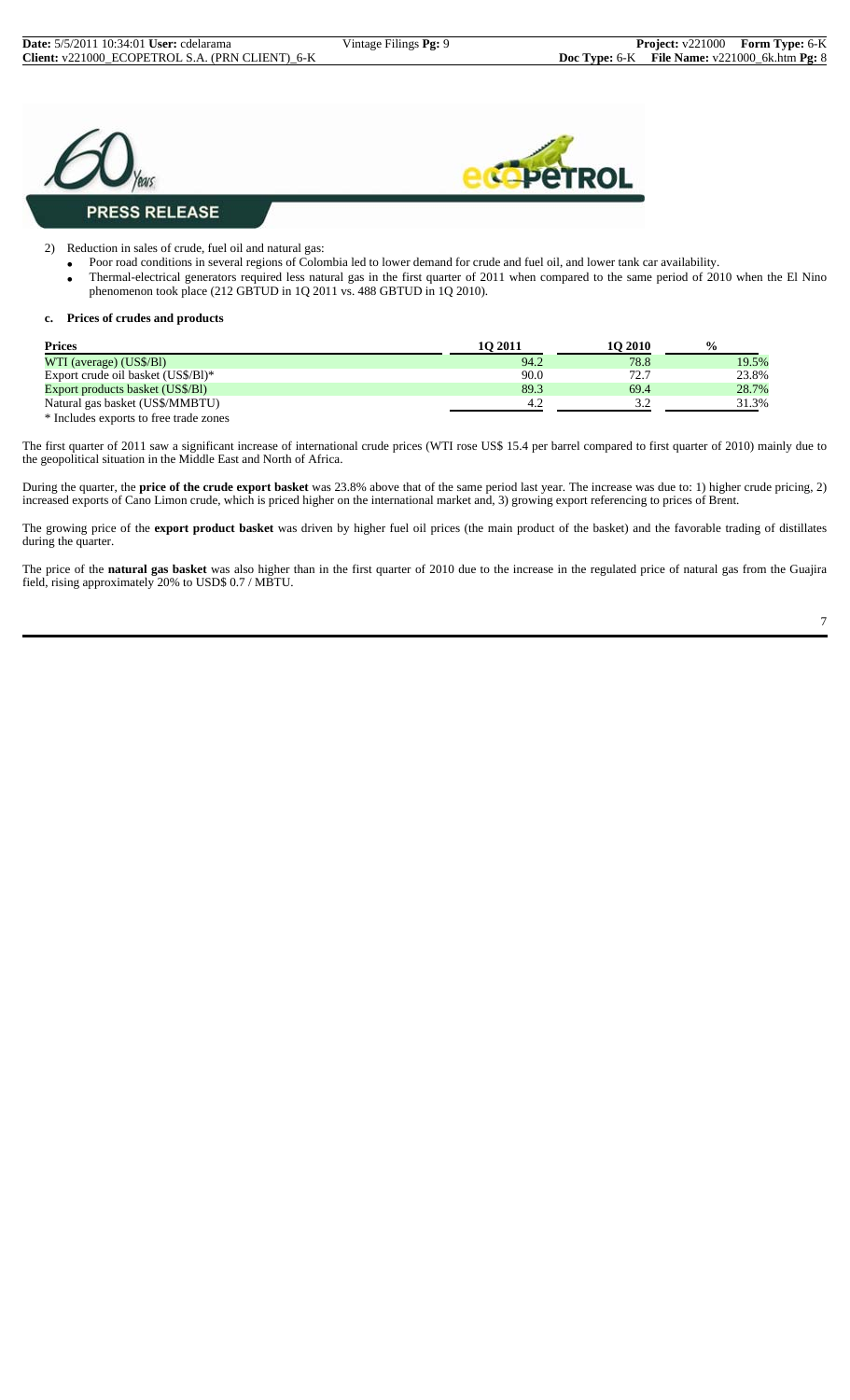



#### **PRESS RELEASE**

**d. Financial results**

#### **Unconsolidated Income Statement**

| (COP\$ Billion)             | 10 2011 *   |               | 1Q 2010 * | $\frac{0}{0}$ |
|-----------------------------|-------------|---------------|-----------|---------------|
| <b>Local Sales</b>          | 4,089.5     |               | 3,382.8   | 20.9%         |
| <b>Export Sales</b>         | 7,959.8     |               | 5,040.2   | 57.9%         |
| Sales of services           | 349.9       |               | 318.6     | 9.8%          |
| <b>Total Sales</b>          | 12,399.2    |               | 8,741.6   | 41.8%         |
| <b>Variable Costs</b>       | 4.811.7     |               | 3,837.5   | 25.4%         |
| <b>Fixed Costs</b>          | 1,283.7     |               | 1,213.3   | 5.8%          |
| <b>Cost of Sales</b>        | 6,095.4     |               | 5,050.8   | 20.7%         |
| Gross profit                | 6,303.8     |               | 3,690.8   | 70.8%         |
| <b>Operating Expenses</b>   | 927.1       |               | 492.6     | 88.2%         |
| <b>Operating Profit</b>     | 5,376.7     |               | 3,198.2   | 68.1%         |
| Non Operating Profit/(Loss) | (284.5)     |               | (325.3)   | $(12.5)\%$    |
| Income tax                  | (1,687.6)   |               | (776.3)   | 117.4%        |
| <b>Net Income</b>           | 3,404.6     |               | 2,096.6   | 62.4%         |
|                             |             |               |           |               |
| Earnings per share (COP\$)  | \$<br>84.12 | <sup>\$</sup> | 51.80     | 62.4%         |
| <b>EBITDA</b>               | 6,489.3     |               | 4,106.5   | 58.0%         |
| <b>EBITDA</b> Margin        | 52%         |               | 47%       |               |

\* Not audited

The 41.8% increase in **total sales** during the first quarter of 2011 compared to the same period of 2010 primarily was the result of: 1) an increase in international benchmark prices in 2011, raising crude export prices by 23.8% and export products by 28.7% compared to 2010; 2) a 44.3% rise in export volumes (not including sales to free trade zones); 3) a 7.9% decline in local volumes, primarily natural gas and; 4) the adverse effect of the 3.6% revaluation of the Colombian peso against the U.S. dollar.

**Cost of sales** in first quarter 2011 had a net increase of 20.7% compared to the same quarter of 2010. The variation was mainly the result of a 25.4% net increase in **variable costs** attributable to: 1) higher volumes of crude purchased from the National Hydrocarbon Agency –ANH- (1,243 MBO) compared to the same period of 2010; 2) an increase in prices and volumes of imports of naphtha solvents for transporting heavy crude (1,435 MBO), turbine fuel (134 MBO) and gasoline (290 MBO), offset by a decrease in low-sulpher diesel imports (1,227 MBO), compared to the same quarter of 2010; 3) an increase in costs associated with hydrocarbons transport services due to higher volumes; and 4) the higher amount of investment amortization in oilfield regions as a result of new capitalization and increased production.

The variation in **final inventories** of crude oil and products for the first quarter of 2011 had a favorable effect due to the capitalization of COL\$127 billion of costs included in inventories.

The 5.8% increase in **fixed costs** is explained by the greater operating activity, mainly in: 1) maintenance of transportation systems (COL\$60 billion), and 2) higher depreciations from new capitalizations in the first quarter of 2011 (COL\$78 billion).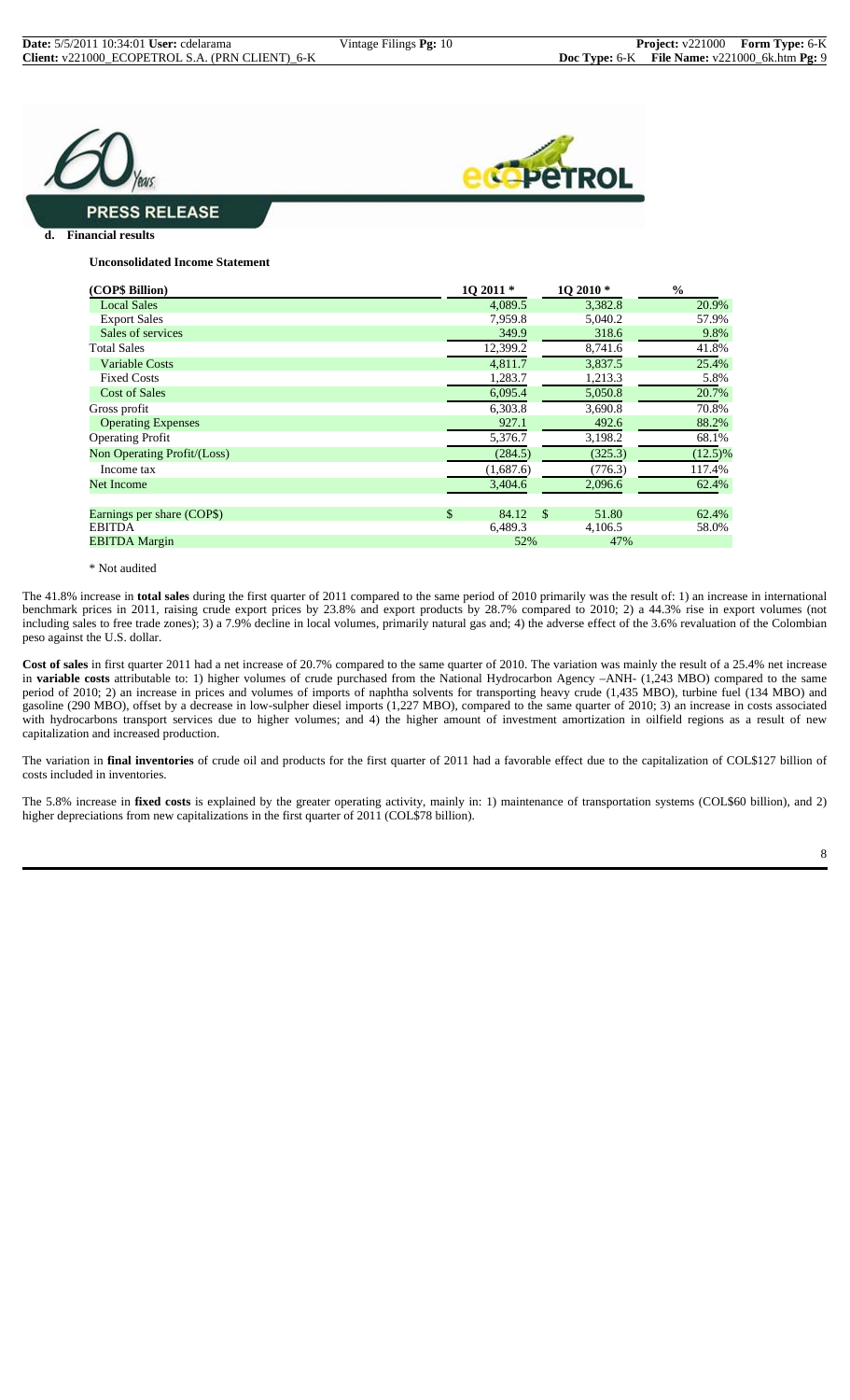



In the first quarter of 2011 **operating expenditures** increased by 88.2% compared to the first quarter of 2010, mainly due to higher exploration and project expenses resulting from seismic acquisition, unsuccessful exploration, and investments in new exploratory blocks.

**Operating margin** for first quarter of 2011 was 43%, compared to 37% in the same period of 2010.

**Non-operating** results amounted to a net loss of COL\$284.5 billion, mainly due to:

- Corporate net worth tax and surtax expense of COL\$474 billion, accrued in the first quarter of 2011.
- Retiree expenditures in the amount of COL\$133 billion.
- Provisions for ongoing litigation processes of COL\$49 billion.
- Losses from the mark to market of U.S. dollar-denominated financial portfolio of COL\$97 billion due to the revaluation of the Colombian peso.

The **non-operating loss** in the first quarter of 2011 was lower than in the first quarter of 2010 when amounted to COL\$325.3 billion mainly due to net income from subsidiaries, which amounted to COL\$337 billion (mainly coming from Hocol COL\$186 billion and Equion COL\$108 billion). Non-operating results also include COL\$105 billion in savings from lower pension obligations in the Ecopetrol-Occidental partnership resulting from the renegotiation of the Caño Limón – Coveñas pipeline contract.

The 117.4% increase in the **net income tax provision** for the first quarter of 2011 as compared to the same period of 2010 was the result of: 1) a 62.4% increase in pretax net income, and 2) the elimination of the 30% tax break (pursuant to Tax Reform, Law 1430 of 2010), on investments in productive real fixed assets.

Operating results generated by more favorable pricing and higher production boosted Ecopetrol's **net income** by 62.4% during first quarter of 2011, compared to the same period of 2010, to a total of COL\$3.4 trillion (COL\$84.12 per share). **Net margin** was 27% compared to 24% in first quarter 2010. **EBITDA** margin increased from 47% in first quarter 2010 to 52% in the first quarter 2011.

#### **e. Cash flow**

| Col\$ Trillion *                     | <b>10 2011</b>           | <b>40 2010</b> | <b>10 2010</b> |
|--------------------------------------|--------------------------|----------------|----------------|
| <b>Initial Cash</b>                  | 5,479.4                  | 6,798.5        | 4,840.3        |
| Cash generated from operations $(+)$ | 11,124.6                 | 9,396.6        | 8,246.0        |
| Cash used in operations (-)          | (5,933.4)                | (7,665.6)      | (5,473.0)      |
| Capex $(-)$                          | (1,557.0)                | (3,428.0)      | (1,077.0)      |
| <b>Acquisitions (-)</b>              | (768.9)                  |                |                |
| Dividend payments (-)                | $\overline{\phantom{0}}$ | (1,214.2)      |                |
| New debt $(+)$                       |                          | 1.000.0        |                |
| Other inflows $(+/-)$                | 179.0                    | 466.1          | 379.0          |
| $Fx$ differences $(+)$               | (20.0)                   | 252.7          | (247.3)        |
| <b>Final Cash</b>                    | 8,504.2                  | 5,606.1        | 6,668.0        |

\*For purposes of registration, the balances in U.S. dollars are converted to pesos each month at the average exchange rate. The initial cash in each quarter is calculated at the average first month rate, and final cash is calculated with the average rate of the last month of the quarter.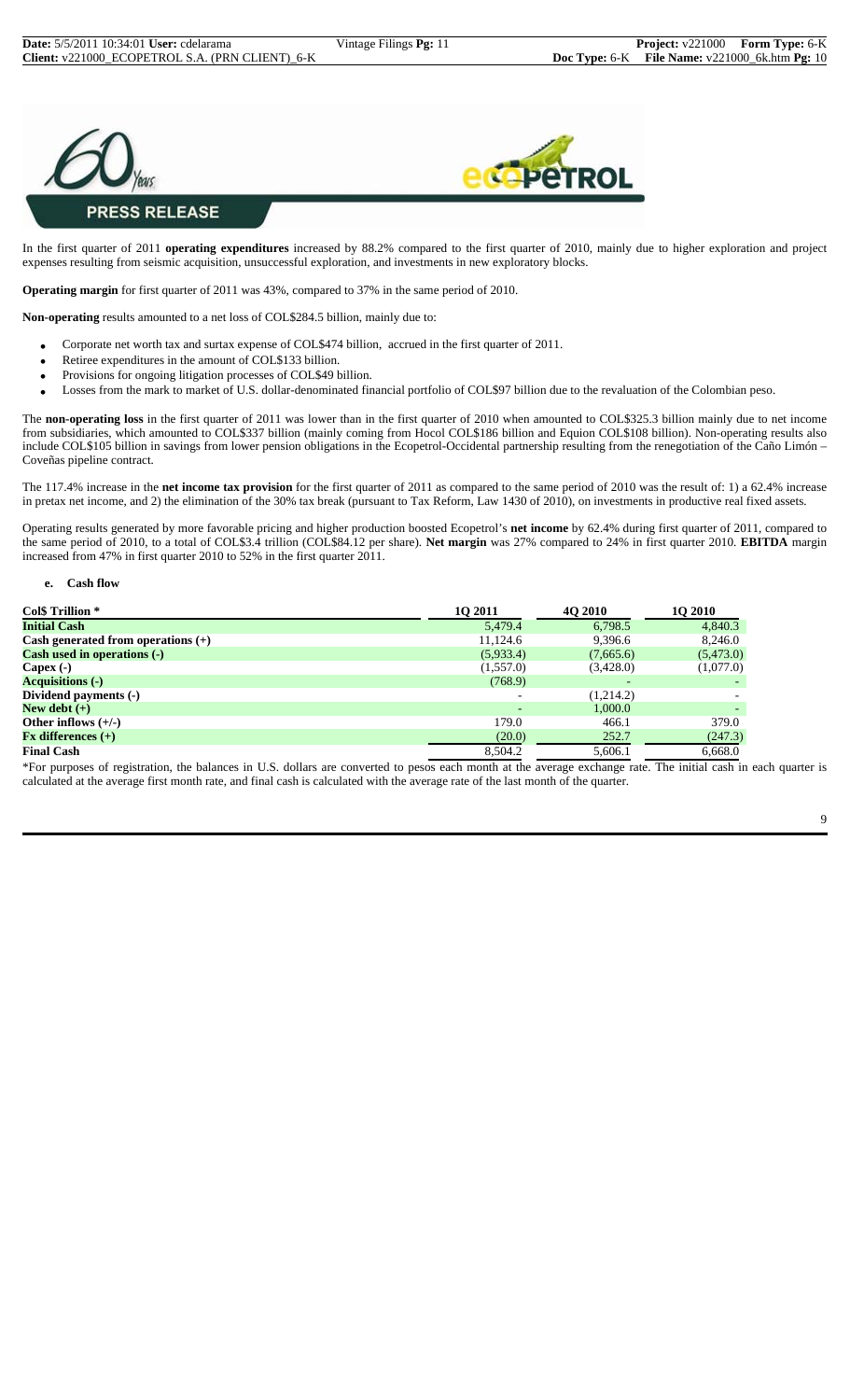



As of March 31, 2011, Ecopetrol's portfolio of cash and cash equivalents amounted to COL\$8.5 trillion, the majority of which is denominated in U.S. dollars. The net dollar balance amounted to US\$1,463 million.

#### **f. Segment results**

|                            | E&P     |         | Refining |         | Transportation |                          | <b>Sales and Marketing</b> |              |
|----------------------------|---------|---------|----------|---------|----------------|--------------------------|----------------------------|--------------|
| <b>COPS Billion</b>        | 10-11   | 10-10   | 10-11    | 10-10   | 10-11          | 10-10                    | 10-11                      | <b>10-10</b> |
| <b>Domestic Sales</b>      | 3,353.2 | 2,418.0 | 3,829.2  | 3,077.0 | 889.7          | 720.6                    | 269.3                      | 262.7        |
| <b>International Sales</b> | 4,695.5 | 2,765.5 | 773.1    | 532.7   |                | $\overline{\phantom{0}}$ | 2.491.2                    | 1,742.0      |
| <b>Total Sales</b>         | 8.048.7 | 5,183.5 | 4,602.3  | 3,609.7 | 889.7          | 720.6                    | 2,760.5                    | 2,004.7      |
| <b>Operating Revenues</b>  | 4,751.8 | 2,861.6 | 201.2    | (60.3)  | 231.2          | 226.4                    | 192.6                      | 170.5        |
| <b>Operating Margin</b>    | 59.0%   | 55.2%   | 4.4%     | (1.7)%  | 26.0%          | 31.4%                    | 7.0%                       | 8.5%         |
| <b>Net Income</b>          | 3.234.8 | .896.4  | (47.8)   | (140.8) | 110.3          | 219.8                    | 107.4                      | 121.3        |
| <b>Net Margin</b>          | 40.2%   | 36.6%   | (1.0)%   | (3.9)%  | 12.4%          | 30.5%                    | 3.9%                       | 6.1%         |
| <b>EBITDA</b>              | 5.671.0 | 3.615.7 | 315.5    | 20.1    | 307.7          | 300.1                    | 194.2                      | 170.5        |
| <b>Ebitda Margin</b>       | 70.5%   | 69.8%   | 6.9%     | 0.6%    | 34.6%          | 41.6%                    | 7.0%                       | 8.5%         |

Note: The segment report is estimated based on transfer prices between business units, using as benchmark export parity prices. An adjustment in reference crudes was introduced in 2010 for comparison purposes.

#### *Exploration and Production:*

The **Exploration and Production** segment reported net income of COL\$3,2 trillion in the first quarter of 2011. This result is attributable to higher volumes produced and an improved crude basket price which reached a spread of US\$-4.2 per barrel versus WTI. In the first quarter, the segment contributed COL\$5,7 trillion to the Company´s Ebitda, with an Ebitda margin of 70.5%. The corporate net worth tax of COL\$286.3 billion affected the non operating result.

#### *Refining and petrochemicals:*

During the first quarter, the **refining** segment reported a net loss of COL\$47.8 billion (COL\$93 billion less than in the same period of 2010) and Ebitda of COL\$315.5 billion, mainly due to: 1) higher price differentials of US\$11.2/bl between crude prices and refined products for export and local sales; 2) the stable operation of the hydro treatment plant that reduced the imports of low sulphur content diesel and; 3) the implementation of cost saving and process optimization initiatives. The Ebitda margin was 6.9% compared to 0.6% in the first quarter of 2010. The non-operating result was affected due to the corporate net worth tax of COL\$117.7 billion.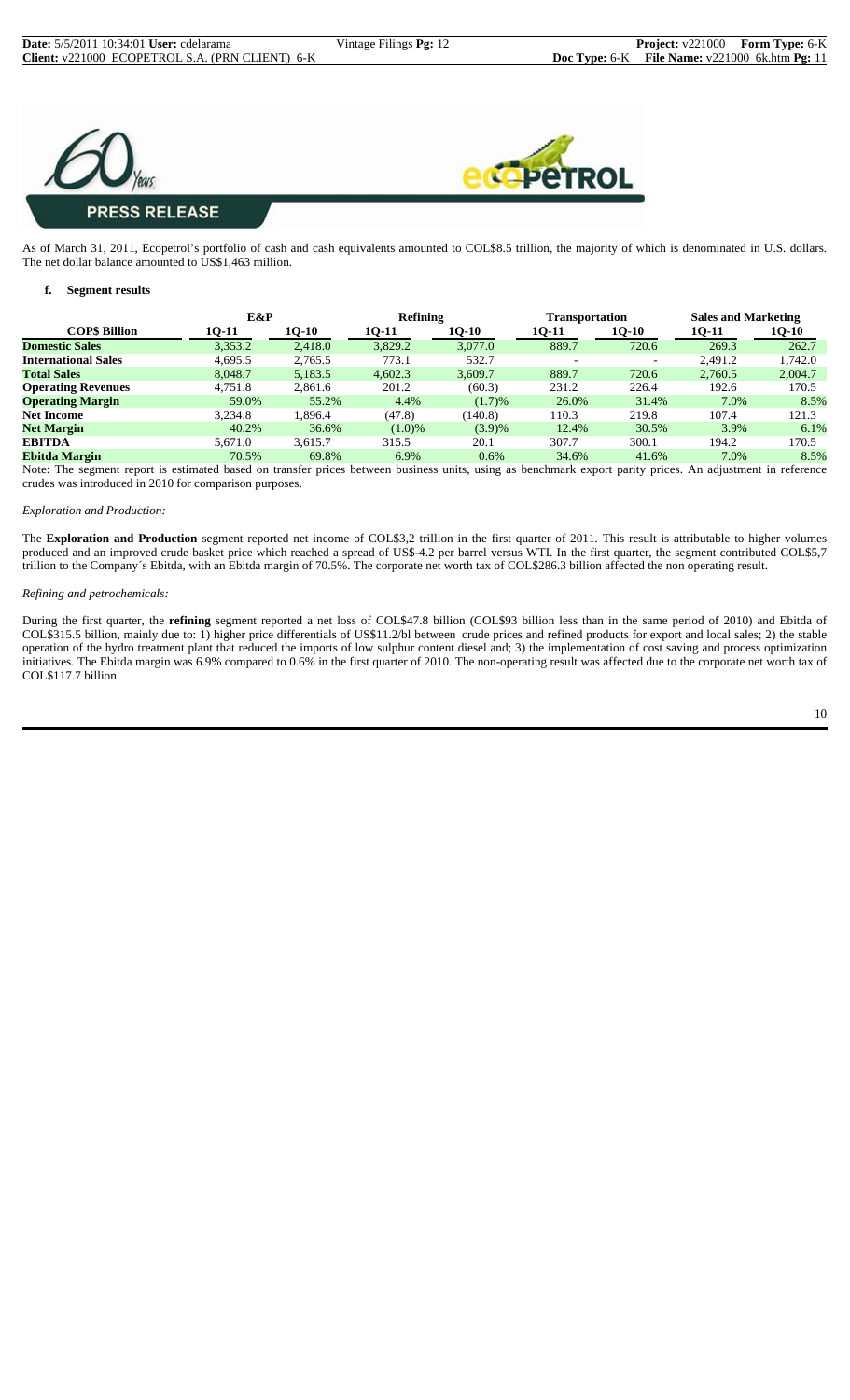

#### *Transportation:*

The **transportation** segment's first quarter net income was COL\$110.3 billion, as a result of higher crude volumes and products transported. Higher fixed costs came mainly from pipeline maintenance and adjustments required to transport heavy crudes and from higher capitalization of expansion projects. Ebitda of the segment was 34.6%.

#### *Supply and Marketing:*

In first quarter of 2011, the segment generated a net income of COL\$107.4 billion compared to COL\$121.3 billion in the same quarter of 2010, resulting primarily from: 1) higher exported volumes; 2) more favorable prices in the Company's crude contracts; partially offset by 3) lower margins for refined products and, 4) revaluation impact on crude and gas sales. Ebitda margin for the quarter was 7.0% for the first quarter of 2011 compared to 8.5% for the first quarter of 2010.

#### **g. Balance sheet**

#### **Unconsolidated Balance Sheet**

| (COP\$ Billion)                            | At March 31,<br>2011 | At December 31,<br>2010 | $\frac{0}{0}$ |
|--------------------------------------------|----------------------|-------------------------|---------------|
| Current Assets                             | 13,856.1             | 9,497.2                 | 45.9%         |
| Long Term Assets                           | 59,371.1             | 55,628.8                | 6.7%          |
| <b>Total Assets</b>                        | 73,227.2             | 65,126.0                | 12.4%         |
| Current Liabilities                        | 20.017.9             | 9,288.6                 | 115.5%        |
| Long Term Liabilities                      | 14,195.3             | 14,309.5                | $(0.8)$ %     |
| <b>Total Liabilities</b>                   | 34,213.2             | 23,598.1                | 45.0%         |
| Equity                                     | 39,014.0             | 41,527.9                | (6.1)%        |
| Total Liabilities and Shareholders' Equity | 73,227.2             | 65,126.0                | 12.4%         |
|                                            |                      |                         |               |
| Debit Memorandum accounts                  | 116,879.7            | 116,788.8               |               |
| Credit Memorandum accounts                 | 91.333.0             | 92,600.8                |               |

As of March 31, 2011, total **assets** amounted to COL\$73.2 trillion, 12.4% higher than those as of December 31, 2010.

The growth in assets was mainly due to: 1) an increase in the investment portfolio due to higher cash generation from crude and product sales; 2) an increase in accounts receivables resulting from disbursements for COL\$605 billion, from a loan granted to Reficar in 2010, for an amount up to USD\$ 1 billion (proceeds of the loan are to be used for the expansion and modernization of the Cartagena Refinery) ; 3) recognition of differed charges in the amount of COL\$1.5 trillion coming from the corporate net worth tax and surcharges for the years 2012 to 2014; and 4) an increase in long term assets from the acquisition of BP Colombia (now Equion Energia Limited) where Ecopetrol holds a 51% interest and Talisman Colombia Holdco Limited the remaining 49%.

**Liabilities** as of March 31, 2011 amounted to COL\$34.2 trillion, (46% of total assets). The increase in liabilities is mainly due to: 1) the accrual of 2011 dividends in amount of COL\$5.9 trillion; 2) corporate net worth payable tax and surcharges payable in the amount of COL\$1,9 trillion; and 3) an increase of COL\$1,5 trillion in the provision for income taxes.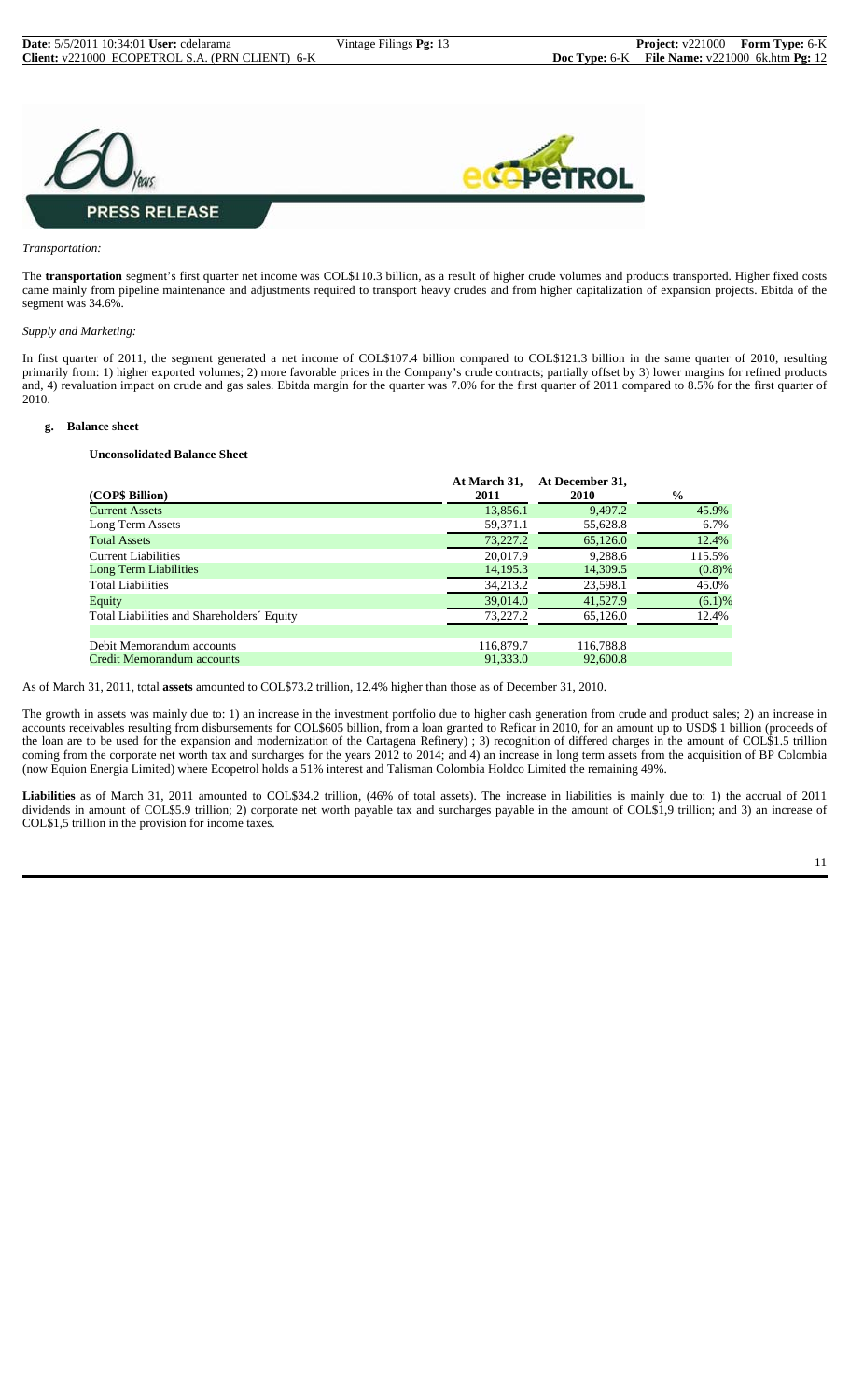

**Shareholder's equity** totaled COL\$39.0 trillion as of March 31, 2011 compared to COL\$41.5 trillion at the end of 2010. The decrease is explained by: 1) the accrual of the 2010 dividend for Col\$ 5.9 trillion, and 2) net income for the first quarter of 2011 amounting to COL\$3.4 trillion.

#### **II. Business aspects**

#### **a. Exploration**

*Signing of contracts and increases in participations:*

Eight contracts for blocks awarded in the 2010 round were signed with the ANH during the first quarter of 2011, of which Ecopetrol is the operator in seven of them. Most of these blocks are located in the Llanos Orientales and offshore pacific coast. The total exploratory area of these blocks is 720 thousand hectares.

Additionally, Ecopetrol´s affiliate, Hocol S.A. signed five exploratory contracts with the ANH (awarded in the 2010 round) for blocks located in the Llanos Orientales and the Magdalena valley. The exploratory area amounts to 604 thousand hectares.

Finally, Ecopetrol acquired Shell´s interest in the Caño Sur block, becoming the sole owner.

*Exploration in Colombia:*

On February 7, 2011, Ecopetrol announced the presence of hydrocarbons in the Tinkhana-1 well located in the Putumayo province, which was reported under evaluation as of December 31, 2010.

During the first quarter, a total of four A3 exploratory wells were drilled, all of them operated by Ecopetrol. As of March 31, 2011 the Rumbero-1 well (located in the mid Magdalena valley) and the Nunda well (located in the Huila province) were under evaluation. On April 25, 2011 Ecopetrol confirmed hydrocarbon presence in Nunda well which is now in testing stage. Three stratigraphic wells were drilled, one of which showed the presence of hydrocarbons (Jaspe 3 well located in the Llanos Orientales)

#### **Drilling in Colombia - Ecopetrol S.A. 1Q 2011**

|                                                                       | Number   | Hydrocarbon |            |       |
|-----------------------------------------------------------------------|----------|-------------|------------|-------|
| Type of well                                                          | of wells | Presence    | evaluation | . )rv |
| A-3                                                                   |          |             |            |       |
| Stratigraphic                                                         |          |             |            |       |
| * Hydrocarbon presence was proved in the Nunda well on April 25, 2011 |          |             |            |       |

At the end of the first quarter 2011, Ecopetrol was participating in the drilling of the stratigraphic well Rio Zulia West 4 ST-1, operated by TPIC (Turkish Petroleum International Company).

During the quarter, the subsidiary Hocol drilled two stratigraphic wells with hydrocarbon presence in one of them in the llanos basin (stratigraphic # 2 CP017).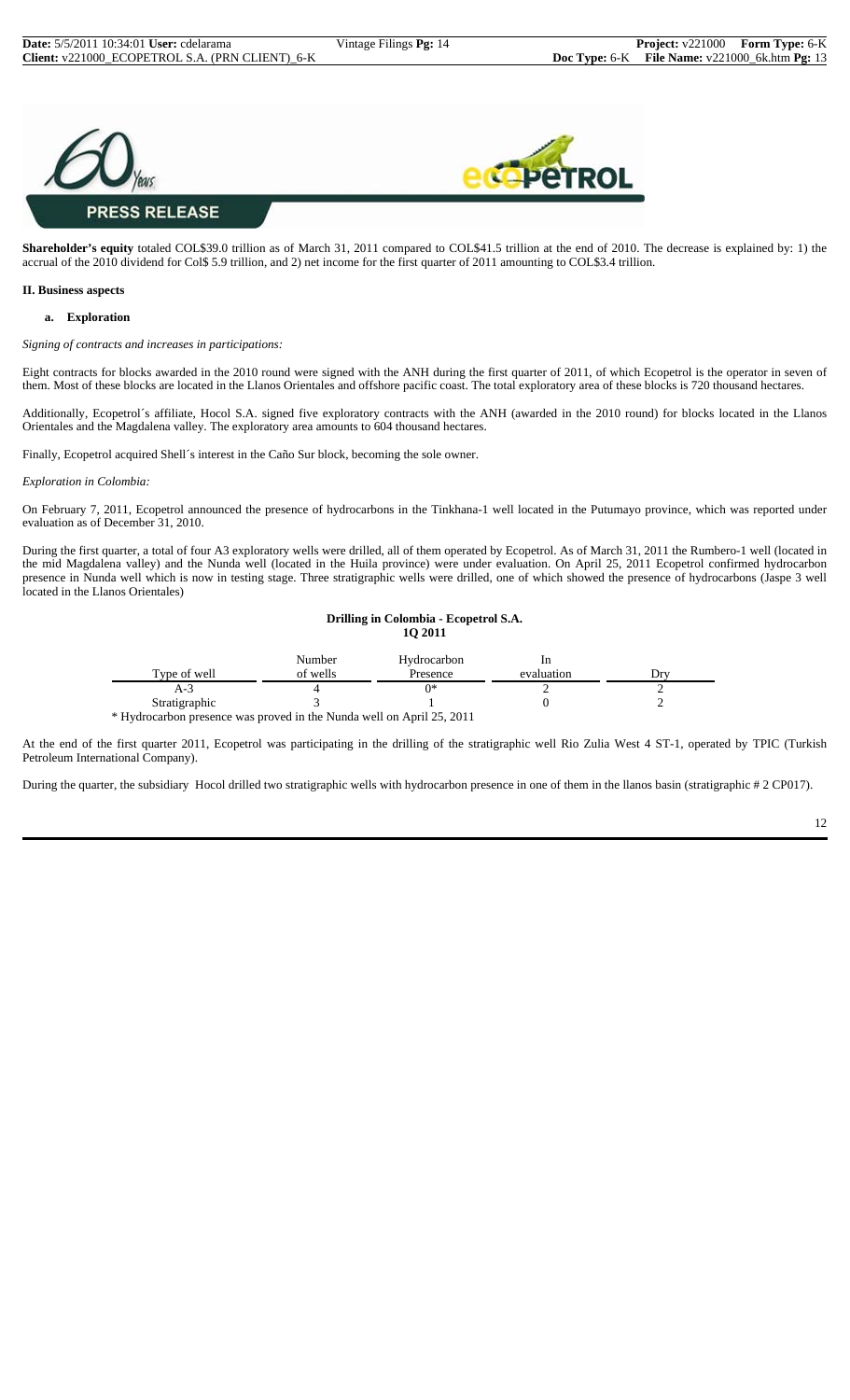

#### *International exploration*:

Ecopetrol's subsidiary Savia Peru drilled three A3 exploratory wells, of which well ST1-2CD located in shallow waters of the Peruvian coast showed the presence of hydrocarbons and is currently undergoing additional tests. The other two wells, LO18-5XD and SC1-1X, are in the evaluation stage.

Anadarko finished drilling the Itauna well on block BM-C-29 in which Ecopetrol Oleo & Gas do Brasil has a 50% interest. Brazil's National Petroleum, Natural Gas and Biofuels Agency (ANP) approved a four-year evaluation plan for the block.

|            |          | <b>International Drilling</b><br><b>1Q 2011</b> |                |     |
|------------|----------|-------------------------------------------------|----------------|-----|
|            | Number   | Hydrocarbon                                     | 1 <sub>n</sub> |     |
| Subsidiary | of wells | Presence                                        | evaluation     | Drv |
| Savia Peru |          |                                                 |                | O   |

#### **b. Production**

#### *Corporate Group Production:*

The corporate group reached a production of 686.2 MBOED in the first quarter of 2011, an increase of 17.1% compared to the same period of 2010.

In the first quarter of 2011, Ecopetrol's direct production accounted for 92.3% of the total group´s production, Hocol 4.6%, Equion 1.7%, Savia 1.1%, and Ecopetrol America 0.3%. Production from subsidiaries increased by 50.1% compared to the same period of the previous year, including Ecopetrol´s 51% share of Equion which was formally incorporated to the corporate group starting January 24 of 2011.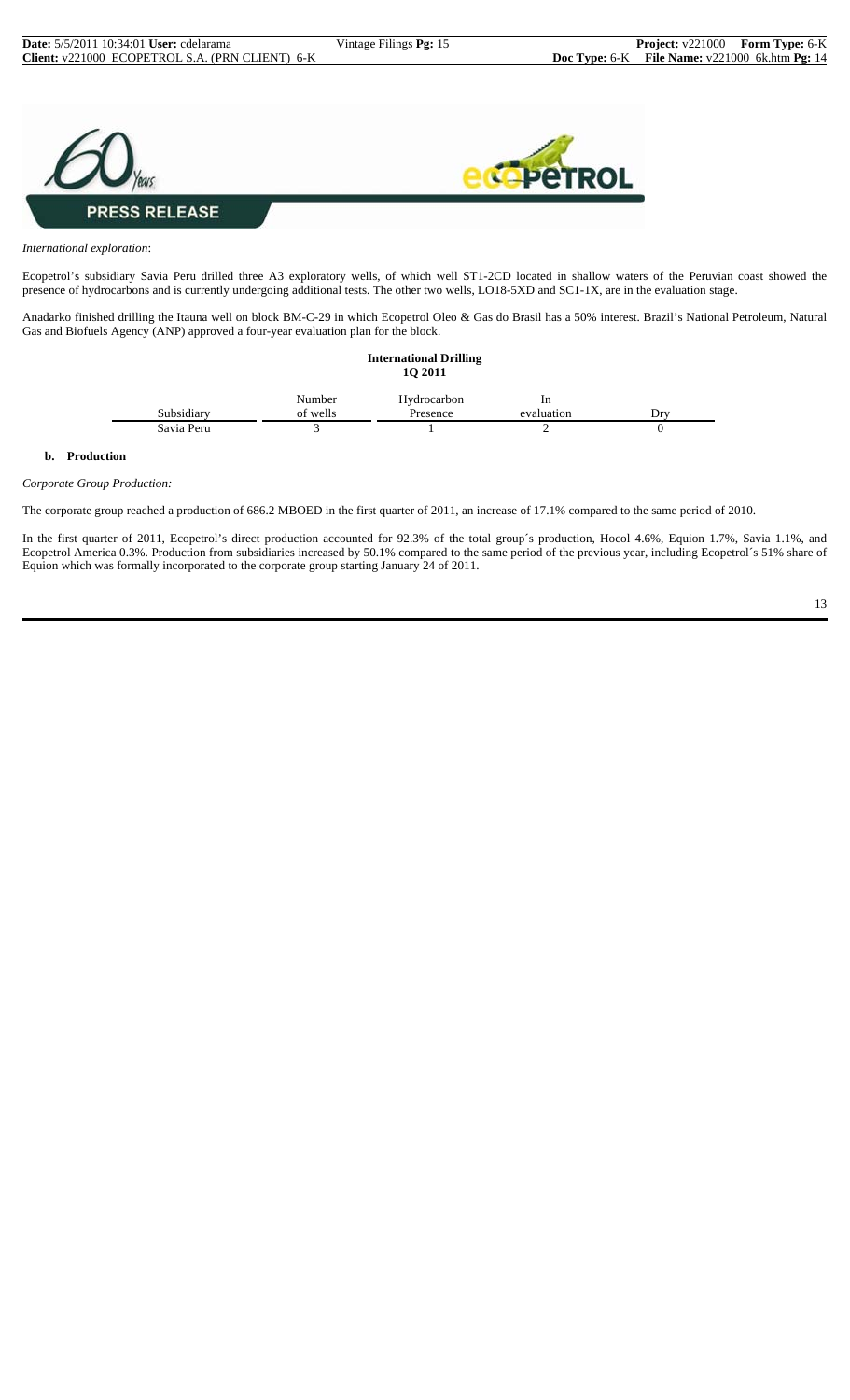



## **PRESS RELEASE**

#### **CORPORATE GROUP'S PRODUCTION**

| Ecopetrol S.A. gross oil and gas |         |                |               |
|----------------------------------|---------|----------------|---------------|
| production (mboed)               | 1Q 2011 | 1Q 2010        | $\frac{0}{0}$ |
| Crude Oil                        | 537.0   | 452.0          | 18.8%         |
| <b>Natural Gas</b>               | 97.1    | 99.3           | $-2.2%$       |
| <b>Total</b>                     | 634.1   | 551.3          | 15.0%         |
| Hocol (mboed)                    | 1Q 2011 | <b>1Q 2010</b> |               |
| Crude Oil                        | 30.5    | 23.9           | 27.6%         |
| <b>Natural Gas</b>               | 0.8     | 1.6            | $-50.0\%$     |
| <b>Total</b>                     | 31.3    | 25.5           | 22.7%         |
| Savia (mboed)                    | 1Q 2011 | <b>1Q 2010</b> |               |
| Crude Oil                        | 6.2     | 6.3            | $-1.6%$       |
| <b>Natural Gas</b>               | 1.1     | 1.0            | 10.0%         |
| <b>Total</b>                     | 7.3     | 7.3            | $0.0\%$       |
| Equion (mboed)                   | 1Q 2011 | 1Q 2010        |               |
| Crude Oil                        | 6.4     |                | 100.0%        |
| <b>Natural Gas</b>               | 5.1     |                | 100.0%        |
| <b>Total</b>                     | 11.5    |                | 100.0%        |
| Ecopetrol America-K2 (mboed)     | 1Q 2011 | 1Q 2010        |               |
| Crude Oil                        | 1.8     | 1.7            | 5.9%          |
| <b>Natural Gas</b>               | 0.2     | 0.2            | $0.0\%$       |
| <b>Total</b>                     | 2.0     | 1.9            | 5.3%          |
| <b>Total Group's production</b>  | 686.2   | 586.0          | 17.1%         |

#### *Ecopetrol production:*

Ecopetrol's gross production increased 15.0% from 551.3 MBOED in the first quarter of 2010 to 634.1 MBOED in first quarter 2011, of which 84.5% was crude. The rise in production was marginally affected by: 1) the delay in finalizing the new tranche of the Ocensa oil pipeline, and 2) the effect of flooding from heavy rains that has affected production in some fields. The company is undertaking initiatives to resolve these situations.

| <b>Production per crude</b>           |         |         |
|---------------------------------------|---------|---------|
|                                       | 10 2011 | 10 2010 |
| <b>Light crudes</b>                   | 60.1    | 41.9    |
| <b>Medium crudes</b>                  | 231.4   | 220.4   |
| <b>Heavy crudes</b>                   | 245.6   | 189.7   |
| <b>Total</b>                          | 537.1   | 452.0   |
| Does not include subsidiary companies |         |         |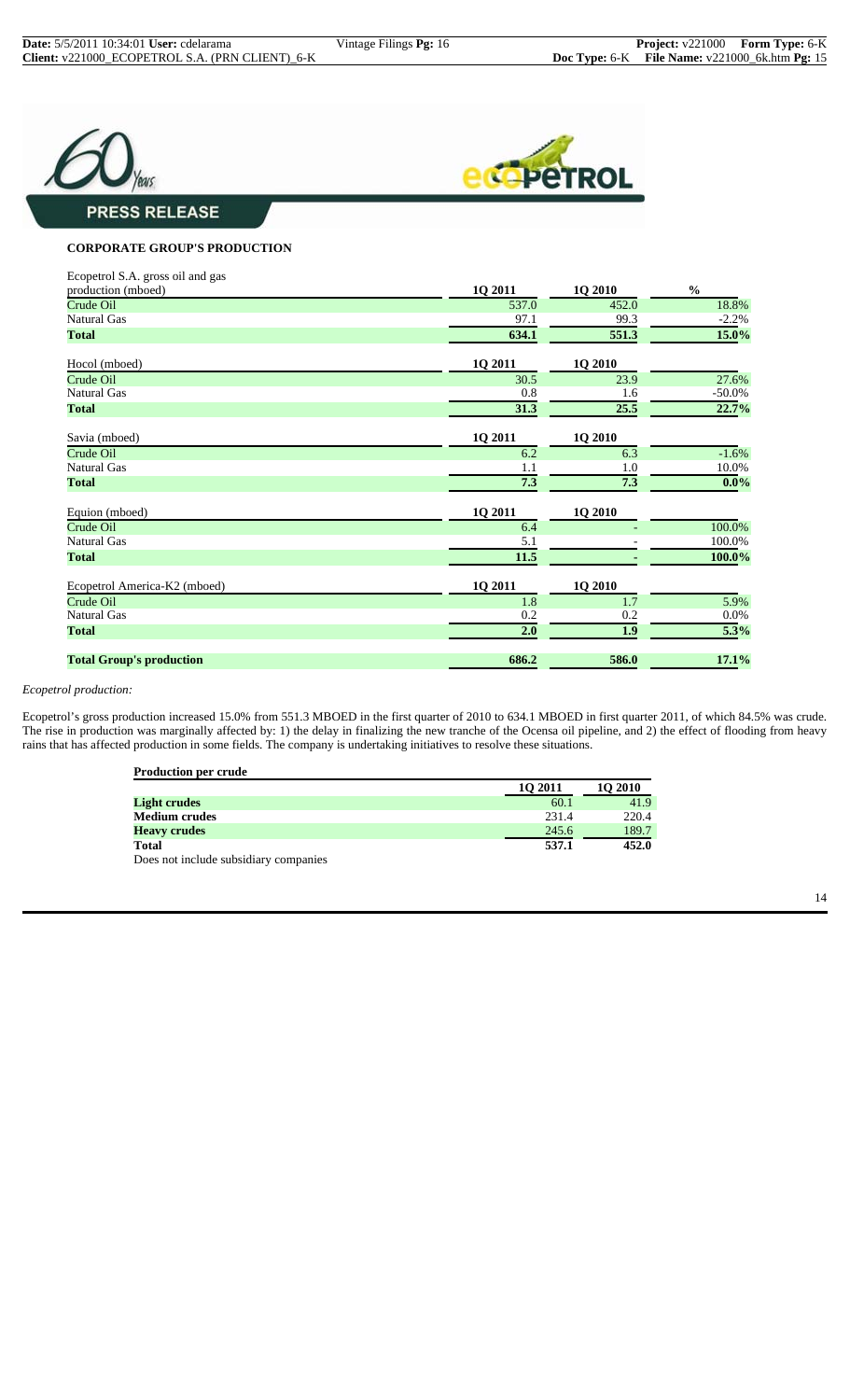



During first quarter of 2011, heavy crude production accounted for 45.7% of total crude production, compared to 41.9% in 2010. The Castilla and Chichimene fields recorded average heavy crude production for the quarter of 106.2 and 20.8 MBOED, respectively. Rubiales and Quifa fields added 97.8 MBOED of gross production, corresponding to Ecopetrol's interest.

Gas production decreased 2.2% over the first quarter of 2010. Gas volumes available for sale will include production from Gibraltar (36 MMCFD) and Cupiaga (140 MMCFD) gas plants, which are expected to deliver these amounts starting in the first half and second half of 2011, respectively.

A total of 271 development wells were drilled in the quarter, of which 31% corresponded to direct activity operated by Ecopetrol. Wells drilled increased 102% compared to the first quarter of 2010. Direct drilling operation activity rose by 236% compared to the first quarter of 2010, an increase of 59 wells.

|                     |               |                   | Development wells |                          |                |              |               |
|---------------------|---------------|-------------------|-------------------|--------------------------|----------------|--------------|---------------|
| 2011                |               |                   |                   | 2010                     |                |              |               |
|                     | <b>Direct</b> | In<br>partnership |                   | <b>Direct</b>            | In partnership |              |               |
| <b>Region</b>       | wells         | wells             | <b>Total</b>      | wells                    | wells          | <b>Total</b> | $\frac{6}{9}$ |
| Magdalena           | 33            | 100               | 133               | 13                       | 54             | 67           | 98.5%         |
| Central             | 48            | 63                | 111               |                          | 41             | 50           | 122.0%        |
| North east          |               |                   | 4                 | $\overline{\phantom{a}}$ |                |              | 300.0%        |
| Catatumbo Orinoquia |               | 13                | 14                | $\overline{\phantom{0}}$ |                |              | 1,300.0%      |
| South               |               |                   |                   |                          | 12.            | 15           | $(40.0)\%$    |
| <b>Total</b>        | 84            | 187               | 271               | 25                       | 109            | 134          | 102%          |

#### *Ecopetrol Lifting Costs:*

The lifting cost in the first quarter of 2011 (according to SEC methodology does not include royalties in the per barrel cost calculation) was US\$7.41 per barrel, compared with US\$7.68 per barrel in the same period of 2010, which represents a decline of US\$0.27 per barrel due to the net effect of: 1) higher production volume (US\$-1.10 per barrel); 2) revaluation of the Colombian peso versus the U.S. dollar, which increased peso-denominated costs when accounted for in U.S.dollars (US\$+0.27 per barrel); and 3) higher costs for maintenance, fuel purchases and contracted services (US\$+0.56 per barrel).

#### **c. Refining**

*Barrancabermeja Refinery:*

| Refinery runs*<br><b>Mbod</b> | 10 2011 | 10 2010 | $\frac{0}{0}$ |
|-------------------------------|---------|---------|---------------|
| <b>Barrancabermeja</b>        | 229.5   | 218.0   | 5.3%          |
|                               |         |         |               |

\* Includes volumes used in the refinery, not total volumes received.

Through-put at the refinery increased by 5.3% in first quarter of 2011 due to higher production of diesel in the hydro-treatment plant. This same effect raised the utilization factor to 82.7% in first quarter 2011, compared to the 80.5% in the same period of the previous year.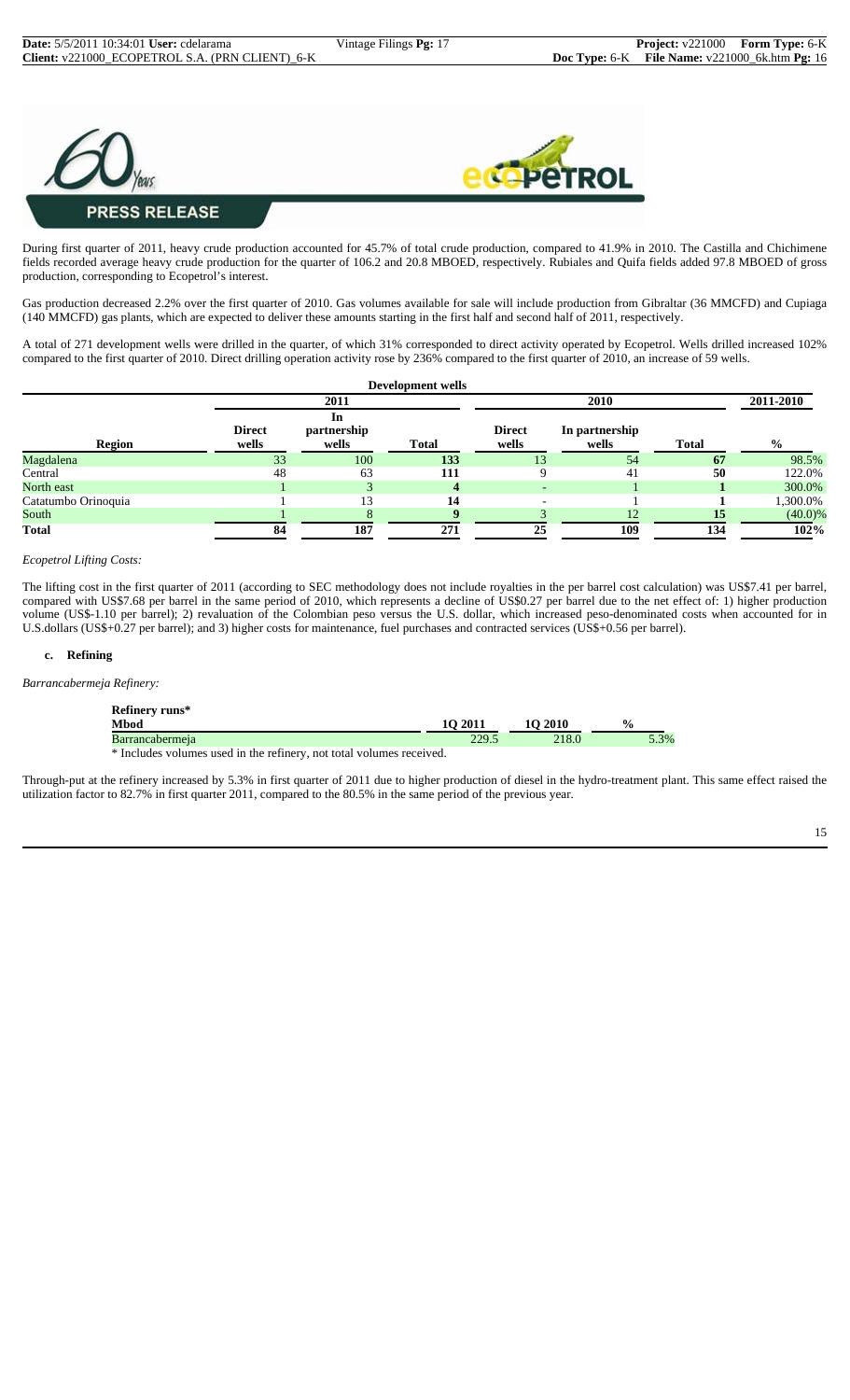

The modernization project in the Barrancabermeja Refinery reached 98% completion of its expanded basic engineering. Other milestones were the following: 1) an environmental management plan was presented to the Environment Ministry; 2) the FUNDESMAG Agreement involving fauna relocation, forest use, forest compensation and maintenance was approved; and 3) the internal contractual plan for electricity interconnection was drafted. In addition, the refinery's Master Industrial Services Plan attained 34% completion, primarily to civilengineering works.

*Barrancabermeja Refinery costs and margins:*

The cash cost per refined barrel was US\$4.91 in first quarter of 2011, a decrease of US\$0.59 per refined barrel from the same period of 2010, resulting from: 1) the successful implementation of cost optimization initiatives (US\$-0.51 per barrel), 2) higher through-put (US\$-0.26 per barrel), and 3) the effect of the peso revaluation vs. the U.S. dollar (+US\$0.18 per barrel).

The gross margin of the Barrancabermeja Refinery (average sales price minus average purchase price) was US\$12.55 per barrel sold, compared to US\$6.51 the same period of 2010. This 92.8% increase is due to higher product differential versus WTI prices, which rose by US\$6.95 per barrel, while raw materials rose USD\$ 0.91 per barrel.

*Reficar S.A. (Cartagena Refinery):*

| Refinery runs*                                                                             |         |         |               |
|--------------------------------------------------------------------------------------------|---------|---------|---------------|
| <b>Mbod</b>                                                                                | 10 2011 | 10 2010 | $\frac{0}{0}$ |
| Cartagena                                                                                  | 78.2    | 78.9    | (0.9)%        |
| ※ Tarolard construction of the distribution of the construction of the language associated |         |         |               |

\* Includes volumes used in the refinery, not total volumes received.

Through-put declined by 0.9% in the first quarter 2011 compared to the same period of the previous year. Utilization margin was 83.7% in first quarter of 2011, a decline compared to the utilization margin of 85.4% in the same period of last year, caused by an unscheduled stoppage for 10 hours due to electrical malfunctions.

As of March 31, 2011, 24.1% of the Master Plan had been achieved. Early construction projects were concluded, as well as the *roll on roll off* dock (Ro-Ro).

#### **d. Transportation**

*Transported volumes:*

In the first quarter of 2011, an average of 1,204.1 MBOD were transported (278.5 Kbpd in refined products and 925.6 MBOD in crude). Daily average volume transported was up by 12% (131.2 MBOD) compared to 1,072.9 MBOD in the first quarter of 2010 (products, 267.2 MBOD, and crude 805.7 MBOD).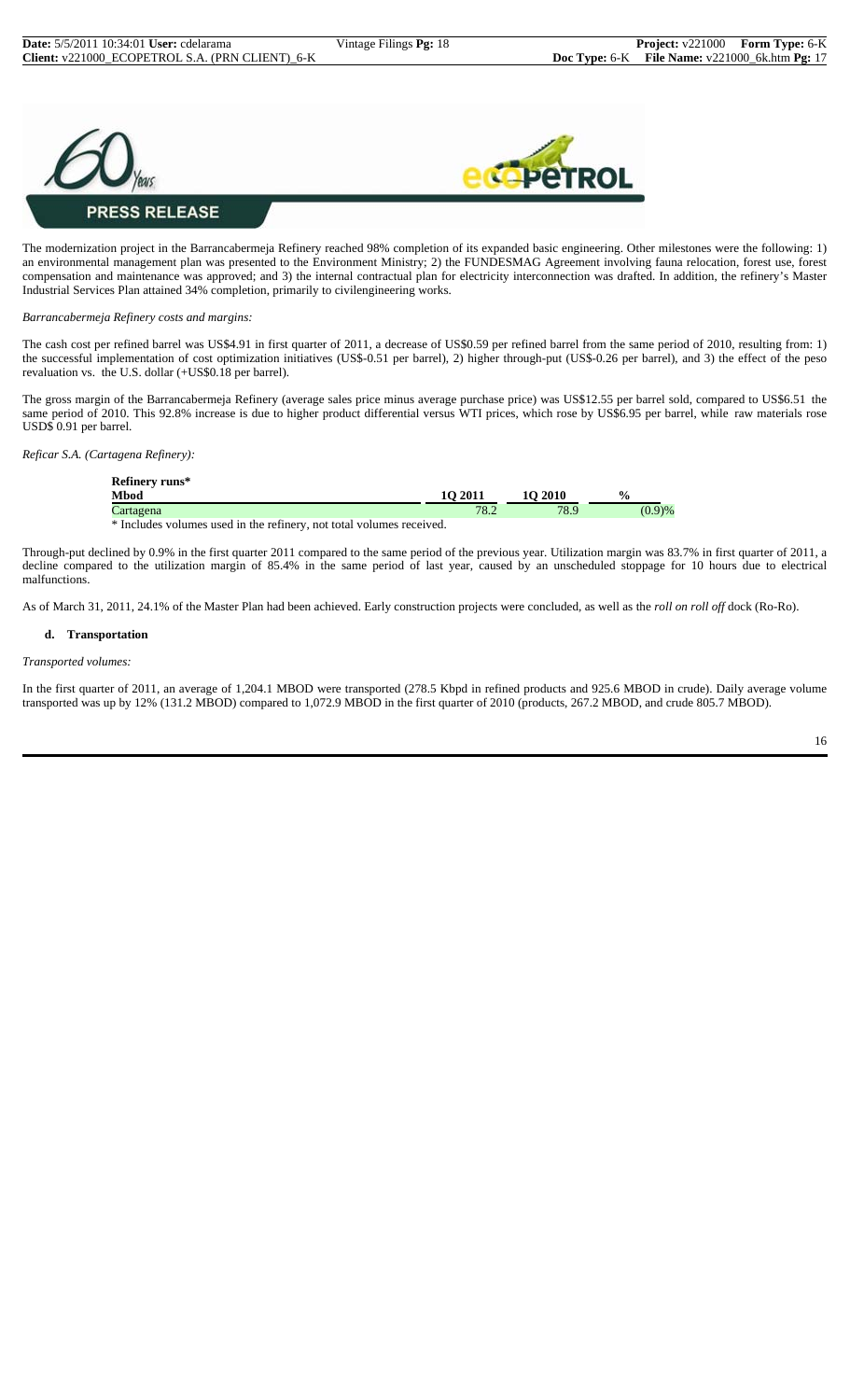



The higher transported volumes in the first quarter of 2011, compared to the same period of 2010, mainly due to:

#### Crude:

- 1. Increase in the transport capacity of the oil pipelines:
	- Apiay Porvenir (185 MBOD in 1Q of 2011 vs. 162 MBOD in 1Q of 2010), and Rubiales Monterrey (189 MBOD in 1Q of 2011 vs. 126 MBOD in 1Q of 2010) oil pipelines following the installation of pumping units and increased downstream capacity.
	- An increase in the transport capacity of the 18 inch Galan Ayacucho line (59 MBOD in 1Q of 2011 vs. 41 MBOD in 1Q of 2010) from the repositioning of 18 km of pipe, and the installation of a 2 km by-pass in the San Silvestre marsh.
- 2. An increase in crude mixture injection capacity in Ayacucho, and the reversion of the 14 inch Ayacucho-GRB line, freeing up capacity in the Barrancabermeja refinery for the receipt of Castilla crude from Vasconia (139.8 MBOD in 1Q of 2011 vs. 79.8 MBOD in 1Q of 2010).
- 3. An increase in heavy crude injection capacity in the Cano Limon-Covenas Oil Pipeline, which freed capacity in the system. (113.3 MBOD in 1Q of 2011 vs. 89.4 MBOD in 1Q of 2010)

#### Refined products:

Optimization, by means of DRA injection (Friction – Reductin Agent), of the 12 inch and 16 inch Galan Salgar line operations in order to meet higher naphtha requirements as a solvent for the extraction of heavy crude.

#### *Expansion of transport infrastructure:*

On addition to the above mention projects, the following infrastructure expansions were completed during the quarter:

#### Oil Pipelines

- Cano Limon Covenas: Signing of an agreement with Occidental to assume control of the pipeline and utilize its surplus capacity to extract larger amounts of crude from the eastern plains.
- Ocensa:
	- Increase in the transport capacity of the Porvenir-Vasconia-Covenas system by 100 MBOD by raising the power of the pumping systems at the stations Porvenir, Miraflores and La Belleza, and construction of the repumping stations at Vasconia and Caucasia.
	- Construction and operation of the Ocensa inline connection in Vasconia, to the primary pump´s suction in the Vasconia Galan systems, to increasing the pumping capacity of the Vasconia-Galan system.
	- Launching of Open Season for the pipeline's firm capacity whose contract terms require a down payment or take or pay.
- Llanos Oil Pipeline, ODL: Start-up of operations of the El Viento Cusiana branch.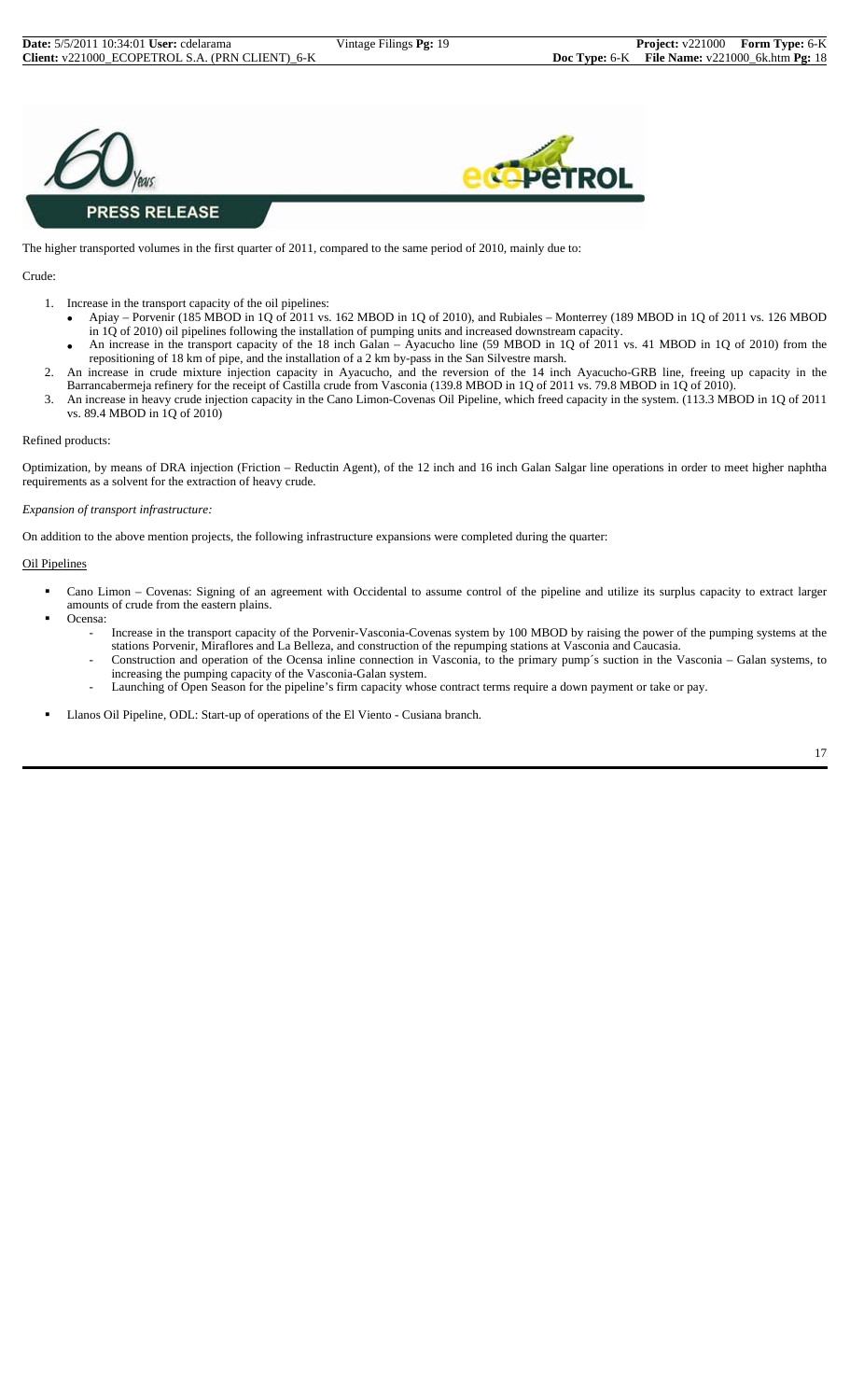



### **PRESS RELEASE**

- Castilla (Castilla and Chichimene) Apiay: The system's pumping capacity increased by 75 MBOD (from 105 Mboed to 180 MBOD).
- Monterrey El Porvenir: Increase in the system's transport capacity from 85 to 140 MBOD.

#### Ports:

- Coveñas terminal: Export capacity increased to 770 MBOD from replacement and operation of the buoys TLU1 and TLU3, and the optimization of the pumping system.
- **Tumaco terminal: Final assembly of the Pipeline End Manifold (PLEM) replacement.**
- GLP Maritime Dock in Cartagena: Increase in the servicing capacity to accommodate ships of up to 12,000 DWT, or the equivalent of approximately 120 Mbls of GLP/Butane.
- Pozos Colorados Terminal: The new PLEM began operating, increasing the reliability of ship unloading operations and allowing for the use of the second underwater line.

#### Storage:

Storage capacity upgrade at the Sebastopol (80 Mbls) and Apiay (50 Mbls) plants.

#### Loading facilities:

- Start-up of operations of the Ayacucho and Banadía loading facilities with download capacity of 20 MBOD and 40 MBOD respectively.
- Increase in the capacity of the Araguaney Loading facility by 5 MBOD

#### *Transportation Costs:*

The cost per barrel/kilometer transported (through oil pipelines and product lines) was COP\$7.25/BKM in the first quarter of 2011 (equivalent to COP\$2,331/BL), a reduction of COP\$ 0.61/BKM compared to the same period of the previous year due to: 1) higher volume transported during the year (COP\$- 0.58/BKM), and 2) the net effect of higher maintenance, processing material, fuel and lubricant costs used for the transportation of heavy crudes, and lower costs due to the optimization of energy consumption (COP\$-0.03/BKM).

#### *Bicentennial Oil Pipeline (Oleoducto Bicentenario):*

The following activities were finalized during the quarter::

- New contracts for the ground transport of the pipelines. Delivery of 122 kms of 42 inch pipe, and transport of 42 kms of pipe to Yopal´s storage facility.
- Start-up of operations of the Banadia loading facility.

#### *Organizational Structure Adjustment:*

The Transport Vice Presidency underwent an internal reorganization and will now report directly to the CEO. The goals of this reorganization are: 1) having a higher emphasis on client service and achieving additional synergies with other companies, 2) strengthening planning, 3) assuring regional leadership, and 4) generating effective integration between the operation and maintenance.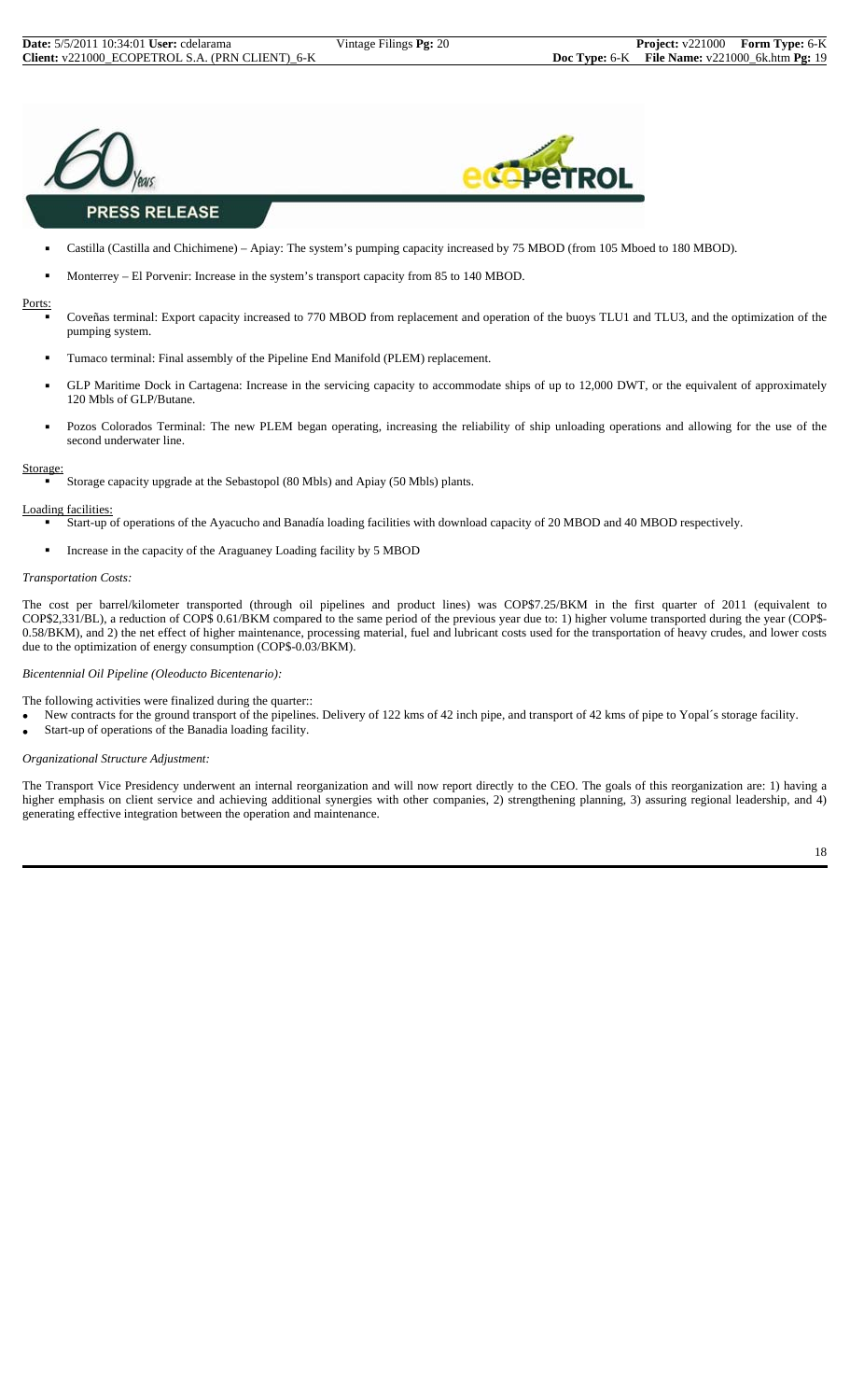

#### **e. Biofuels**

#### *Ecodiesel Colombia S.A.:*

Ecodiesel sales increased to COL\$ 70.6 billion in the first quarter of 2011. Ecopetrol increased its biodiesel storage capacity at the Barrancabermeja refinery by 2,782 tons (20,000 barrels) in order to improve Ecodiesel's supply operations.

*Bioenergy S.A.:*

As of March 31, 2011, the project reached 24.08% progress (8.56% in the industrial component and 47.06% in the agricultural component). A COL\$6 billion disbursement was received from a financial institution to be used for funding land purchases and the 2011 investment plan. Bioenergy ended the quarter with 1,180 hectares of sugarcane sown.

#### **f. Investment Plan**

| Capex (USD million)                                     |         |       |       |  |  |  |  |
|---------------------------------------------------------|---------|-------|-------|--|--|--|--|
| $\frac{0}{0}$<br><b>1Q10</b><br><b>Business</b><br>1Q11 |         |       |       |  |  |  |  |
| Production                                              | 628.9   | 447.0 | 0.4   |  |  |  |  |
| Acquisitions                                            | 429.0   |       | 1.0   |  |  |  |  |
| <b>Subsidiaries</b>                                     | 321.5   | 33.7  |       |  |  |  |  |
| New business                                            | 242.0   | 32.0  |       |  |  |  |  |
| Transportation                                          | 117.8   | 133.9 | (0.1) |  |  |  |  |
| Refining and Petrochemicals                             | 75.4    | 89.4  | (0.2) |  |  |  |  |
| Exploration                                             | 56.7    | 56.9  | (0.0) |  |  |  |  |
| Corporate                                               | 12.0    | 10.9  | 0.1   |  |  |  |  |
| Supply and marketing                                    | 0.1     | 0.7   | (0.9) |  |  |  |  |
| <b>Total</b>                                            | 1,883.4 | 804.5 | 134%  |  |  |  |  |

During the first quarter of 2011, Ecopetrol invested US\$1,883.4 million, an increase of 134% compared to US\$804.5 million in the first quarter of 2010. 33% of the Capex was allocated to production (US\$628.9 million), 23% to acquisitions (US\$429 million), 17% to subsidiary companies (US\$321.5 million), 13% to new business (US\$242.0 million), 6% to transportation (US\$117.8 million), 4% to refining and petrochemicals (US\$75.4 million), 3% to exploration (US\$56.7 million) and the remaining 1% to the corporate segment and supply and marketing (US\$12.1 million).

US\$671 million were allocated to acquisitions and new businesses which include among other: 1) earn out payments previously agreed with respect to the acquisitions of Hocol and OIG; 2) the final balance payment for the acquisition of an interest in Equion; 3) an increase in the stake in Caño Sur block; and 4) rights to the Caño Limón – Coveñas oil pipeline.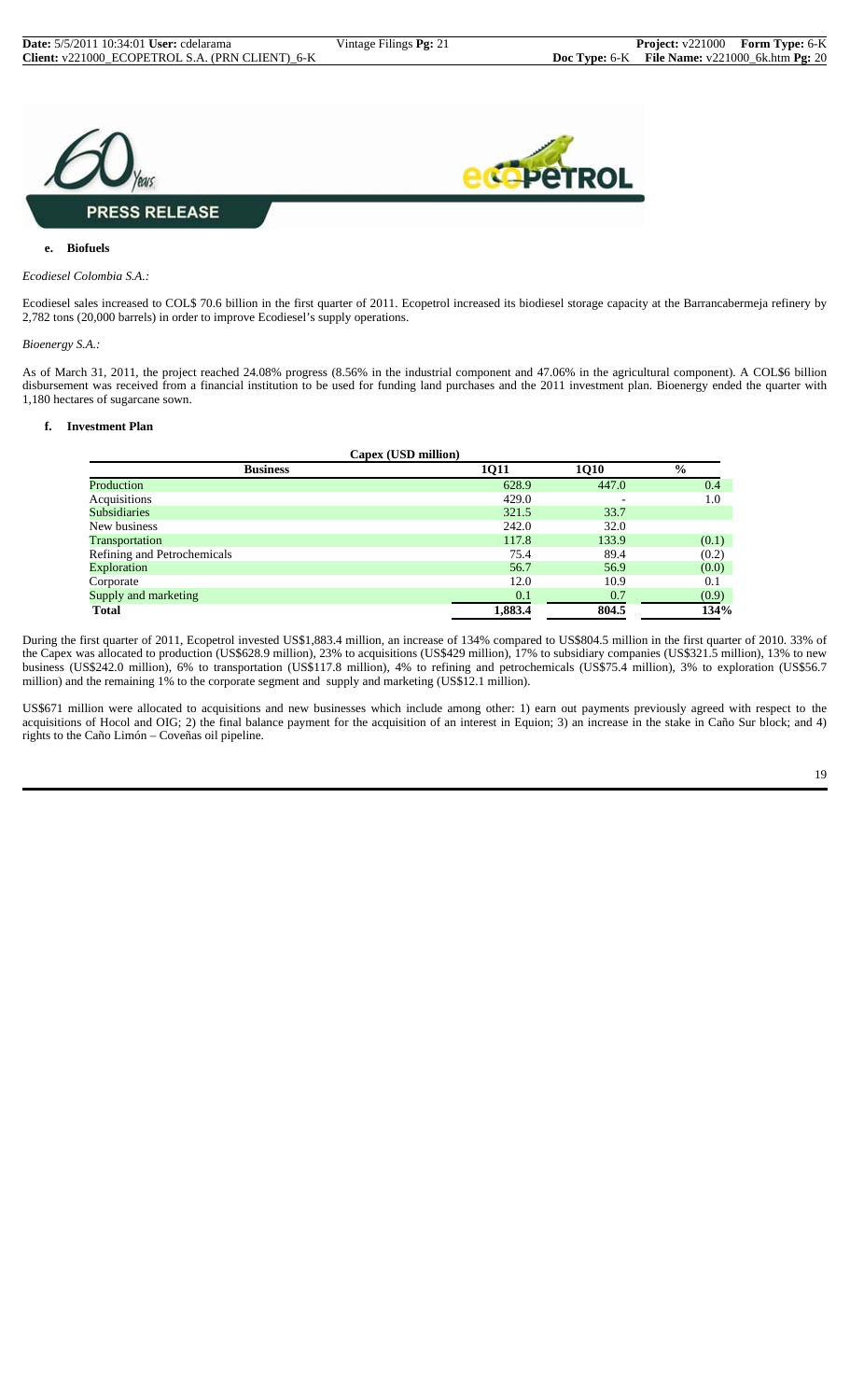



#### **g. Credit rating**

Standard & Poor's risk rating agency increased the company's corporate credit and debt rating to BBB- from BB+, with a stable outlook. With this new rating the company reached investment grade. The investment grade rating assigned to Ecopetrol by Standard & Poor's is in line with the decision by the agency to increase the Republic of Colombia's rating to BBB-. This upgrade follows the investment grade rating granted by Moody's Investor Services (Baa2).

#### **III. Corporate social responsibility (CSR)**

#### **a. Stakeholders and recognitions**

During the first quarter of 2011, the following activities were carried out aimed at strengthening relations with stakeholders: 1) Shareholders' General Assembly with the participation of more than 8,500 shareholders; 2) Distribution of the sustainability report according to GRI-3 standard; 3) Creation of regional and national reports of stakeholders activity, and; 4) Approval of Ecopetrol's participation in *Guía Colombia* for the protection of human rights.

#### **b. Health, Safety and Environmental Performance (HSE)**

In the first quarter of 2011, 54 accidents took place resulting in an 1.56 accident frequency index with loss of time, which is higher than the 1.42 at the end of March of 2010, (revised to include an additional incident). 2,243 barrels were spilled during the quarter, and there were 11 environmental incidents due to operational causes.

In order to improve these results, the HSE Tactical Plan was drafted during the quarter, which establishes milestones that leverage strategies aimed at meeting international standards on operational safety.

#### **c. Science and technology**

During the first quarter of 2011, five Certificates of Proven Benefits were received worth US\$27 million.

At the end of the first quarter of 2011, the Colombian Petroleum Institute (ICP) had 37 technological cooperation agreements, 26 in Colombia, 8 international level, and 3 with other institutions. On april 26<sup>th</sup> the Industry and Commerce Superintendence –SIC- granted Ecopetrol a new patent regarding a new additive which improves visbreaking processes in the refining and petrochemical industries.

#### **d. Social investment**

A total of COL\$3.8 billion was disbursed for social investment purposes during the first quarter of 2011, of which COL\$3.75 billion was allocated for this year's High School Students for Colombia program.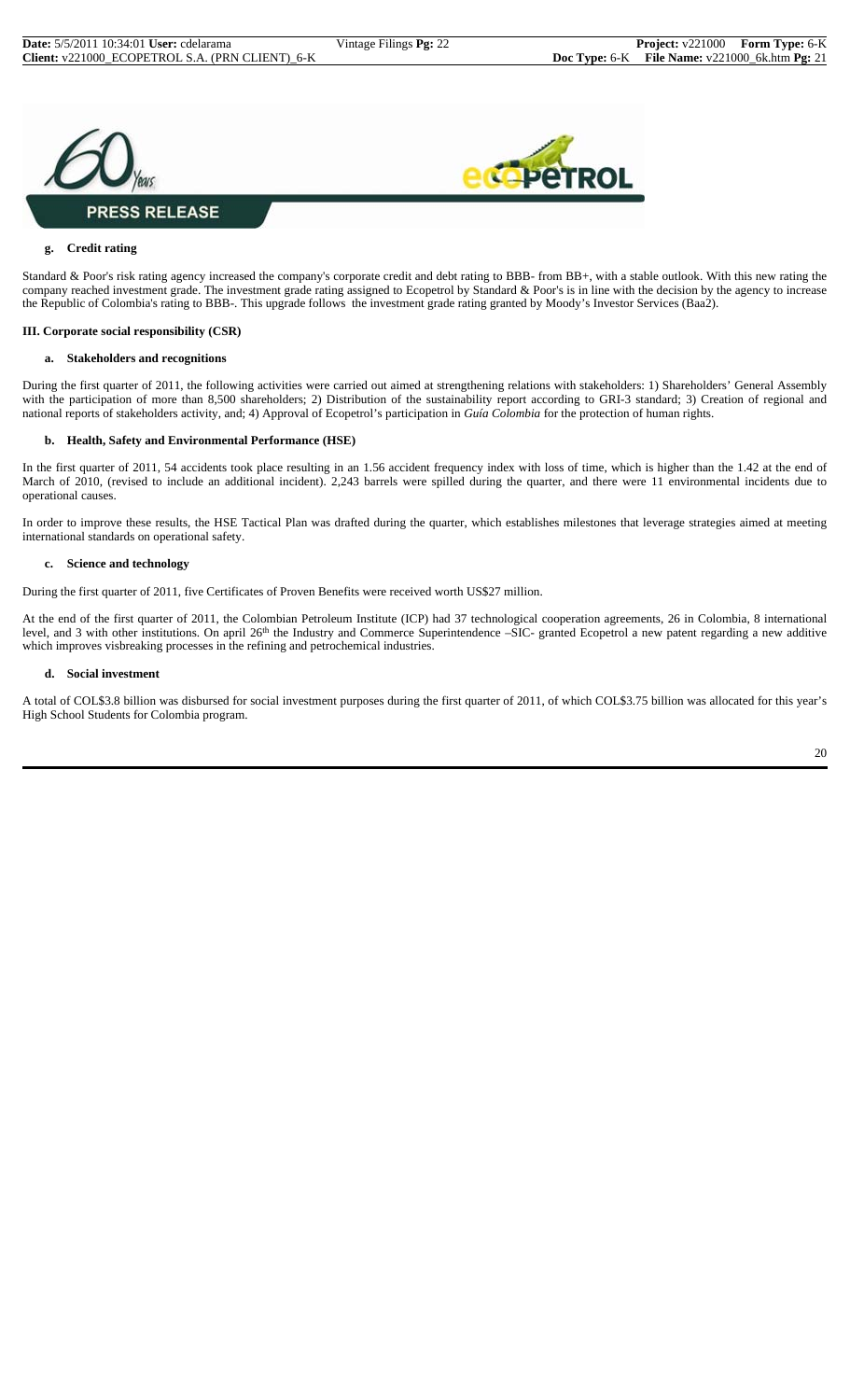



#### **IV. Financial results of Ecopetrol and its affiliates (consolidated)1**

The following are the consolidated financial results of Ecopetrol:

**Consolidated Income Statement**

| (COP\$ Billion)             | 10 2011 * | 1Q 2010* | $\frac{0}{0}$ |
|-----------------------------|-----------|----------|---------------|
| <b>Local Sales</b>          | 4,700.6   | 3,881.1  | 21.1%         |
| <b>Export Sales</b>         | 9,272.1   | 5,540.3  | 67.4%         |
| Sales of services           | 415.0     | 796.4    | (47.9)%       |
| <b>Total Sales</b>          | 14,387.7  | 10,217.8 | 40.8%         |
| <b>Variable Costs</b>       | 6,115.0   | 4,430.6  | 38.0%         |
| <b>Fixed Costs</b>          | 1,669.1   | 1,674.8  | $(0.3)$ %     |
| <b>Cost of Sales</b>        | 7,784.1   | 6,105.4  | 27.5%         |
| Gross profit                | 6,603.5   | 4,112.4  | 60.6%         |
| <b>Operating Expenses</b>   | 924.7     | 495.8    | 86.5%         |
| <b>Operating Profit</b>     | 5,678.8   | 3,616.6  | 57.0%         |
| Non Operating Profit/(Loss) | (628.2)   | (643.3)  | (2.3)%        |
| Income tax                  | 1,824.2   | 912.8    | 99.8%         |
| Minority interest           | 116.2     | 106.2    | 9.4%          |
| Net Income                  | 3,110.3   | 1,954.3  | 59.2%         |
|                             |           |          |               |
| <b>EBITDA</b>               | 6,870.4   | 4,454.7  | 54.2%         |
| <b>EBITDA Margin</b>        | 48%       | 44%      |               |

\* Not audited

The highest individual contributions to **total sales** for 2011 (not including cancellations) came from the Cartagena Refinery with COL\$ 1.1 trillion, Hocol, COL\$ 891.8 billion, Equion COL\$ 441.2 billion, Propilco S.A. COL\$ 373.5 billion, and Ocensa S.A., COL\$ 234 billion.

The highest contributions from subsidiaries to the consolidated **net income** came from Equion with COL\$211.6 billion, Hocol with COL\$185.9 billion, Ocensa S.A. with COL\$27.2 billion, and ODL Finance COL\$13.8 billion. The highest net loss was recorded by Ecopetrol America Inc. in the amount of COL\$ 29.4 billion.

 $<sup>1</sup>$  For purposes of first quarter 2011 consolidation, the following affiliate results, in addition to Ecopetrol's, have been included:</sup>

Ecopetrol Oleo e Gas Do Brasil, Ecopetrol America Inc, Ecopetrol del Peru S.A., Hocol, Bioenergy S.A., Andean Chemicals Limited, ECP Global Energy, Propilco S.A., Comai, ODL Finance S.A., Black Gold Re Ltd., Ecopetrol Transportation Company, Oleoducto de Colombia, Ocensa S.A., Reficar S.A., Oleoducto Bicentenario, Ecopetrol Capital A.G., Ecopetrol Transportation Investments Ltd., Equión Energía Limited (since January 24, 2011) and Ecopetrol Capital SLU.

Consolidated financial results for the first quarter 2010 include the following affiliates: Ecopetrol Oleo e Gas Do Brasil, Ecopetrol America Inc, Ecopetrol del Peru S.A.,Hocol, Bioenergy S.A., Andean Chemicals Limited, ECP Global Energy, Propilco S.A., Comai, ODL Finance S.A., Black Gold Re Ltd., Ecopetrol Transportation Company, Oleoducto de Colombia, Ocensa S.A., Reficar S.A., Oleoducto Bicentenario, Ecopetrol Capital A.G. and Ecopetrol Transportation Investments Ltd.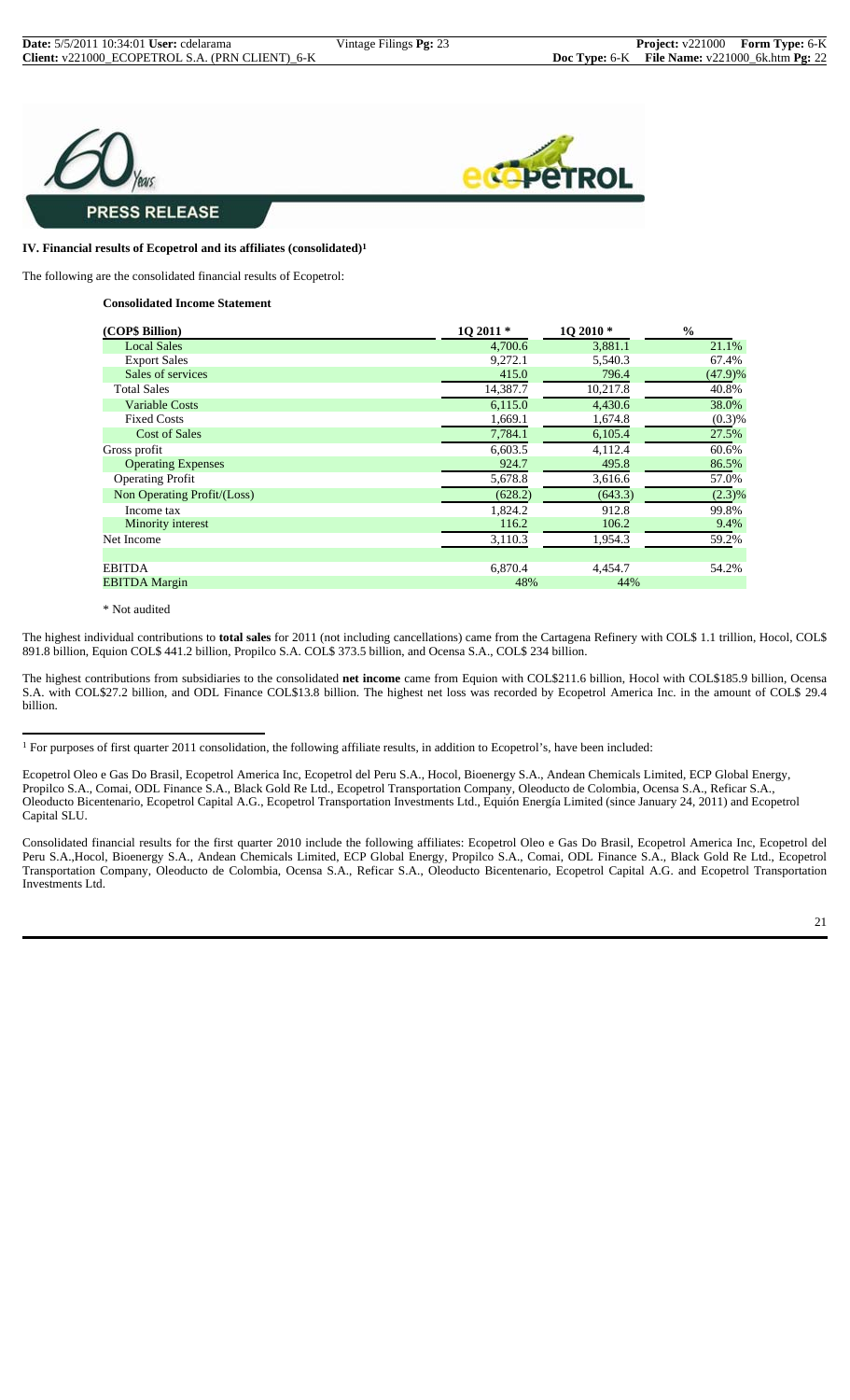

Ecopetrol del Peru, Ecopetrol do Brasil, Ecopetrol America and Bioenergy have not reported earnings yet since they are either in the pre-operational stage or are carrying out exploratory activities that have not yielded production with the exception of Ecopetrol America. In line with the foregoing, affiliates in the crude and product transport business report earnings for the group by means of lower transport costs.

Under the equity participation method, the following companies contributed income: Offshore International Group, COL\$ 17.7 billion, and Invercolsa, COL\$ 22.2 billion.

**EBITDA** for the first quarter of 2011 was COL\$ 6,870.4 billion, which represents an EBITDA margin of 48%, due primarily by operating results.

| <b>Consolidated Balance Sheet</b> |  |
|-----------------------------------|--|

| (COP\$ Billion)                            | At March 31,<br>2011 | At December 31,<br><b>2010</b> | $\frac{0}{0}$ |
|--------------------------------------------|----------------------|--------------------------------|---------------|
| <b>Current Assets</b>                      | 17,984.9             | 12,629.6                       | 42.4%         |
| Long Term Assets                           | 60,230.6             | 56,139.7                       | 7.3%          |
| <b>Total Assets</b>                        | 78,215.5             | 68,769.3                       | 13.7%         |
| <b>Current Liabilities</b>                 | 21,373.1             | 10,042.6                       | 112.8%        |
| <b>Long Term Liabilities</b>               | 16,852.5             | 16,912.6                       | (0.4)%        |
| <b>Total Liabilities</b>                   | 38,225.6             | 26,955.2                       | 41.8%         |
| Equity                                     | 38,760.8             | 41,328.2                       | (6.2)%        |
| Minority interest                          | 1,229.2              | 486.0                          | 152.9%        |
| Total Liabilities and Shareholders' Equity | 78,215.6             | 68,769.4                       | 13.7%         |
| Debit Memorandum accounts                  | 123,225.5            | 119,039.6                      |               |
| Credit Memorandum accounts                 | 100,058.9            | 96.981.0                       |               |

#### **V. Presentation of results**

On Thursday, May 5<sup>th</sup>, Ecopetrol's management will offer two webcast presentations to review first quarter 2011 results:

May 5<sup>th</sup>, 2011 May 5<sup>th</sup>, 2011 1:30 p.m. Bogota-Lima 3:00 pm Bogota-Lima 3:00 pm Bogota-Lima 3:00 pm Bogota-Lima 3:00 pm Bogota-Lima 3:00 pm Bogota-Lima 3:00 pm Bogota-Lima 3:00 pm Bogota-Lima 3:00 pm Bogota-Lima 3:00 pm Bogota-Lima 3:00 pm Bogota-Lima

**In Spanish In English** 2:30 p.m. New York-Toronto 4:00 p.m. New York-Toronto

The webcast will be available on Ecopetrol's website: www.ecopetrol.com.co.

Please access the site 10 minutes prior to the start of the presentation in order to download any necessary software. A copy of the webcast will remain available for one year after the live event.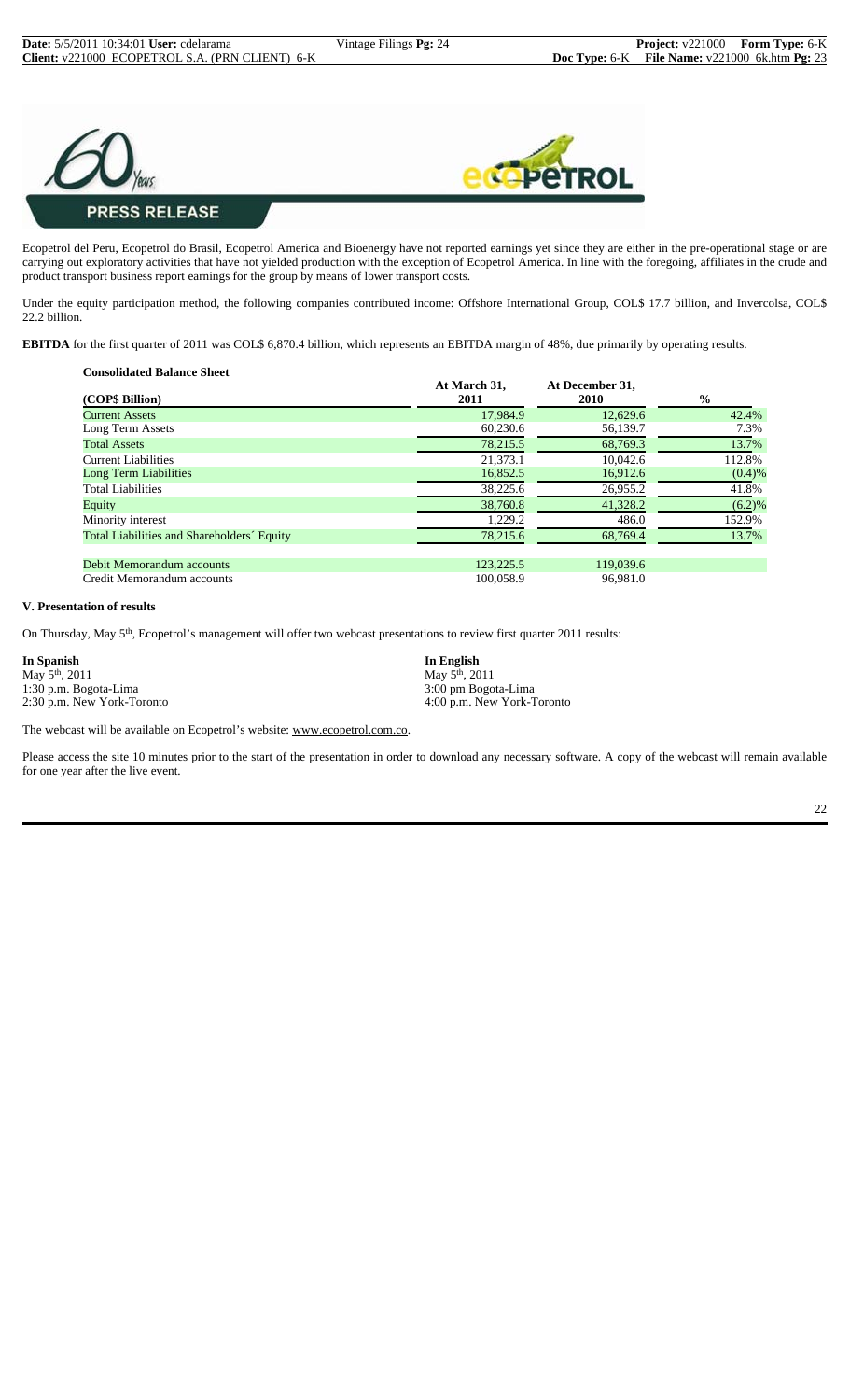



#### **About Ecopetrol S.A.**

Ecopetrol S.A. (BVC: ECOPETROL; NYSE: EC; BVL: EC; TSX: ECP) is the largest company in Colombia in terms of revenue, profit, assets and shareholders' equity. Ecopetrol is Colombia's only vertically integrated crude oil and natural gas company with operations in Colombia, Brazil, Peru and the U.S. Gulf Coast. Its affiliates include Propilco, as well as Black Gold Re Ltda., Ecopetrol Oleo e Gas do Brazil Ltda., Ecopetrol America Inc., Ecopetrol del Peru S.A., Equión Energía Limited, Hocol, Andean Chemicals Limited, COMAI, Bioenergy S.A., ODL Finance S.A., ECP Global Energy, Ecopetrol Transportation Company, Ocensa S.A., Oleoducto de Colombia, Ecopetrol Transportation Investments, Ecopetrol Capital AG and Refineria de Cartagena. Ecopetrol is one of the 40 largest oil companies in the world and one of the four principal oil companies in Latin America. It is majority owned by the Republic of Colombia, and its shares are traded on the Bolsa de Valores de Colombia S.A. (BVC) under the symbol ECOPETROL, on the New York Stock Exchange (NYSE) through its ADR and on the Bolsa de Valores de Lima (BVL) under the symbol EC. The company divides its operations into four business segments that include exploration and production, transportation, refining and sales and marketing.

For more information on Ecopetrol, visit www.ecopetrol.com.co

#### **Forward-looking statements**

This release contains forward-looking statements relating to the prospects of the business, estimates for operating and financial results, and those related to growth prospects of Ecopetrol. These are merely projections and, as such, are based exclusively on the expectations of management concerning the future of the business and its continued access to capital to fund the Company's business plan. Such forward-looking statements depend, substantially, on changes in market conditions, government regulations, competitive pressures, the performance of the Colombian economy and the industry, among other factors, therefore, they are subject to change without prior notice.

#### **Contact information:**

**Investor Relations Director** Alejandro Giraldo Telephone: +571-234-5190 Fax: +571-234-5628 E-mail: investors@ecopetrol.com.co

**Media Relations (Colombia)** Jorge Mauricio Tellez Telephone: + 571-234-4329 Fax: +571-234-4480 E-mail: mauricio.tellez@ecopetrol.com.co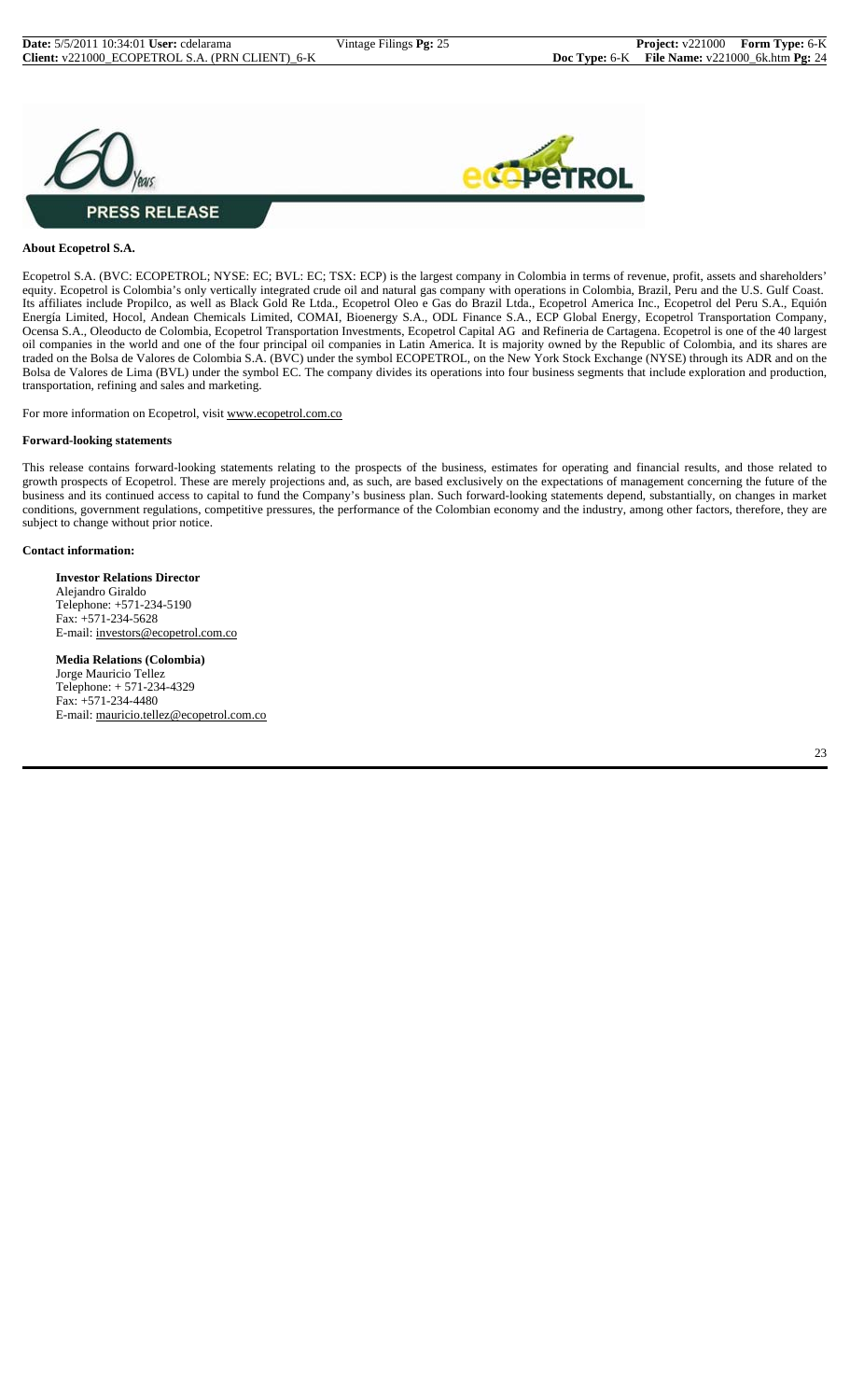



**VI. Exhibits**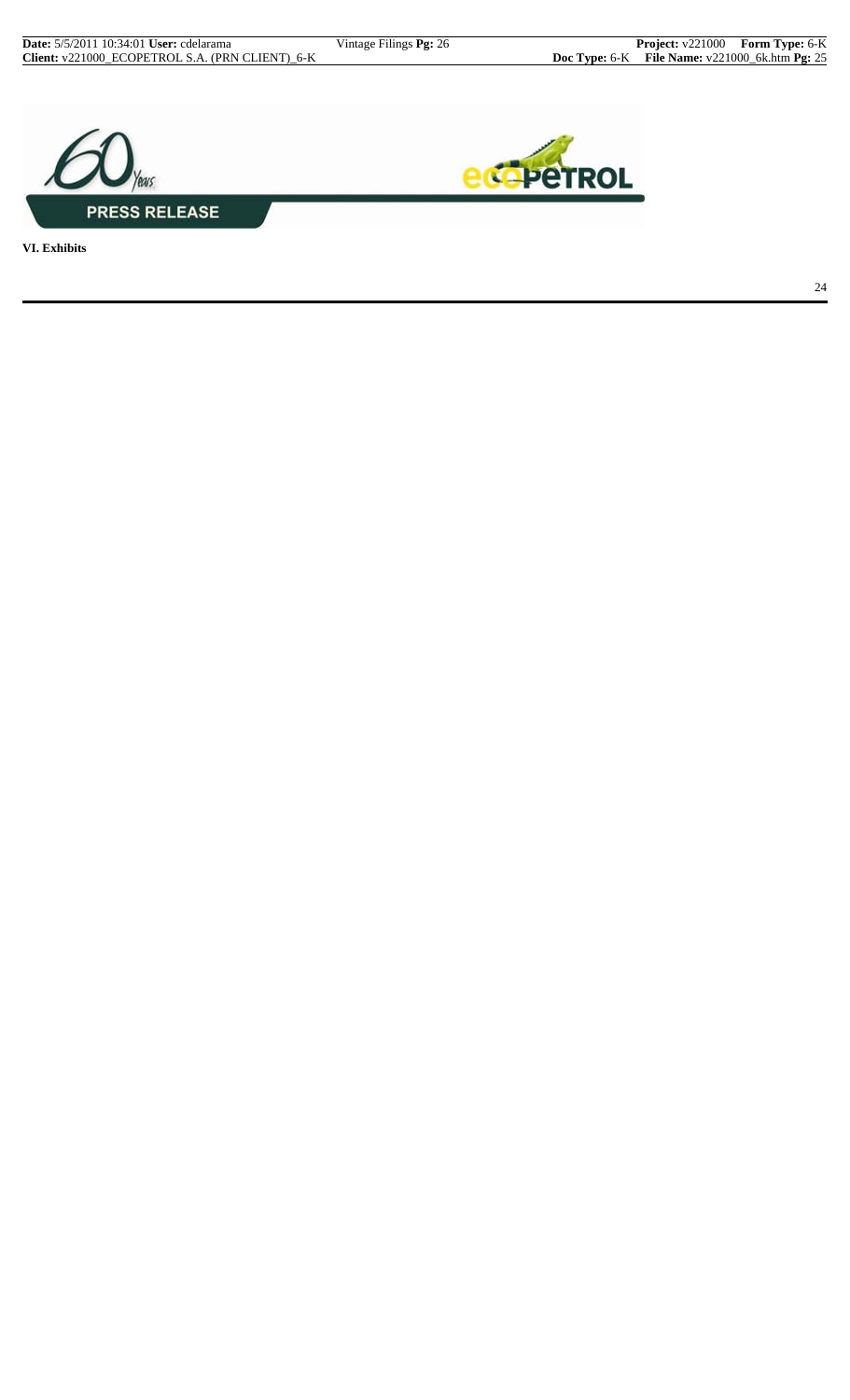



#### **Unaudited Income Statement Ecopetrol S.A.**

| <b>COP\$ Million</b>                       | 1Q-2011     | 1Q-2010     | $\frac{0}{0}$ | 4Q-2010       |
|--------------------------------------------|-------------|-------------|---------------|---------------|
| <b>Income</b>                              |             |             |               |               |
| <b>Local Sales</b>                         | 4,089,496   | 3,382,757   | 20.9%         | 3,557,612     |
| <b>Export Sales</b>                        | 7,959,821   | 5,040,247   | 57.9%         | 6,244,186     |
| Sale of Services                           | 349,881     | 318,603     | 9.8%          | 397,864       |
| <b>Total Income</b>                        | 12,399,198  | 8,741,607   | 41.8%         | 10,199,662    |
| <b>Cost of Sales</b>                       |             |             |               |               |
| <b>Variable Costs</b>                      |             |             |               |               |
| Purchase of Hydrocarbons                   | 2,488,589   | 2,166,418   | 14.9%         | 2,087,078     |
| <b>Amortization and Depletion</b>          | 750,185     | 618,567     | 21.3%         | (30, 726)     |
| Imported products                          | 1,335,587   | 1,009,671   | 32.3%         | 1,051,085     |
| <b>Hydrocarbon Transportation Services</b> | 241,738     | 195,475     | 23.7%         | 224,530       |
| Inventories                                | (412,961)   | (286, 487)  | 44.1%         | (154, 077)    |
| Other                                      | 408,520     | 133,878     | 205.1%        | 69,132        |
| <b>Fixed Costs</b>                         |             |             |               |               |
| Depreciation                               | 271,640     | 193.637     | 40.3%         | 252,914       |
| <b>Contracted Services</b>                 | 415,871     | 419,198     | (0.8)%        | 606,689       |
| Maintenance                                | 206,350     | 146,843     | 40.5%         | 420,520       |
| <b>Labor Costs</b>                         | 229,073     | 251,295     | (8.8)%        | 302,953       |
| Other                                      | 160,751     | 202,324     | $(20.5)\%$    | 224,322       |
| <b>Total Cost of Sales</b>                 | 6,095,343   | 5,050,819   | 20.7%         | 5,054,420     |
| <b>Gross Profits</b>                       | 6,303,855   | 3,690,788   | 70.8%         | 5,145,242     |
| <b>Operating Expenses</b>                  |             |             |               |               |
| Administration                             | 128,109     | 93.163      | 37.5%         | 116,649       |
| Selling expenses                           | 307,792     | 219,005     | 40.5%         | 242,954       |
| <b>Exploration and Projects</b>            | 491,171     | 180,410     | 172.3%        | 334,160       |
| <b>Operating Income</b>                    | 5,376,783   | 3,198,210   | 68.1%         | 4,451,479     |
| <b>Non Operating Income (expenses)</b>     |             |             |               |               |
| <b>Financial Income</b>                    | 1,014,826   | 962,180     | 5.5%          | 1,166,450     |
| <b>Financial Expenses</b>                  | (1,104,212) | (1,005,879) | 9.8%          | (1, 187, 485) |
| Non Financial Income                       | 265,637     | 192,810     | 37.8%         | 424,977       |
| <b>Non Financial Expenses</b>              | (797, 484)  | (712, 337)  | 12.0%         | (547,089)     |
| <b>Results from Subsidiaries</b>           | 336,698     | 237,948     | 41.5%         | (472, 223)    |
|                                            |             |             |               |               |
| Income before income tax                   | 5,092,248   | 2,872,932   | 77.2%         | 3,836,109     |
| Provision for Income Tax                   | 1,687,571   | 776,266     | 117.4%        | 1,094,030     |
| Minority interest                          |             |             | 0.0%          |               |
| <b>Net Income</b>                          | 3,404,677   | 2,096,666   | 62.4%         | 2,742,079     |
| <b>EBITDA</b>                              | 6,489,294   | 4,106,450   | 58.0%         | 4,664,165     |
| <b>EBITDA MARGIN</b>                       | 52%         | 47%         |               | 46%           |
| <b>EARNINGS PER SHARE</b>                  | \$<br>84.12 | \$<br>51.80 | 62.4% \$      | 67.75         |
|                                            |             |             |               |               |

**Notes**

Starting 2011 internal reclasifications are made between amortization and depletion (variable cost) and Others (fixed cost) for comparison purposes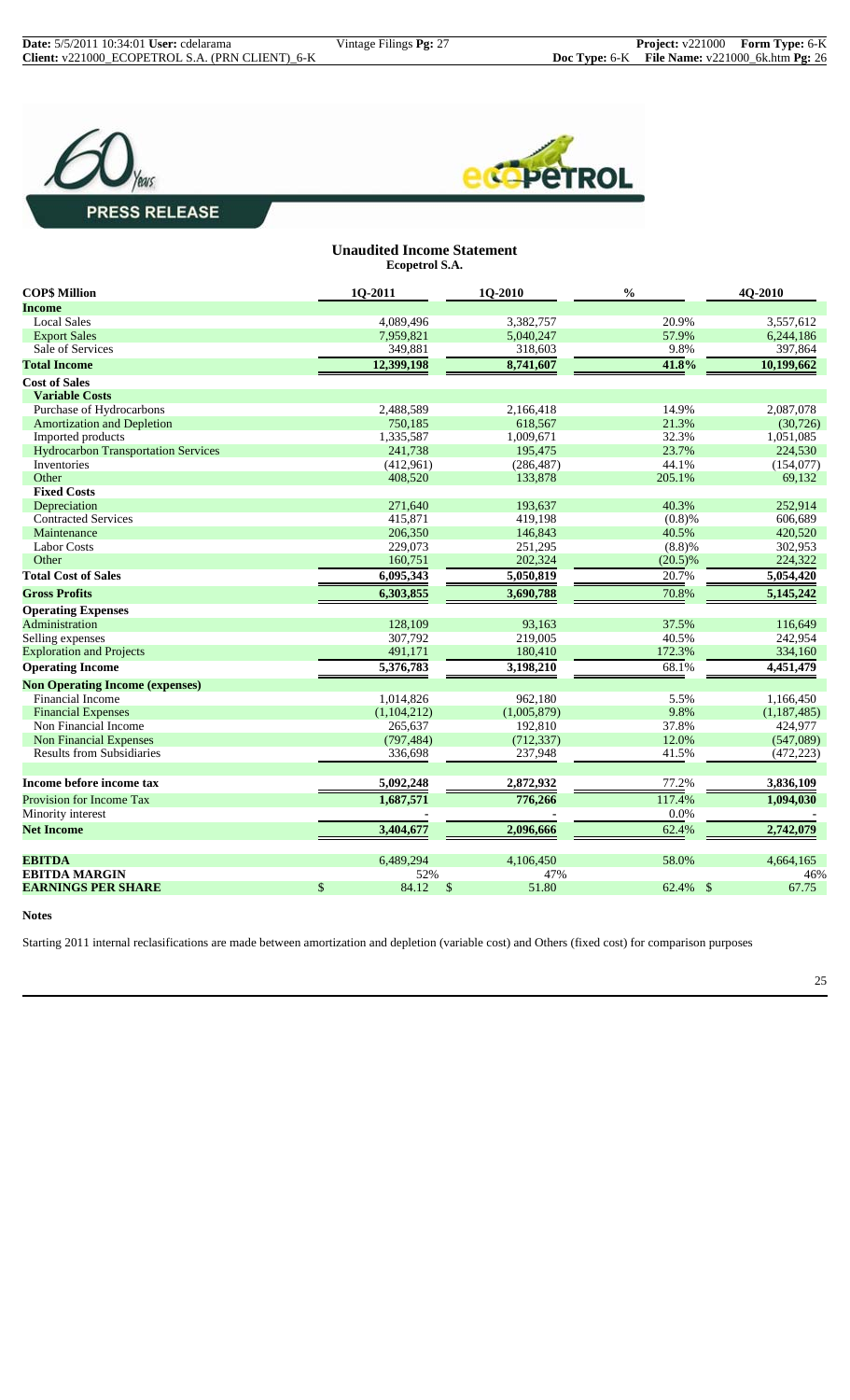



#### **Unaudited Income Statement Ecopetrol Consolidated**

| <b>COP\$ Million</b>                       | $10-2011*$  | 1Q-2010*    | $\frac{0}{0}$ | 4Q-2010*    |
|--------------------------------------------|-------------|-------------|---------------|-------------|
| Income                                     |             |             |               |             |
| <b>Local Sales</b>                         | 4,700,646   | 3,881,148   | 21.1%         | 4,336,171   |
| <b>Export Sales</b>                        | 9,272,067   | 5,540,256   | 67.4%         | 6,866,213   |
| Sale of Services                           | 414,970     | 796,367     | (47.9)%       | 441,682     |
| <b>Total Income</b>                        | 14,387,683  | 10,217,771  | 40.8%         | 11,644,066  |
| <b>Cost of Sales</b>                       |             |             |               |             |
| <b>Variable Costs</b>                      |             |             |               |             |
| Purchase of Hydrocarbons                   | 3,470,629   | 2,772,527   | 25.2%         | 2,525,799   |
| <b>Amortization and Depletion</b>          | 879,727     | 640,615     | 37.3%         | 19,830      |
| Imported products                          | 1,790,792   | 1,107,238   | 61.7%         | 1,585,325   |
| <b>Hydrocarbon Transportation Services</b> | 185,342     | 146,646     | 26.4%         | 194,220     |
| Inventories                                | (497,902)   | (279, 420)  | 78.2%         | (141,028)   |
| Other                                      | 286,454     | 42,944      | 567.0%        | (9,600)     |
| <b>Fixed Costs</b>                         |             |             |               |             |
| Depreciation                               | 426,967     | 372,131     | 14.7%         | 466,498     |
| <b>Contracted Services</b>                 | 429,020     | 403,734     | 6.3%          | 630,560     |
| Maintenance                                | 290,175     | 225,784     | 28.5%         | 502,217     |
| <b>Labor Costs</b>                         | 246,467     | 265,388     | (7.1)%        | 319,495     |
| Other                                      | 276,473     | 407,800     | (32.2)%       | 382,917     |
| <b>Total Cost of Sales</b>                 | 7,784,144   | 6,105,387   | 27.5%         | 6,476,233   |
| <b>Gross Profits</b>                       | 6,603,539   | 4,112,384   | 60.6%         | 5,167,833   |
| <b>Operating Expenses</b>                  |             |             |               |             |
| Administration                             | 220,775     | 125,104     | 76.5%         | 176,028     |
| Selling expenses                           | 187,009     | 152,256     | 22.8%         | 243,683     |
| <b>Exploration and Projects</b>            | 516,912     | 218,437     | 136.6%        | 796,538     |
| <b>Operating Income</b>                    | 5,678,843   | 3,616,587   | $57.0\%$      | 3,951,584   |
| <b>Non Operating Income (expenses)</b>     |             |             |               |             |
| <b>Financial Income</b>                    | 1,143,247   | 1,042,652   | 9.6%          | 1,391,693   |
| <b>Financial Expenses</b>                  | (1,236,040) | (1,148,697) | 7.6%          | (1,243,718) |
| Non Financial Income                       | 294,382     | 206,767     | 42.4%         | 430,893     |
| <b>Non Financial Expenses</b>              | (829, 789)  | (744, 045)  | 11.5%         | (726, 408)  |
| <b>Income before income tax</b>            | 5,050,643   | 2,973,264   | 69.9%         | 3,804,044   |
| <b>Provision for Income Tax</b>            | 1,824,175   | 912,759     | 99.9%         | 1,107,502   |
| <b>Minority interest</b>                   | 116,151     | 106,175     | 9.4%          | (5,064)     |
| <b>Net Income</b>                          | 3,110,317   | 1,954,330   | 59.2%         | 2,701,606   |
|                                            |             |             |               |             |
| <b>EBITDA</b>                              | 6,870,364   | 4,454,732   | 54.2%         | 4,632,184   |
| <b>EBITDA MARGIN</b>                       | 48%         | 44%         |               | 40%         |

**Notes**

\* According to the Public Accounting Framework, Colombian companies only have the obligation to consolidate their financial statements at the end of each fiscal year. Therefore, the quarterly figures in this report are not audited and they do not constitute a formal consolidation of Ecopetrol's financial statements though they do adjust to the methodology defined for this purpose. This statement is not audited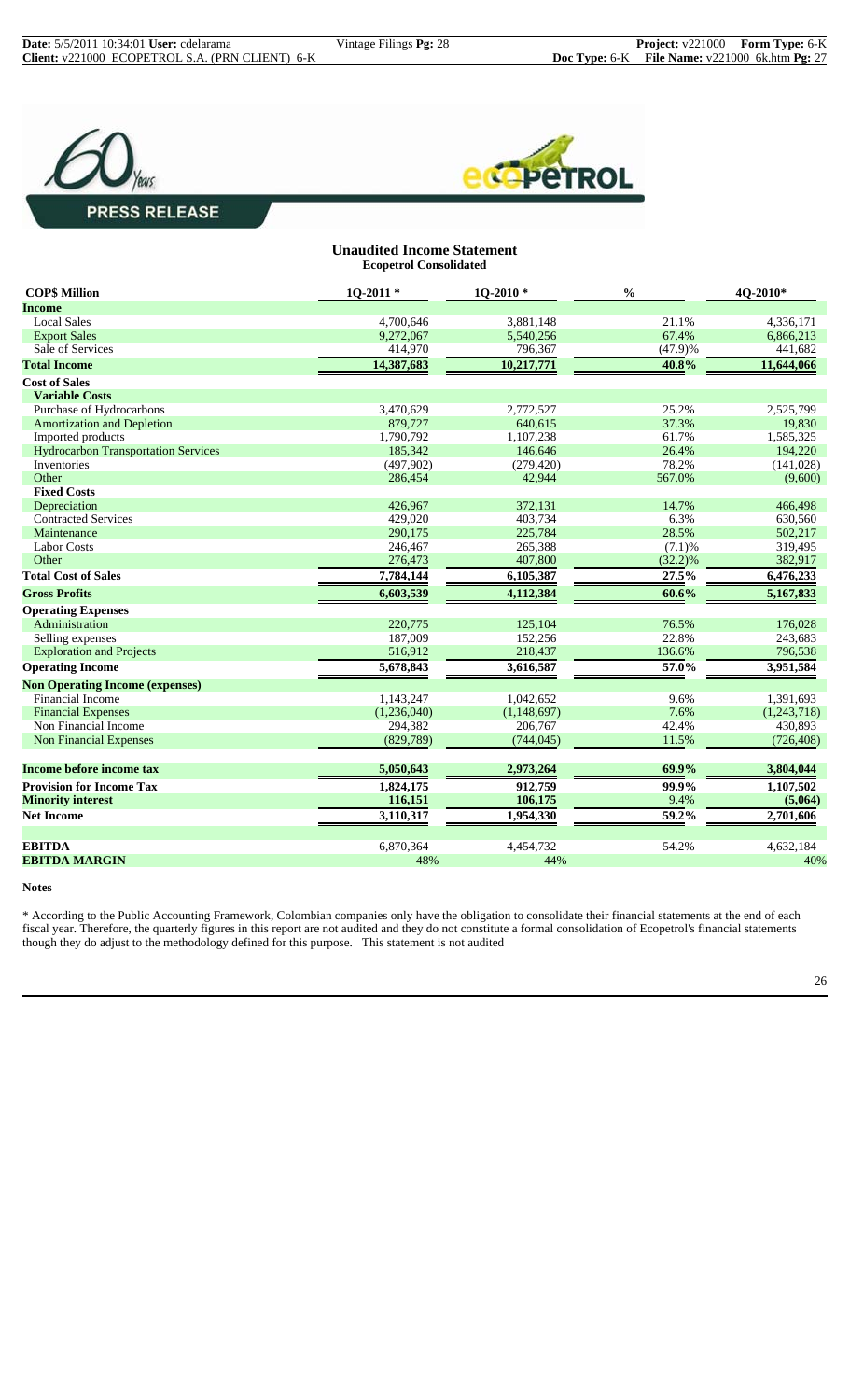



#### **Balance Sheet Unaudited**

|                                                    | At March 31, 2011        | Ecopetrol S.A.<br>At December 31,<br>2010 | $\%$            | At March 31.<br>2011     | <b>Ecopetrol Consolidated</b><br>At December 31,<br>2010 | $\frac{0}{0}$ |
|----------------------------------------------------|--------------------------|-------------------------------------------|-----------------|--------------------------|----------------------------------------------------------|---------------|
| <b>COPS Million</b>                                |                          |                                           |                 |                          |                                                          |               |
| <b>Assets</b>                                      |                          |                                           |                 |                          |                                                          |               |
| <b>Current Assets</b>                              |                          |                                           |                 |                          |                                                          |               |
| Cash and cash equivalents                          | 3,637,777                | 1,592,083                                 | 128.5%          | 5,706,403                | 3,726,778                                                | 53.1%         |
| Investments                                        | 1,574,285                | 264,765                                   | 494.6%          | 1,717,685                | 327,782                                                  | 424.0%        |
| Accounts and notes receivable                      | 3,986,025                | 2,607,294                                 | 52.9%           | 4,589,625                | 2,736,592                                                | 67.7%         |
| Inventories                                        | 2,272,006                | 1,880,818                                 | 20.8%           | 2,675,282                | 2,192,088                                                | 22.0%         |
| Other                                              | 2,386,035                | 3,152,233                                 | $(24.3)\%$      | 3,295,952                | 3,646,398                                                | (9.6)%        |
| <b>Total Current Assets</b>                        | 13,856,128               | 9,497,193                                 | 45.9%           | 17,984,947               | 12,629,638                                               | 42.4%         |
| <b>Non Current Assets</b>                          |                          |                                           |                 |                          |                                                          |               |
| Investments                                        | 12,682,253               | 12,336,060                                | 2.8%            | 4,954,518                | 5,177,491                                                | (4.3)%        |
| Accounts and notes receivable                      | 2,743,968                | 2,154,256                                 | 27.4%           | 547,894                  | 372,273                                                  | 47.2%         |
| Property, plant and equipment, net                 | 15,482,710               | 14,816,573                                | 4.5%            | 23,504,587               | 22,266,258                                               | 5.6%          |
| Natural and environmental properties, Net<br>Other | 10,709,079<br>17,753,049 | 11,003,159<br>15.318.756                  | (2.7)%<br>15.9% | 12,148,932<br>19,074,705 | 11,774,539<br>16.549.157                                 | 3.2%<br>15.3% |
| <b>Total Non Current Assets</b>                    | 59,371,059               | 55,628,804                                | 6.7%            | 60,230,636               | 56,139,718                                               | 7.3%          |
|                                                    |                          |                                           |                 |                          |                                                          |               |
| <b>Total Assets</b>                                | 73,227,187               | 65,125,997                                | 12.4%           | 78,215,583               | 68,769,356                                               | 13.7%         |
| <b>Liabilities and Equity</b>                      |                          |                                           |                 |                          |                                                          |               |
| <b>Current Liabilities</b>                         |                          |                                           |                 |                          |                                                          |               |
| Financial obligations                              | 774,538                  | 695,505                                   | 11.4%           | 1,152,707                | 1,079,169                                                | 6.8%          |
| Accounts payable and related parties               | 11,412,369               | 4,159,469                                 | 174.4%          | 11,195,462               | 4,062,602                                                | 175.6%        |
| Estimated liabilities and provisions               | 925,128                  | 932,883                                   | (0.8)%          | 1,361,711                | 1,151,297                                                | 18.3%         |
| Other                                              | 6,905,900                | 3,500,769                                 | 97.3%           | 7,663,186                | 3,749,510                                                | 104.4%        |
| <b>Total Current Liabilities</b>                   | 20,017,935               | 9,288,626                                 | 115.5%          | 21,373,066               | 10,042,578                                               | 112.8%        |
| <b>Long Term Liabilities</b>                       |                          |                                           |                 |                          |                                                          |               |
| Financial obligations                              | 5,779,395                | 5,918,710                                 | (2.4)%          | 7,681,886                | 7.833.715                                                | (1.9)%        |
| Labor and pension plan obligations                 | 2,866,654                | 2,806,043                                 | 2.2%            | 2,875,143                | 2,814,021                                                | 2.2%          |
| Estimated liabilities and provisions               | 3,343,600                | 3,337,377                                 | 0.2%            | 3,709,709                | 3,398,603                                                | 9.2%          |
| Other                                              | 2,205,605                | 2,247,365                                 | (1.9)%          | 2,585,747                | 2,866,307                                                | (9.8)%        |
| <b>Total Long Term Liabilities</b>                 | 14,195,254               | 14,309,495                                | (0.8)%          | 16,852,485               | 16,912,646                                               | (0.4)%        |
| <b>Total Liabilities</b>                           | 34,213,189               | 23,598,121                                | 45.0%           | 38,225,551               | 26,955,224                                               | 41.8%         |
| <b>Minoritary Interest</b>                         |                          |                                           |                 | 1,229,197                | 485,951                                                  | 152.9%        |
| <b>Equity</b>                                      | 39,013,998               | 41,527,876                                | $(6.1)\%$       | 38,760,835               | 41,328,181                                               | $(6.2)\%$     |
| <b>Total Liabilities and Shareholders' Equity</b>  | 73,227,187               | 65,125,997                                | 12.4%           | 78,215,583               | 68,769,356                                               | 13.7%         |
| <b>Memorandum Debtor Accounts*</b>                 | 116,879,683              | 116,788,822                               |                 | 123,225,499              | 119,039,595                                              |               |
| <b>Memorandum Creditor Accounts *</b>              | 91,333,034               | 92,600,806                                |                 | 100,058,948              | 96,981,023                                               |               |

#### **Notes**

\* Under Colombian GAAP, these accounts represent facts or circumstances from which rights or obligations could derive and affect the Company.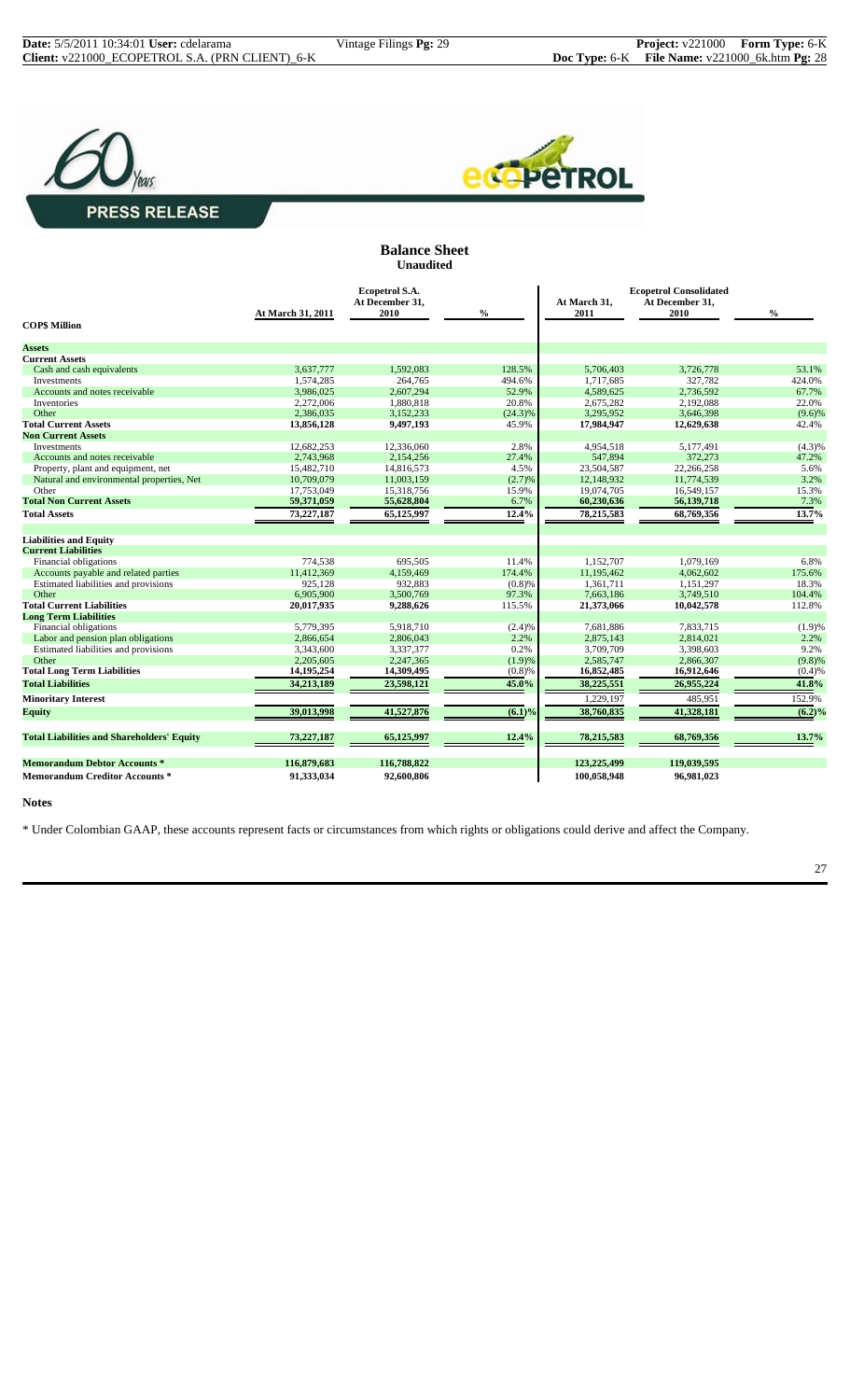



**Unaudited Cash Flow Statement Ecopetrol S.A.**

| <b>COP\$</b> million                                                          | 1Q 2011 *   | 1Q 2010*    | $\frac{0}{0}$ | 4Q 2010*    |
|-------------------------------------------------------------------------------|-------------|-------------|---------------|-------------|
| Cash flow provided by operating activities:                                   |             |             |               |             |
| <b>Net income</b>                                                             | 3,404,677   | 2.096.666   | 62.4%         | 2,742,078   |
| Adjustments to reconcile net income to cash provided by operating activities: |             |             |               |             |
| Depreciation, depletion and amortization                                      | 1,165,421   | 1,031,085   | 13.0%         | 250,834     |
| Net provisions                                                                | 47,740      | 14,711      | 224.5%        | (95,310)    |
| Disposal of property, plant and equipment                                     | 399         |             | 0.0%          | (168, 913)  |
| Loss for disposal of property, plant and equipment                            |             |             | 0.0%          | 3,371       |
| Loss for disposal of natural and environmental resources                      |             |             |               | 9,110       |
| Loss for disposal of other assets                                             | 59          |             |               | 287,918     |
| Income (loss) from equity method on affiliated companies                      | (336, 698)  | (237,948)   | 41.5%         | 472,224     |
| Net changes in operating assets and liabilities:                              |             |             |               |             |
| Accounts and notes receivable                                                 | (1,301,946) | (620, 570)  | 109.8%        | 381,386     |
| Inventories                                                                   | (393, 688)  | (281, 161)  | 40.0%         | (160, 200)  |
| Deferred and other assets                                                     | (1,542,484) | 36,447      | $(4,332.1)\%$ | (218, 145)  |
| Accounts payable and related parties                                          | 1,381,823   | 1,151,018   | 20.1%         | (1,439,881) |
| Taxes payable                                                                 | 3,416,769   | 153,210     | 2,130.1%      | 1,016,996   |
| Labor obligations                                                             | (14, 526)   | (14,763)    | 1.6%          | (22,709)    |
| Estimated liabilities and provisions                                          | (93, 448)   | (75, 557)   | 23.7%         | (428, 199)  |
| <b>Cash provided by operating activities</b>                                  | 5,734,098   | 3,253,138   | 76.3%         | 2,630,560   |
| <b>Cash flows from investing activities:</b>                                  |             |             |               |             |
| Payment for purchase of Companies, net of cash acquired                       | (813, 145)  |             | 0.0%          |             |
| Purchase of investment securities                                             | (4,512,633) | (3,592,441) | 25.6%         | (4,369,467) |
| Redemption of investment securities                                           | 3,200,789   | 2,168,180   | 47.6%         | 3,660,021   |
| Sale of property, plant and equipment                                         | 711         |             | 0.0%          | 4,751       |
| Investment in natural and environmental resources                             | (413,297)   | (462,080)   | $-10.6%$      | (1,329,834) |
| Additions to property, plant and equipment                                    | (1,152,401) | (750, 876)  | 53.5%         | (1,642,784) |
| Net cash used in investing activities                                         | (3,689,976) | (2,637,217) | 39.9%         | (3,677,313) |
| Cash flows from financing activities:                                         |             |             |               |             |
| <b>Financial obligations</b>                                                  | (60, 282)   | (207, 270)  | 70.9%         | 1,601,477   |
| Received from associates - capitalization                                     | (43)        | 1,163       | $(103.7)\%$   | (31)        |
| <b>Dividends</b>                                                              | 61,897      | 8           | 773,612.5%    | (1,221,044) |
|                                                                               | 1,572       |             | 100.8%        |             |
| Net cash used in financing activities                                         |             | (206, 099)  |               | 380,402     |
| Net increase (decrease) in cash and cash equivalents                          | 2,045,694   | 409,822     | 399.2%        | (666, 351)  |
| Cash and cash equivalents at the beginnig of the year                         | 1,592,083   | 2,286,996   | $(30.4)\%$    | 2,258,434   |
| Cash and cash equivalents at the end of the year                              | 3,637,777   | 2,696,818   | 34.9%         | 1,592,083   |
|                                                                               |             |             |               |             |

**NOTES:**  $^\ast$  Not audited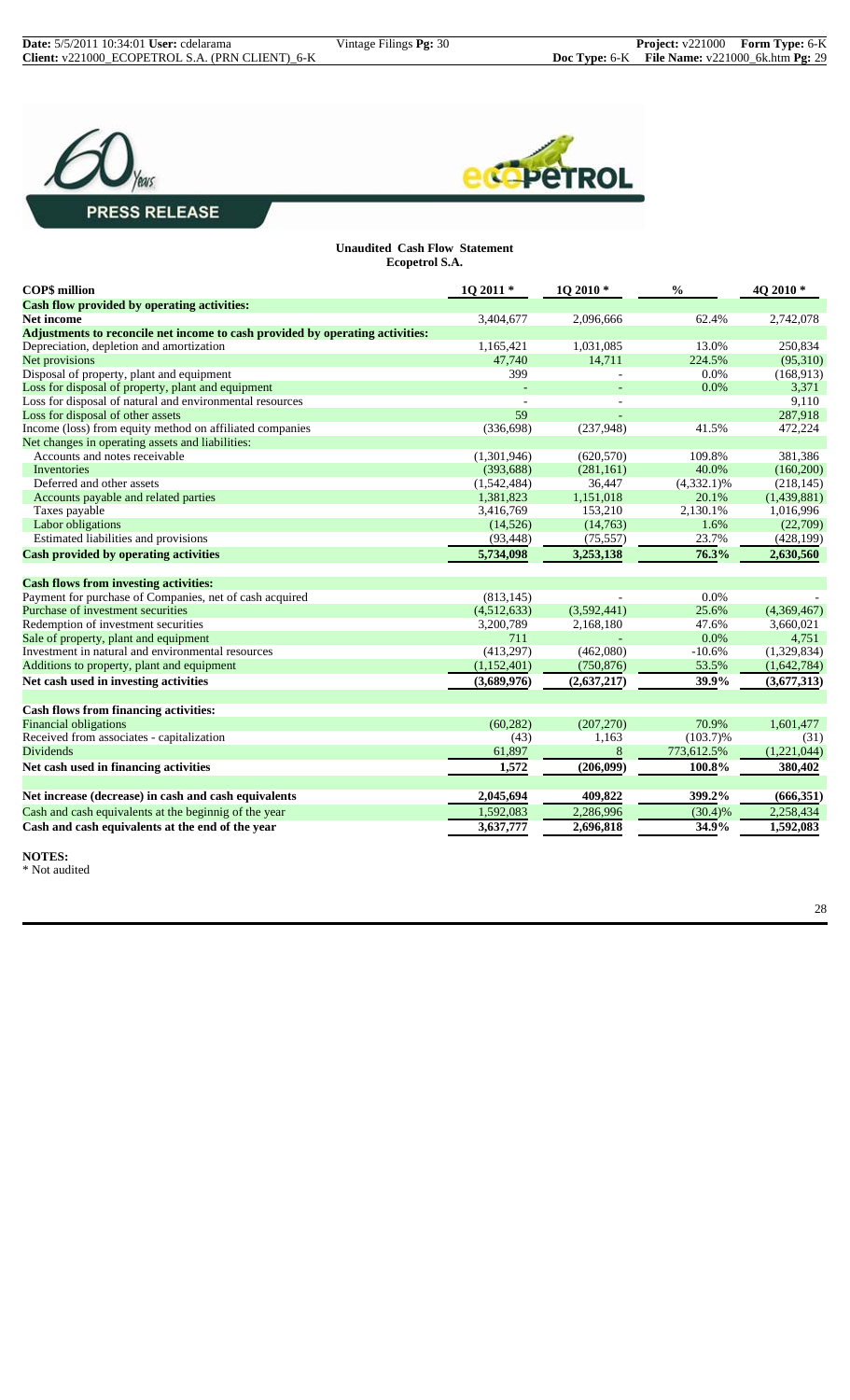# **PRESS RELEASE**



#### **Unaudited Cash Flow Statement Ecopetrol Consolidated**

| <b>COPS</b> million                                               | $102011*$     | $102010*$   | $\frac{0}{0}$ | 40 2010 *   | 10 2011 *     |
|-------------------------------------------------------------------|---------------|-------------|---------------|-------------|---------------|
| Cash flow provided by operating activities:                       |               |             |               |             |               |
| Net income                                                        | 3,110,317     | 1,954,330   | 59.2%         | 2,701,606   | 3,110,317     |
| Adjustments to reconcile net income to cash provided by operating |               |             |               |             |               |
| activities:                                                       |               |             |               |             |               |
| Depreciation, depletion and amortization                          | 1,456,396     | 1,141,825   | 27.5%         | 869,922     | 1,456,396     |
| Net provisions                                                    | 46.958        | 19,201      | 144.6%        | 50,991      | 46,958        |
| Disposal of property, plant and equipment                         |               |             |               | 3,395       |               |
| Loss for disposal of property, plant and equipment                | 399           |             |               | (168, 937)  | 399           |
| Loss for disposal of natural and environmental resources          |               |             |               | 9.110       |               |
| Loss for disposal of other assets                                 | 59            |             |               | 287.918     | 59            |
| Income (loss) from equity method on affiliated companies          | (43,524)      | (16, 425)   | 165.0%        | (27, 374)   | (43,524)      |
| Net changes in operating assets and liabilities:                  |               |             |               |             |               |
| Accounts and notes receivable                                     | (1,226,084)   | (820, 324)  | $(49.5)\%$    | 1,789,258   | (1,226,084)   |
| <b>Inventories</b>                                                | (485, 373)    | (264, 324)  | 83.6%         | (131, 445)  | (485, 373)    |
| Deferred and other assets                                         | (433,747)     | 109,325     | $(496.8)\%$   | 1,275,068   | (433,747)     |
| Accounts payable and related parties                              | 1,011,231     | 1,467,836   | (31.1)%       | (937,795)   | 1,011,231     |
| Taxes payable                                                     | 2,180,887     | 1,438,747   | 51.6%         | (1,856,197) | 2,180,887     |
| Labor obligations                                                 | (12,961)      | (21.334)    | 39.2%         | (19,631)    | (12,961)      |
| Estimated liabilities and provisions                              | 447,590       | (1,506,828) | 129.7%        | 564,643     | 447,590       |
| <b>Cash provided by operating activities</b>                      | 6,052,148     | 3,502,029   | 72.8%         | 4,410,532   | 6,052,148     |
| <b>Cash flows from investing activities:</b>                      |               |             |               |             |               |
| Payment for purchase of Companies, net of cash acquired           | (813, 145)    |             | 0.0%          |             |               |
| Purchase of investment securities                                 | (4,512,633)   | (3,592,441) | (25.6)%       | (4,369,467) | (4,512,633)   |
| Redemption of investment securities                               | 3,619,698     | 2,077,170   | 74.3%         | 4,415,408   | 3,619,698     |
| Sale of property, plant and equipment                             | 711           |             |               | 4,751       | 711           |
| Investment in natural and environmental resources                 | (1, 179, 393) | (462,080)   | 155.2%        | (1,501,324) | (1, 179, 393) |
| Additions to property, plant and equipment                        | (1,914,570)   | (918, 687)  | 108.4%        | (2,914,120) | (1,914,570)   |
| Net cash used in investing activities                             | (4,799,332)   | (2,896,038) | $(65.7)\%$    | (4,364,752) | (3,986,187)   |
| Cash flows financing activities:                                  |               |             |               |             |               |
| Minority interest                                                 | 743,246       | 110,905     | 570.2%        | (466, 854)  | 743,246       |
| Financial obligations                                             | (78, 291)     | 79,826      | $(198.1)\%$   | 1,638,974   | (78,291)      |
| Received from associates - capitalization                         | (43)          | 1,163       | $(103.7)\%$   | (31)        | (43)          |
| Dividends                                                         | 61,897        | 3,502       | 100.0%        | (1,320,932) | 61,897        |
|                                                                   |               |             |               |             |               |
| Net cash used in financing activities                             | 726,809       | 195,396     | 272.0%        | (148, 843)  | 726,809       |
| Net increase (decrease) in cash and cash equivalents              | 1,979,625     | 801,387     | 147.0%        | (103, 063)  | 1,979,625     |
| Cash and cash equivalents at the beginnig of the year             | 3,726,778     | 3,562,119   | 4.6%          | 3,829,841   | 3,726,778     |
| Cash and cash equivalents at the end of the year                  | 5,706,403     | 4,363,506   | 30.8%         | 3,726,778   | 5,706,403     |

#### **Notes**

\* According to the Public Accounting Framework, Colombian companies only have the obligation to consolidate their financial statements the end of each fiscal year, therefore the quarterly figures in this report are not audited and they do not constitute a formal consolidation of Ecopetrol's financial statement, though they do adjust to the methodology defined for this purpose.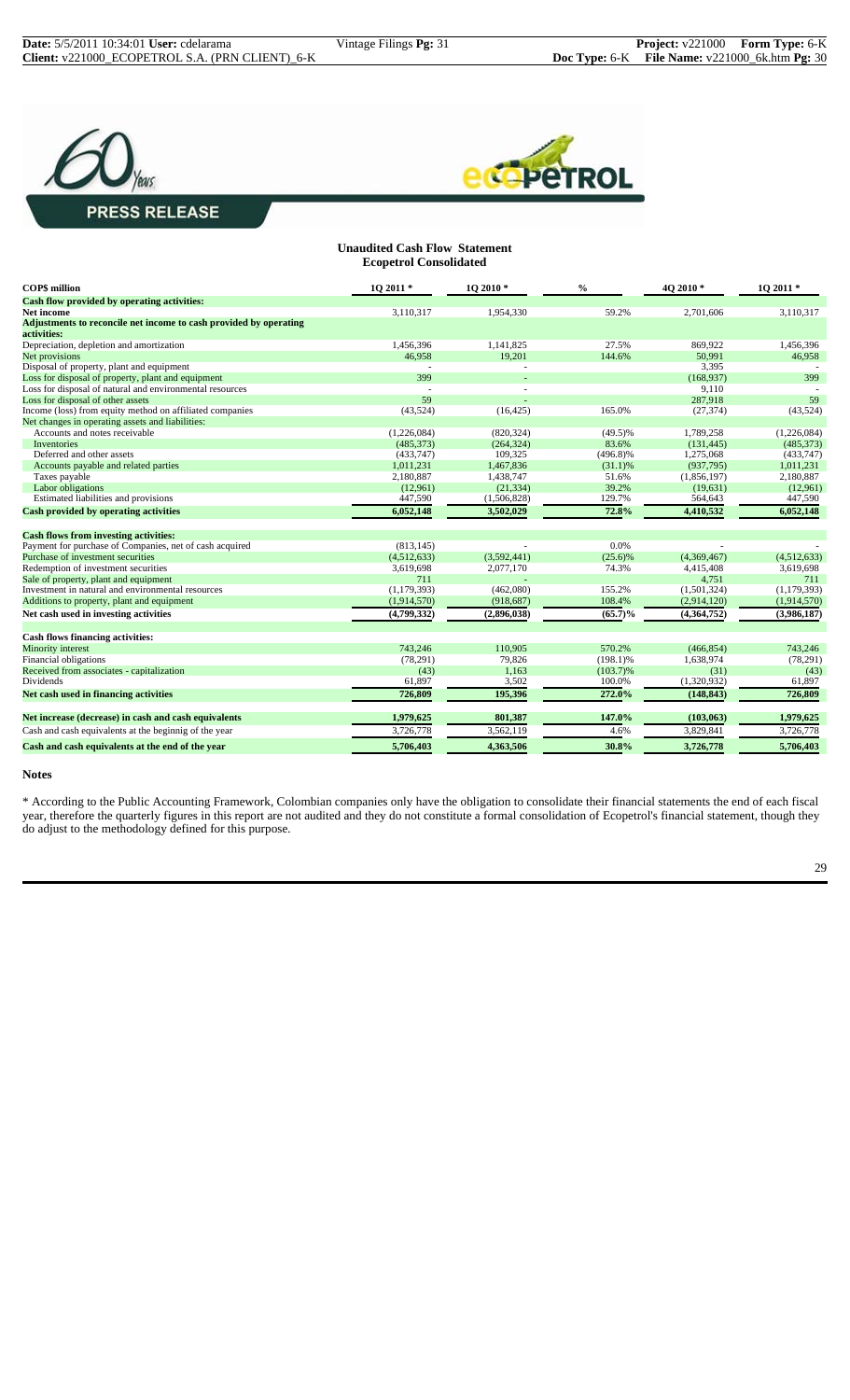



#### **Calculation and Reconciliation of EBITDA**

**Ecopetrol S.A.**

| <b>COP\$ Millions</b>                             | $102011*$                     | 1Q 2010*   | $\frac{6}{6}$ | 4Q 2010*    |
|---------------------------------------------------|-------------------------------|------------|---------------|-------------|
| <b>EBITDA CALCULATION</b>                         |                               |            |               |             |
| Operating income                                  | 5,376,783                     | 3,198,210  | 68.1%         | 4,451,479   |
| Plus: Depreciations, depletions and amortizations | 1,112,511                     | 908,240    | 22.5%         | 212,686     |
| UNCONSOLIDATED EBITDA                             | 6,489,294                     | 4,106,450  | 58.0%         | 4,664,165   |
|                                                   |                               |            |               |             |
| RECONCILIATION NET INCOME TO EBITDA               |                               |            | 0.0%          |             |
| <b>Net Income</b>                                 | 3,404,677                     | 2,096,666  | 62.4%         | 2,742,078   |
| Depreciations, depletions and amortizations       | 1,112,511                     | 908,240    | 22.5%         | 212,686     |
| <b>Financial income</b>                           | (1,014,826)                   | (962,180)  | 5.5%          | (1,166,449) |
| Financial expenses                                | 1,104,212                     | 1,005,879  | 9.8%          | 1,187,484   |
| Non financial income                              | (265, 637)                    | (192, 810) | 37.8%         | (424, 977)  |
| Non financial expenses                            | 797,484                       | 712,337    | 12.0%         | 547,089     |
| Results in subsidiaries                           | (336,698)                     | (237,948)  | 41.5%         | 472,224     |
| Provision for income tax                          | 1,687,571                     | 776,266    | 117.4%        | 1,094,030   |
| <b>UNCONSOLIDATED EBITDA</b>                      | 6,489,294                     | 4,106,450  | 58.0%         | 4,664,165   |
|                                                   |                               |            |               |             |
|                                                   | <b>Ecopetrol Consolidated</b> |            |               |             |
| <b>COP\$ Millions</b>                             | 1Q 2011 *                     | 1Q 2010 *  | $\frac{0}{0}$ | 4Q 2010*    |
| <b>EBITDA CALCULATION</b>                         |                               |            |               |             |
| Operating income                                  | 5,678,843                     | 3,616,587  | 57.0%         | 3,951,585   |
| Plus: Depreciations, depletions and amortizations | 1,404,141                     | 1,018,980  | 37.8%         | 813,812     |
| Minority interest                                 | (212,620)                     | (180, 835) | 17.6%         | (133,214)   |
| <b>CONSOLIDATED EBITDA</b>                        | 6,870,364                     | 4,454,732  | 54.2%         | 4,632,183   |

| соноошилтир притри                          | <u>vw www.</u> | ----------- | $\sim$ to $\sim$ $\sim$ | 700001000   |
|---------------------------------------------|----------------|-------------|-------------------------|-------------|
|                                             |                |             |                         |             |
| <b>RECONCILIATION NET INCOME TO EBITDA</b>  |                |             | $0.0\%$                 |             |
| Net income                                  | 3,110,317      | 1,954,330   | 59.2%                   | 2,701,607   |
| Depreciations, depletions and amortizations | 1,404,141      | 1,018,980   | 37.8%                   | 813,812     |
| Financial income                            | (1,084,549)    | (1,583,627) | $-31.5%$                | 1,560,803   |
| <b>Financial expenses</b>                   | 1,220,866      | 1,689,672   | $-27.7\%$               | (1,708,778) |
| Non financial income                        | (353,079)      | (206,767)   | 70.8%                   | (430,893)   |
| Non financial expenses                      | 844,963        | 744,045     | 13.6%                   | 726,409     |
| Minority interest on net income             | 116,150        | 106.175     | 9.4%                    | (5,065)     |
| Provision for income taxes                  | 1,824,175      | 912,759     | 99.9%                   | 1,107,502   |
| Minority interest on Ebitda                 | (212,620)      | (180, 835)  | 17.6%                   | (133,214)   |
| <b>CONSOLIDATED EBITDA</b>                  | 6,870,364      | 4,454,732   | $54.2\%$                | 4,632,183   |
|                                             |                |             |                         |             |

\* Not audited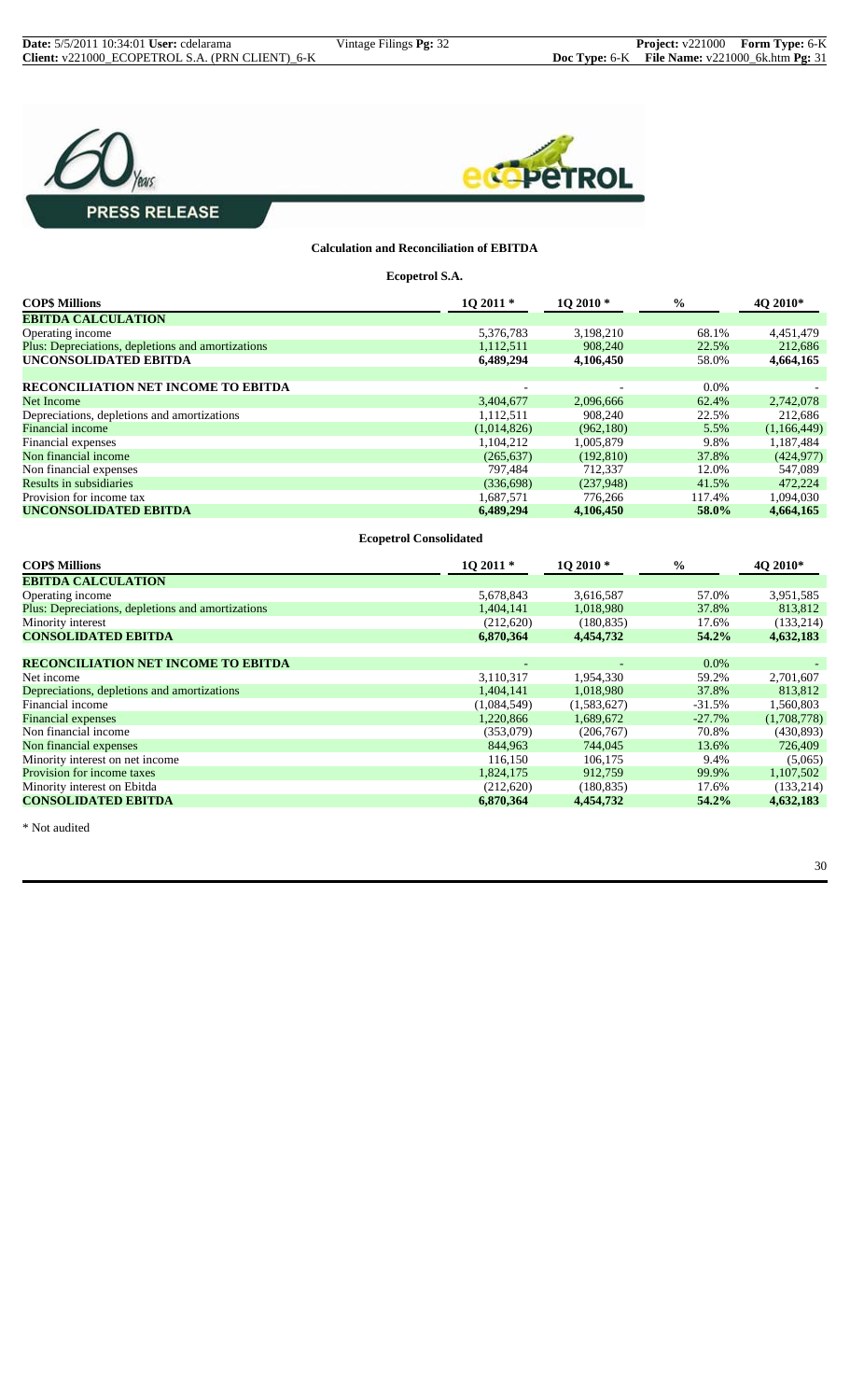

#### **VII. Subsidiaries results**

Note: Subsidiaries financial statements are not audited.

#### *Exploration and Production*

**Balance Sheet**

#### **1. Hocol:**

| <b>Income Statement</b>    |         |                |
|----------------------------|---------|----------------|
| (COP\$ Billion)            | 1Q 2011 | <b>1Q 2010</b> |
| <b>Local Sales</b>         | 2.1     | 8.6            |
| <b>Export Sales</b>        | 889.6   | 585.4          |
| Sales of services          |         |                |
| <b>Total Sales</b>         | 891.8   | 594.0          |
| <b>Variable Costs</b>      | 525.3   | 336.0          |
| <b>Fixed Costs</b>         | 90.4    | 106.6          |
| <b>Cost of Sales</b>       | 615.7   | 442.6          |
| Gross profit               | 276.1   | 151.4          |
| <b>Operating Expenses</b>  | 8.7     | 6.0            |
| <b>Operating Profit</b>    | 267.4   | 145.4          |
| Profit/(Loss) before taxes | 275.8   | 141.4          |
| Income tax                 | 89.9    | 41.1           |
| Net Income/Loss            | 185.9   | 100.3          |
|                            |         |                |

| (COP\$ Billion)                            | At March 31,<br>2011 | <b>At December</b><br>31, 2010 |
|--------------------------------------------|----------------------|--------------------------------|
| <b>Current Assets</b>                      | 1,015.4              | 931.2                          |
| Long Term Assets                           | 1,447.8              | 1,417.2                        |
| <b>Total Assets</b>                        | 2,463.2              | 2,348.4                        |
| <b>Current Liabilities</b>                 | 532.7                | 566.8                          |
| Long Term Liabilities                      | 120.3                | 145.3                          |
| Deferred taxes                             |                      |                                |
| <b>Total Liabilities</b>                   | 653.0                | 712.1                          |
| Equity                                     | 1,810.2              | 1,636.3                        |
| Total Liabilities and Shareholders' Equity | 2,463.2              | 2,348.4                        |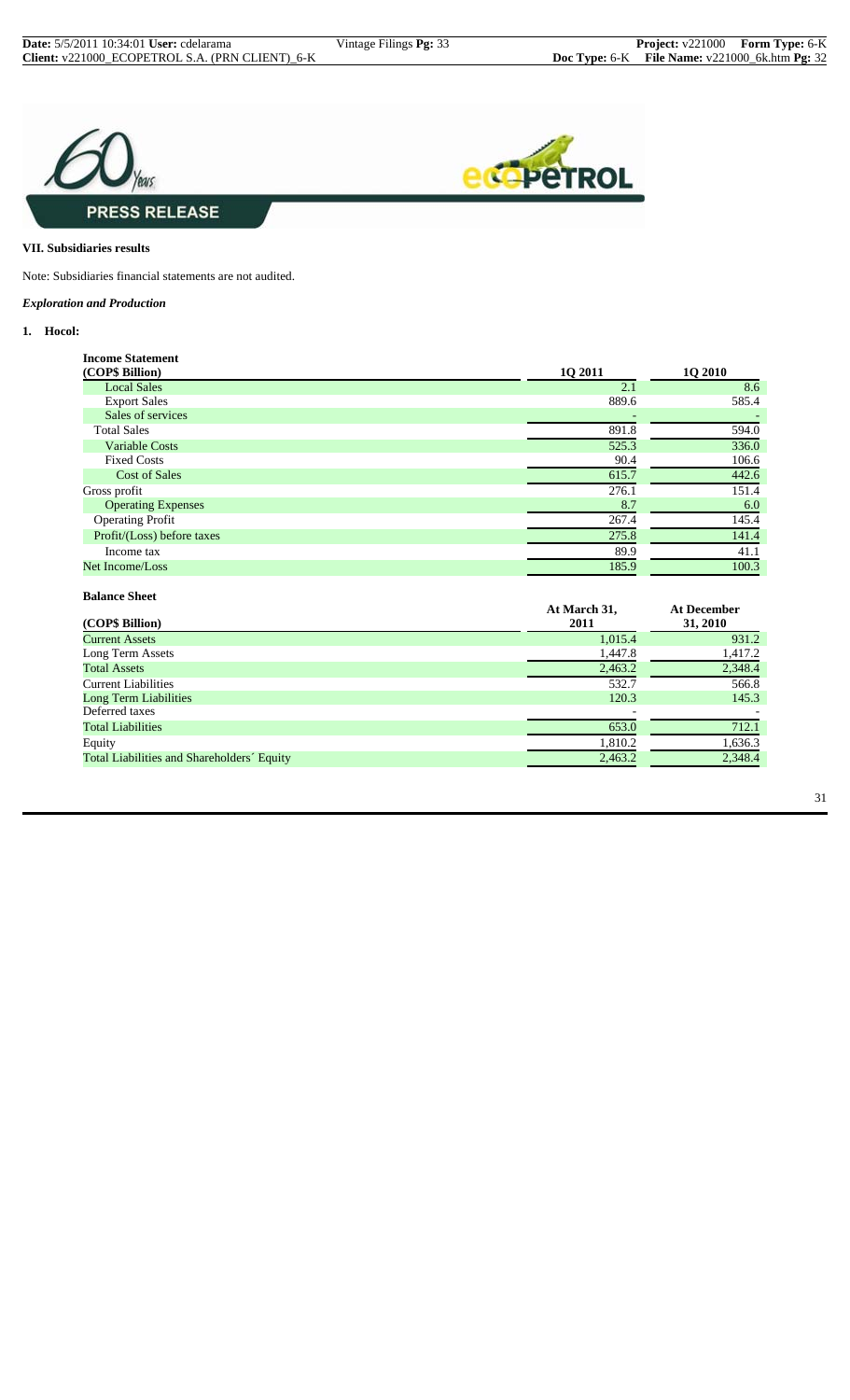



#### **2. Savia Perú**

| <b>Income Statement</b>    |         |         |
|----------------------------|---------|---------|
| <b>US\$</b> million        | 1Q 2011 | 1Q 2010 |
| <b>Local Sales</b>         | 98.7    | 73.7    |
| <b>Export Sales</b>        |         |         |
| Sales of services          | 2.5     | 1.5     |
| <b>Total Sales</b>         | 101.2   | 75.2    |
| <b>Variable Costs</b>      | 38.0    | 30.8    |
| <b>Fixed Costs</b>         | 12.4    | 11.0    |
| <b>Cost of Sales</b>       | 50.4    | 41.8    |
| Gross profit               | 50.8    | 33.4    |
| <b>Operating Expenses</b>  | 8.7     | 4.6     |
| <b>Operating Profit</b>    | 42.1    | 28.8    |
| Profit/(Loss) before taxes | 42.1    | 28.8    |
| Income tax                 | 7.5     | 7.6     |
| Employee profit sharing    | 1.3     | 1.3     |
| Deferred taxes             | 4.9     | 1.0     |
| Minority interest          |         |         |
| Net Income/Loss            | 28.4    | 18.9    |

#### **Balance Sheet**

| Dalance Blittl                             |                      |                         |
|--------------------------------------------|----------------------|-------------------------|
| <b>US\$</b> million                        | At March 31,<br>2011 | At December<br>31, 2010 |
| <b>Current Assets</b>                      | 211.3                | 179.5                   |
| Long Term Assets                           | 390.2                | 342.0                   |
| <b>Total Assets</b>                        | 601.5                | 521.5                   |
| <b>Current Liabilities</b>                 | 92.9                 | 66.8                    |
| <b>Long Term Liabilities</b>               | 103.6                | 90.0                    |
| Deferred taxes                             | 30.2                 | 23.8                    |
| <b>Total Liabilities</b>                   | 226.7                | 180.6                   |
| Equity                                     | 374.8                | 340.9                   |
| Total Liabilities and Shareholders' Equity | 601.5                | 521.5                   |
|                                            |                      |                         |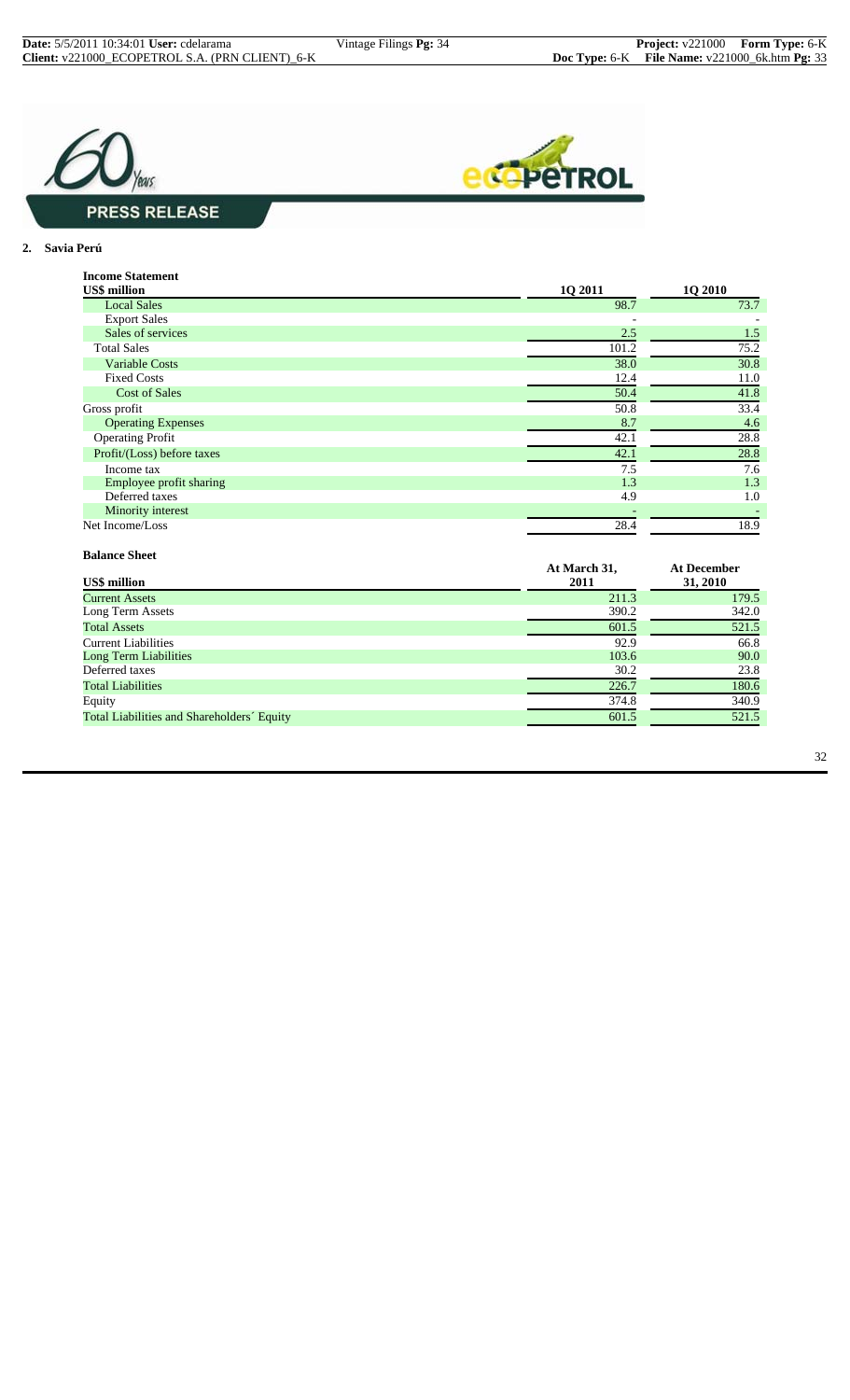



#### **3. Equión**

| <b>Income Statement</b>    |         |
|----------------------------|---------|
| (COP\$ Billion)            | 1Q 2011 |
| <b>Local Sales</b>         | 24.5    |
| <b>Export Sales</b>        | 415.9   |
| Sales of services          | 0.8     |
| <b>Total Sales</b>         | 441.2   |
| <b>Variable Costs</b>      | 168.2   |
| <b>Fixed Costs</b>         | 24.3    |
| <b>Cost of Sales</b>       | 192.5   |
| Gross profit               | 248.7   |
| <b>Operating Expenses</b>  | 5.7     |
| <b>Operating Profit</b>    | 243.0   |
| Profit/(Loss) before taxes | 259.6   |
| Income tax                 | 48.0    |
| Employee profit sharing    |         |
| Deferred taxes             |         |
| Minority interest          |         |
| Net Income/Loss            | 211.6   |

#### **Balance Sheet**

| ратансе энест                              |                      |
|--------------------------------------------|----------------------|
| (COP\$ Billion)                            | At March 31,<br>2011 |
| <b>Current Assets</b>                      | 983.9                |
| Long Term Assets                           | 1,183.6              |
| <b>Total Assets</b>                        | 2,167.5              |
| <b>Current Liabilities</b>                 | 830.4                |
| <b>Long Term Liabilities</b>               | 235.0                |
| Deferred taxes                             |                      |
| <b>Total Liabilities</b>                   | 1,065.4              |
| Equity                                     | 1,102.1              |
| Total Liabilities and Shareholders' Equity | 2,167.5              |
|                                            |                      |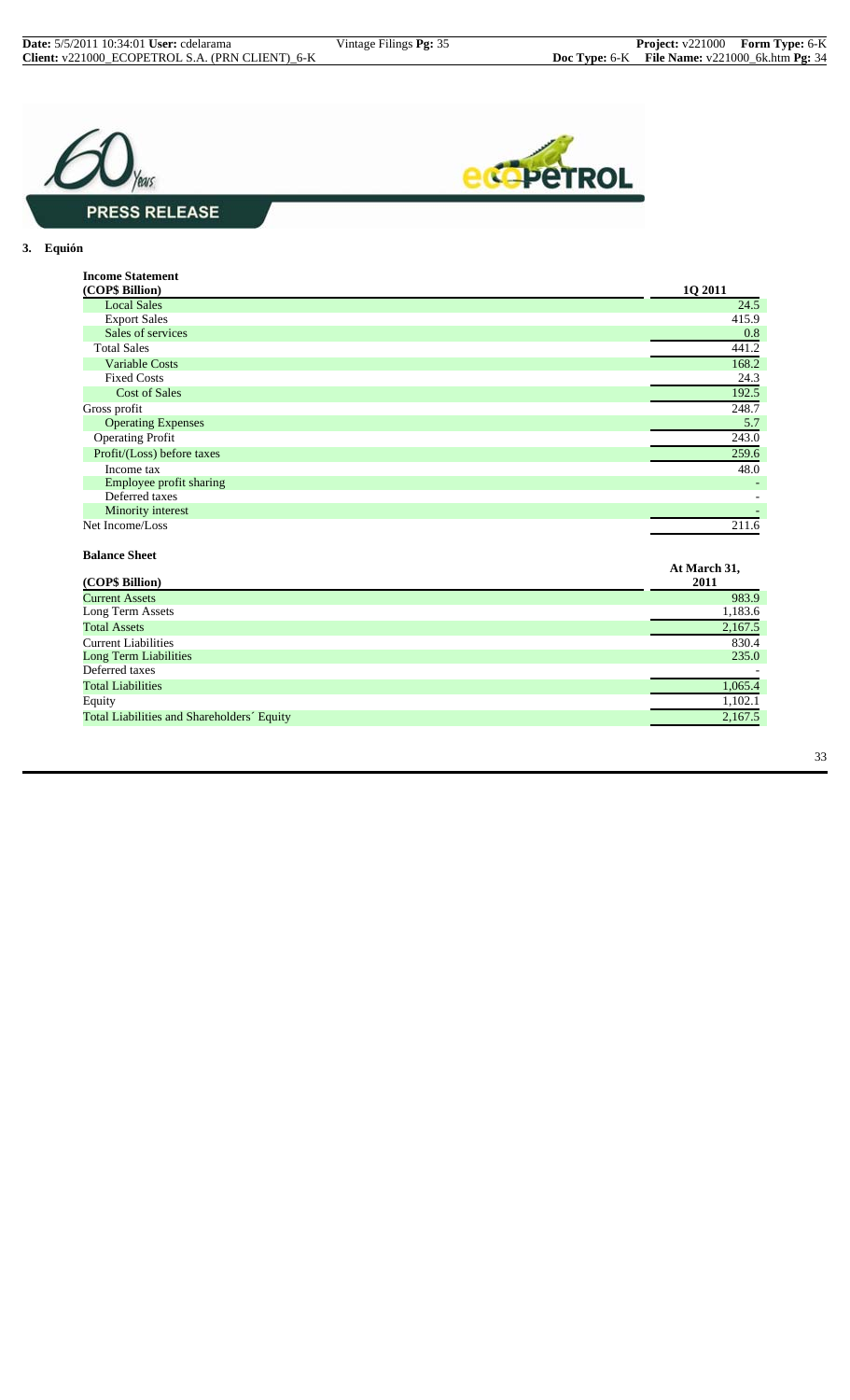



#### *Refining and petrochemicals*

**1. Propilco**

| <b>1O 2010</b>    |
|-------------------|
| 08.836<br>95.515  |
| 2.613<br>2,474    |
| 111.310<br>98.127 |
|                   |

| <b>Income Statement</b>    |                |                |
|----------------------------|----------------|----------------|
| (COP\$ Billion)            | <b>1Q 2011</b> | <b>1Q 2010</b> |
| <b>Local Sales</b>         | 173.0          | 143.6          |
| <b>Export Sales</b>        | 200.5          | 211.7          |
| Sales of services          |                |                |
| <b>Total Sales</b>         | 373.5          | 355.4          |
| <b>Variable Costs</b>      | 302.9          | 305.4          |
| <b>Fixed Costs</b>         | 26.4           | 21.1           |
| <b>Cost of Sales</b>       | 329.2          | 326.5          |
| Gross profit               | 44.2           | 28.9           |
| <b>Operating Expenses</b>  | 24.4           | 23.1           |
| <b>Operating Profit</b>    | 19.9           | 5.7            |
| Profit/(Loss) before taxes | 15.0           | 17.8           |
| Income tax                 | 2.3            | 2.0            |
| Minority interest          |                |                |
| Net Income/Loss            | 12.6           | 15.8           |

#### **Balance Sheet**

|                                            | At March 31, | <b>At December</b> |
|--------------------------------------------|--------------|--------------------|
| <b>COP\$ Billion</b>                       | 2011         | 31, 2010           |
| <b>Current Assets</b>                      | 586.1        | 531.5              |
| Long Term Assets                           | 507.1        | 530.8              |
| <b>Total Assets</b>                        | 1,093.2      | 1,062.3            |
| <b>Current Liabilities</b>                 | 346.0        | 394.5              |
| Long Term Liabilities                      | 116.1        | 31.8               |
| <b>Total Liabilities</b>                   | 462.1        | 426.3              |
| Equity                                     | 631.1        | 636.0              |
| Total Liabilities and Shareholders' Equity | 1,093.2      | 1,062.3            |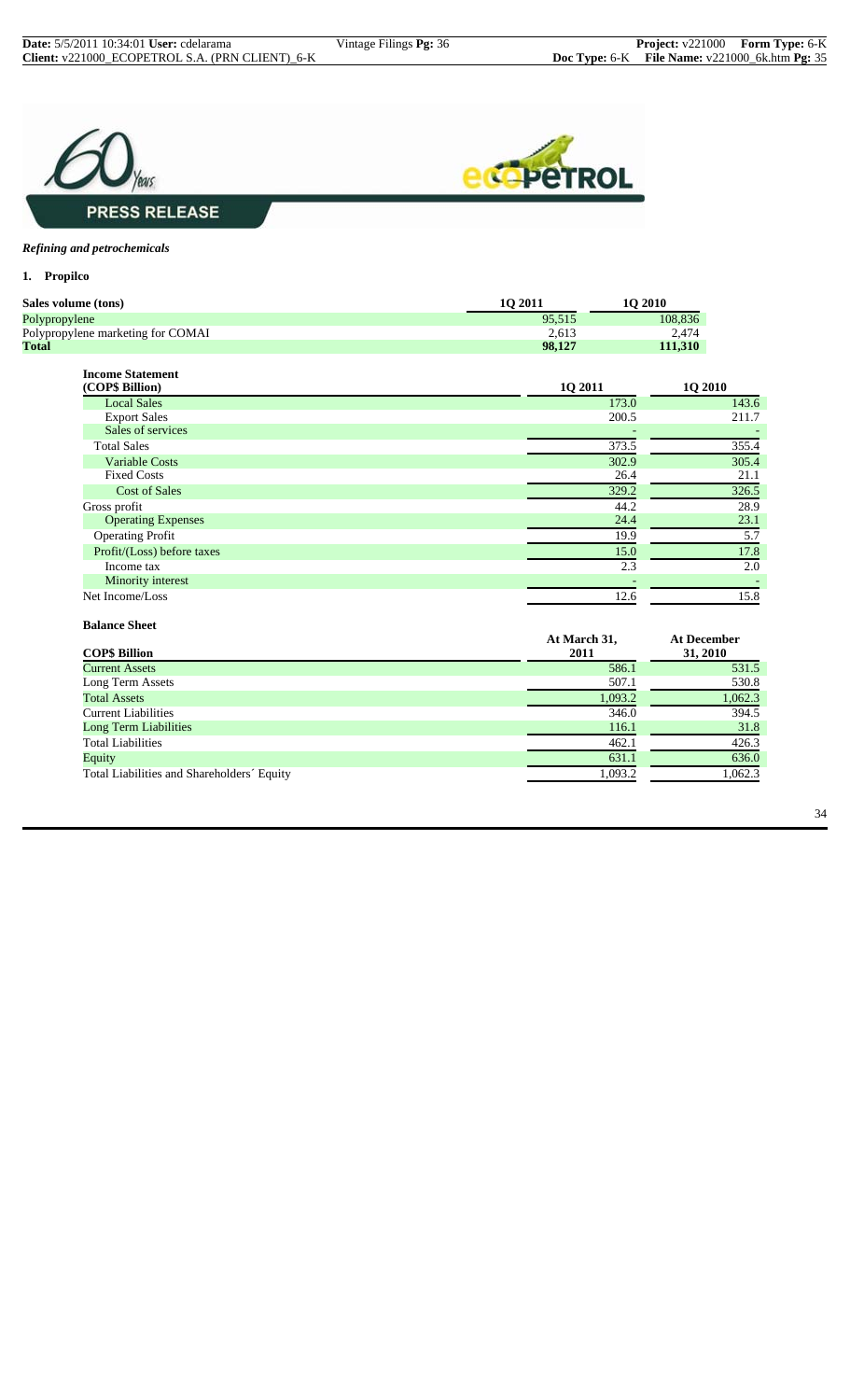



**2. Reficar**

| <b>Sales Volume (MBD)</b>                  | 10 2011         | 1Q 2010*        |
|--------------------------------------------|-----------------|-----------------|
| Local                                      | 41.6            | 45.5            |
| International                              | 56.1            | 45.9            |
| Total                                      | 97.7            | 91.4            |
| * Reclasified as local sale                |                 |                 |
| <b>Income Statement</b><br>$(CDo$ Rillian) | 1 $\Omega$ 2011 | 1 $\Omega$ 2010 |

| (COP\$ Billion)            | 10 2011 | <b>1Q 2010</b> |
|----------------------------|---------|----------------|
| <b>Local Sales</b>         | 511.2   | 362.8          |
| <b>Export Sales</b>        | 599.8   | 487.3          |
| Sales of services          |         |                |
| <b>Total Sales</b>         | 1,111.0 | 850.1          |
| <b>Variable Costs</b>      | 1,014.1 | 709.3          |
| <b>Fixed Costs</b>         | 37.7    | 125.6          |
| <b>Cost of Sales</b>       | 1,051.8 | 834.9          |
| Gross profit               | 59.2    | 15.2           |
| <b>Operating Expenses</b>  | 47.7    | 13.0           |
| <b>Operating Profit</b>    | 11.5    | 2.2            |
| Non Operating income       | 25.2    | 8.0            |
| Non Operating expenses     | (29.8)  | (17.7)         |
| Profit/(Loss) before taxes | 7.0     | (7.5)          |
| Income tax                 | 0.9     | 1.3            |
| Minority interest          |         |                |
| Net Income/Loss            | 6.1     | (8.8)          |
|                            |         |                |

#### **Balance Sheet COP\$ Billion At March 31, 2011 At December 31, 2010 Current Assets** 1,056.2 733.3 1,056.2 733.3 1,056.2 733.3 1,056.2 733.3 1,056.2 733.3 1,056.2 733.3 1,056.2 733.3 1,056.2 733.3 1,056.2 733.3 1,056.2 733.3 1,056.2 733.3 1,056.2 733.3 1,056.2 733.3 1,056.2 73.468.6 1,000 Long Term Assets 3,625.0 3,468.6 3,625.0 3,468.6 3,625.0 3,468.6 3,625.0 3,468.6 3,525.0 3,468.6 3,525.0 3,468.6 3,525.0 3,468.6 3,525.0 3,468.6 3,525.0 3,468.6 3,525.0 3,468.7 3 and 3.7 and 3.7 and 3.7 and 3.7 and 3.7 and Total Assets 4,681.2 4,201.9 Eurrent Liabilities 1,096.9 1,077.8 1,077.8 1,096.9 1,077.8 1,096.9 1,077.8 1,077.8 1,077.8 1,077.8 1,077.8 1,077.8 1,077.8 1,077.8 1,077.8 1,077.8 1,077.8 1,077.8 1,077.8 1,077.8 1,077.8 1,077.8 1,077.8 1,077.8 1,077.8 1, Long Term Liabilities Total Liabilities 1,948.6 1,475.4<br>
Equity 1,475.4<br>
Total Liabilities and Shareholders' Equity 1,681.2 4,681.2 4,201.9 Equity 2,732.6 2,726.5 Total Liabilities and Shareholders´ Equity 4,681.2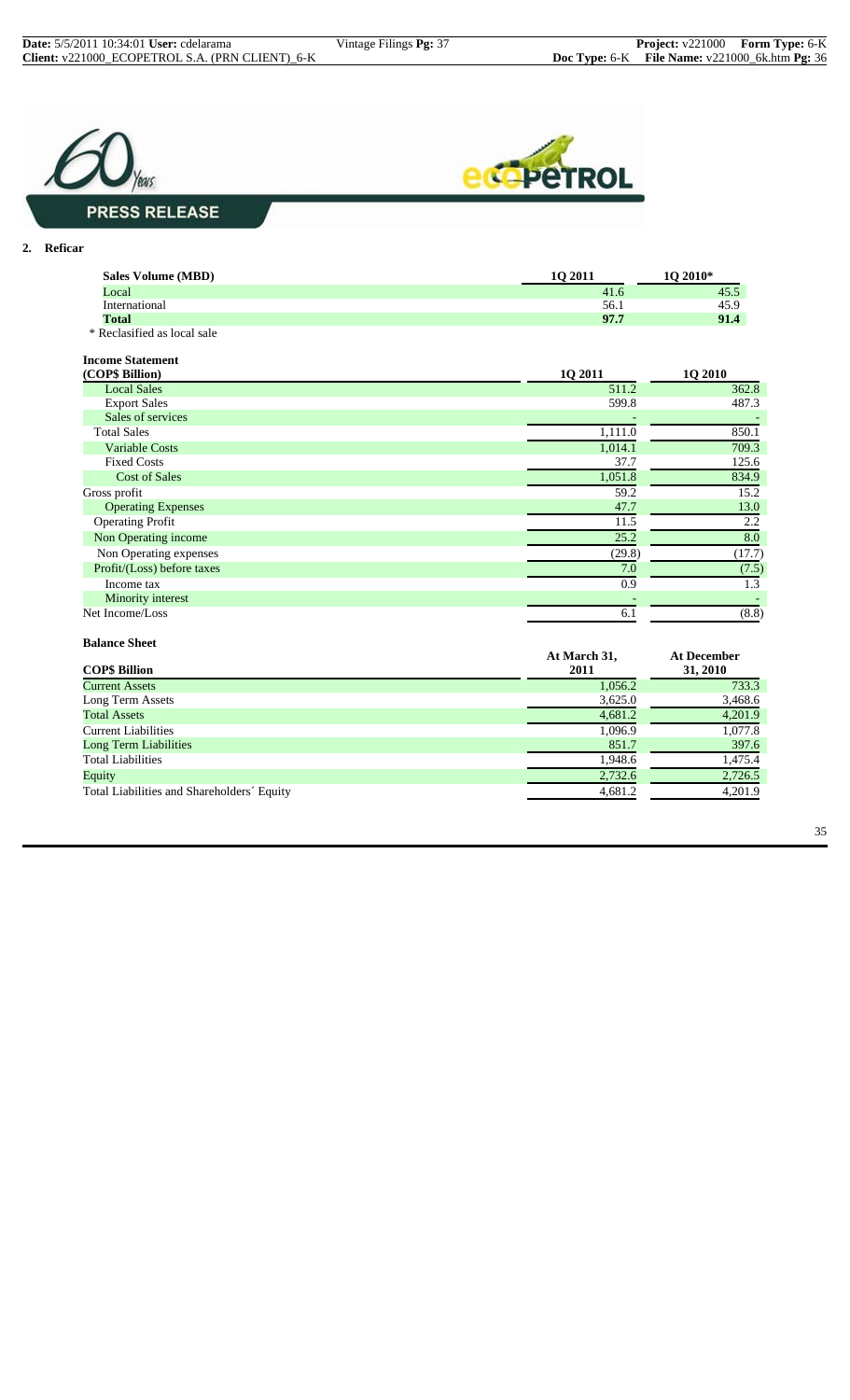



#### *Transportation*

#### **1. Ocensa**

| <b>Transported volumes (MBOD)</b> | 10 2011 | 10 2010 |
|-----------------------------------|---------|---------|
| Cusiana-Porvenir                  | 99.6    | 54.3    |
| Porvenir-Vasconia                 | 529.1   | 430.4   |
| Vasconia-Coveñas                  | 309.7   | 269.3   |
| Coveñas-Export Port               | 284.6   | 253.0   |

| <b>Income Statement</b> |                 |
|-------------------------|-----------------|
| $(COP \&$ Rillian)      | 1 $\Omega$ 2011 |

| (COP\$ Billion)            | 1Q 2011                  | 1Q 2010                  |
|----------------------------|--------------------------|--------------------------|
| Sales of services          | 234.0                    | 592.5                    |
| <b>Total Sales</b>         | 234.0                    | 592.5                    |
| <b>Variable Costs</b>      | $\overline{\phantom{0}}$ | $\overline{\phantom{0}}$ |
| <b>Fixed Costs</b>         | 155.8                    | 157.6                    |
| <b>Cost of Sales</b>       | 155.8                    | 157.6                    |
| Gross profit               | 78.2                     | 434.9                    |
| <b>Operating Expenses</b>  | 21.1                     | 8.2                      |
| <b>Operating Profit</b>    | 57.1                     | 426.7                    |
| Profit/(Loss) before taxes | 28.6                     | 366.3                    |
| Income tax                 | 1.4                      | 89.0                     |
| Minority interest          |                          |                          |
| Net Income/Loss            | 27.2                     | 277.4                    |

#### **Balance Sheet**

| <b>COP\$ Billion</b>                       | At March 31,<br>2011 | <b>At December</b><br>31, 2010 |
|--------------------------------------------|----------------------|--------------------------------|
|                                            |                      |                                |
| <b>Current Assets</b>                      | 822.6                | 937.6                          |
| Long Term Assets                           | 1,179.7              | 1,203.3                        |
| <b>Total Assets</b>                        | 2,002.3              | 2,140.9                        |
| <b>Current Liabilities</b>                 | 369.4                | 458.9                          |
| <b>Long Term Liabilities</b>               | 1,025.1              | 1,101.4                        |
| <b>Total Liabilities</b>                   | 1,394.5              | 1,560.3                        |
| Equity                                     | 607.8                | 580.6                          |
| Total Liabilities and Shareholders' Equity | 2.002.3              | 2,140.9                        |

#### **2. ODL**

|   | ንበ<br>. . | 2010<br>__ |
|---|-----------|------------|
| . |           | O.,        |
|   |           |            |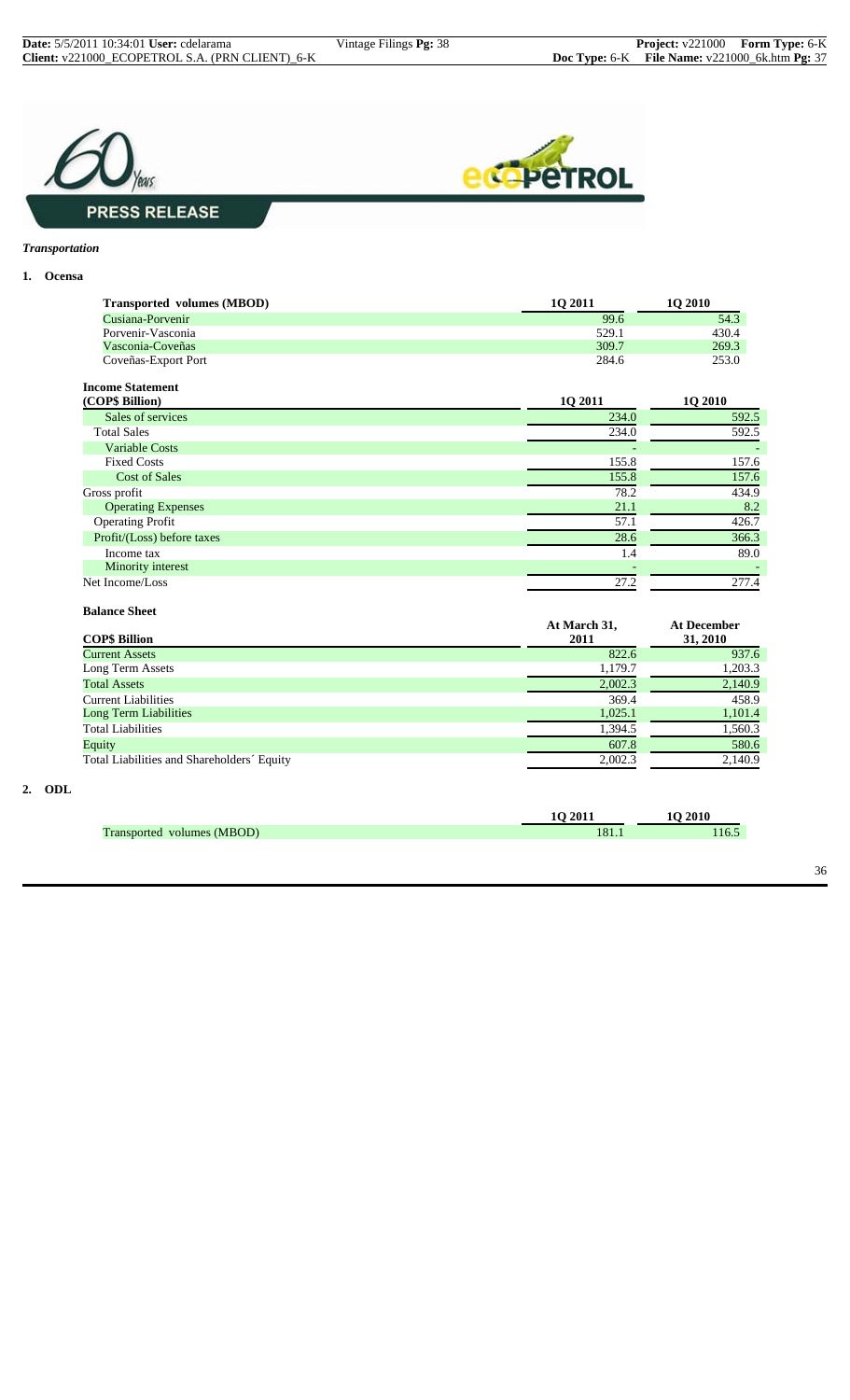



# **PRESS RELEASE**

| <b>Income Statement</b><br>(COP\$ Billion) | <b>10 2011</b> | <b>1Q 2010</b> |
|--------------------------------------------|----------------|----------------|
| Sales of services                          | 69.9           | 33.1           |
| <b>Total Sales</b>                         | 69.9           | 33.1           |
| <b>Variable Costs</b>                      | 6.5            | 6.2            |
| <b>Fixed Costs</b>                         | 29.3           | 13.3           |
| <b>Cost of Sales</b>                       | 35.7           | 19.6           |
| Gross profit                               | 34.1           | 13.6           |
| <b>Operating Expenses</b>                  | 3.0            | 1.3            |
| <b>Operating Profit</b>                    | 31.2           | 12.3           |
| Profit/(Loss) before taxes                 | 13.8           | 0.4            |
| Income tax                                 |                | (0.0)          |
| Minority interest                          |                |                |
| Net Income/Loss                            | 13.8           | 0.4            |

| <b>Balance Sheet</b>                       |              |                    |
|--------------------------------------------|--------------|--------------------|
|                                            | At March 31, | <b>At December</b> |
| <b>COP\$ Billion</b>                       | 2011         | 31, 2010           |
| <b>Current Assets</b>                      | 343.8        | 412.5              |
| Long Term Assets                           | 1,519.6      | 1,441.7            |
| <b>Total Assets</b>                        | 1,863.4      | 1,854.2            |
| <b>Current Liabilities</b>                 | 106.4        | 110.9              |
| Long Term Liabilities                      | 1,303.8      | 1,303.8            |
| <b>Total Liabilities</b>                   | 1,410.2      | 1,414.7            |
| Equity                                     | 453.2        | 439.5              |
| Total Liabilities and Shareholders' Equity | 1,863.4      | 1,854.2            |
|                                            |              |                    |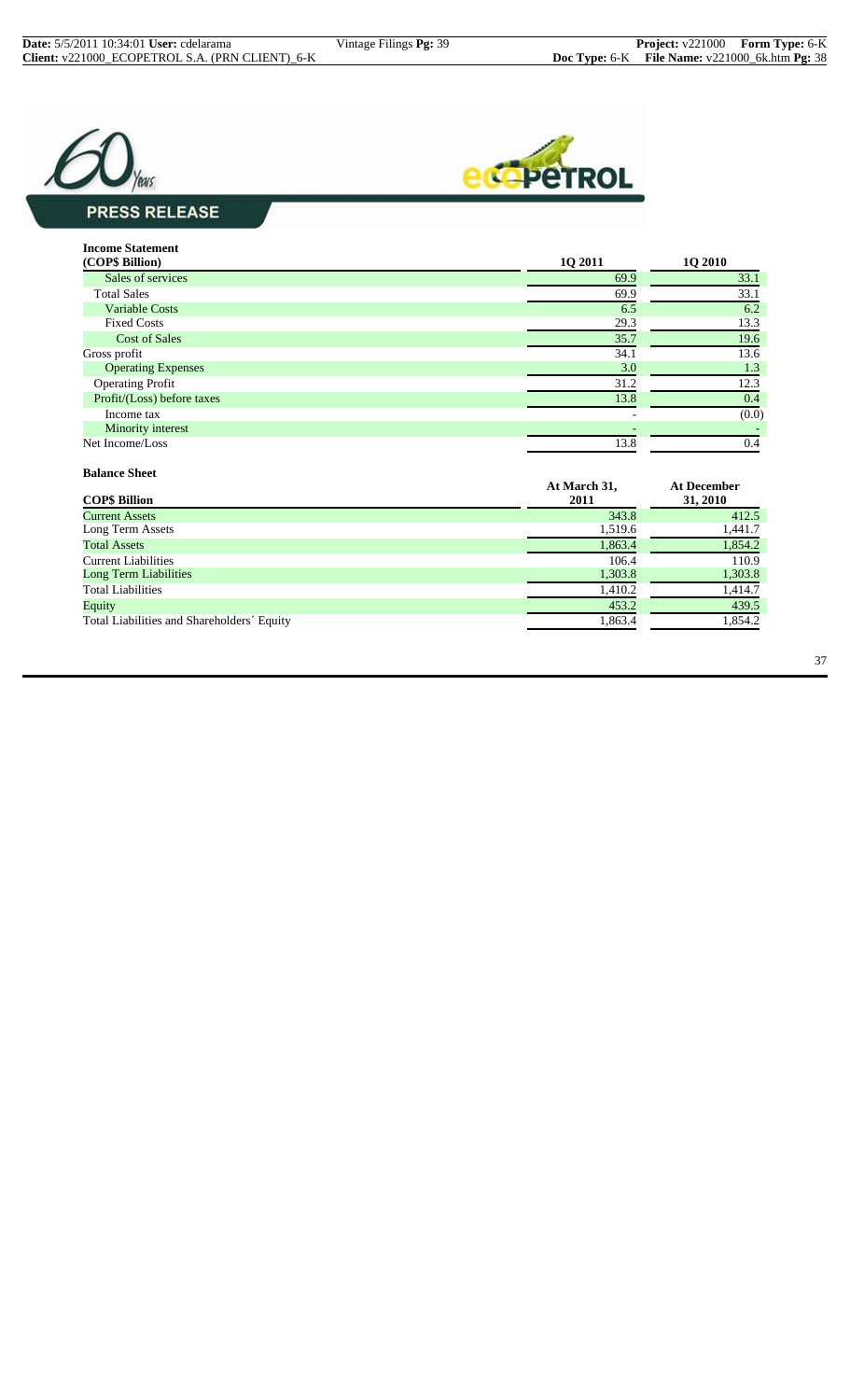



*Biofuels*

#### **1. Ecodiesel**

**Income Statement**

| (COP\$ Billion)            | 10 2011                 | <b>10 2010</b>             |
|----------------------------|-------------------------|----------------------------|
| Domestic sales             | 70.6                    |                            |
| Sales of services          |                         |                            |
| <b>Total Sales</b>         | 70.6                    |                            |
| Variable Costs             | 64.5                    |                            |
| <b>Fixed Costs</b>         |                         |                            |
| Cost of Sales              | 64.5                    |                            |
| Gross profit               | 6.1                     |                            |
| <b>Operating Expenses</b>  | 4.0                     |                            |
| <b>Operating Profit</b>    | 2.1                     |                            |
| Profit/(Loss) before taxes |                         |                            |
| Income tax                 |                         |                            |
| Minority interest          |                         |                            |
| <b>Net Income</b>          |                         |                            |
| <b>Balance Sheet</b>       |                         |                            |
| <b>COP\$ Billion</b>       | As of March 31,<br>2011 | As of December 31,<br>2010 |
| <b>Current Assets</b>      | 45.6                    | 7.8                        |
| Long Torm Assats           | 06.8                    | 007                        |

| <b>Current Assets</b>                      | 45.6  | 7.8   |
|--------------------------------------------|-------|-------|
| Long Term Assets                           | 96.8  | 99.7  |
| <b>Total Assets</b>                        | 142.4 | 107.5 |
| <b>Current Liabilities</b>                 | 65.0  | 27.6  |
| <b>Long Term Liabilities</b>               | 56.0  | 60.7  |
| <b>Total Liabilities</b>                   | 121.0 | 88.3  |
| Equity                                     | 21.4  | 19.2  |
| Total Liabilities and Shareholders' Equity | 142.4 | 107.5 |
|                                            |       |       |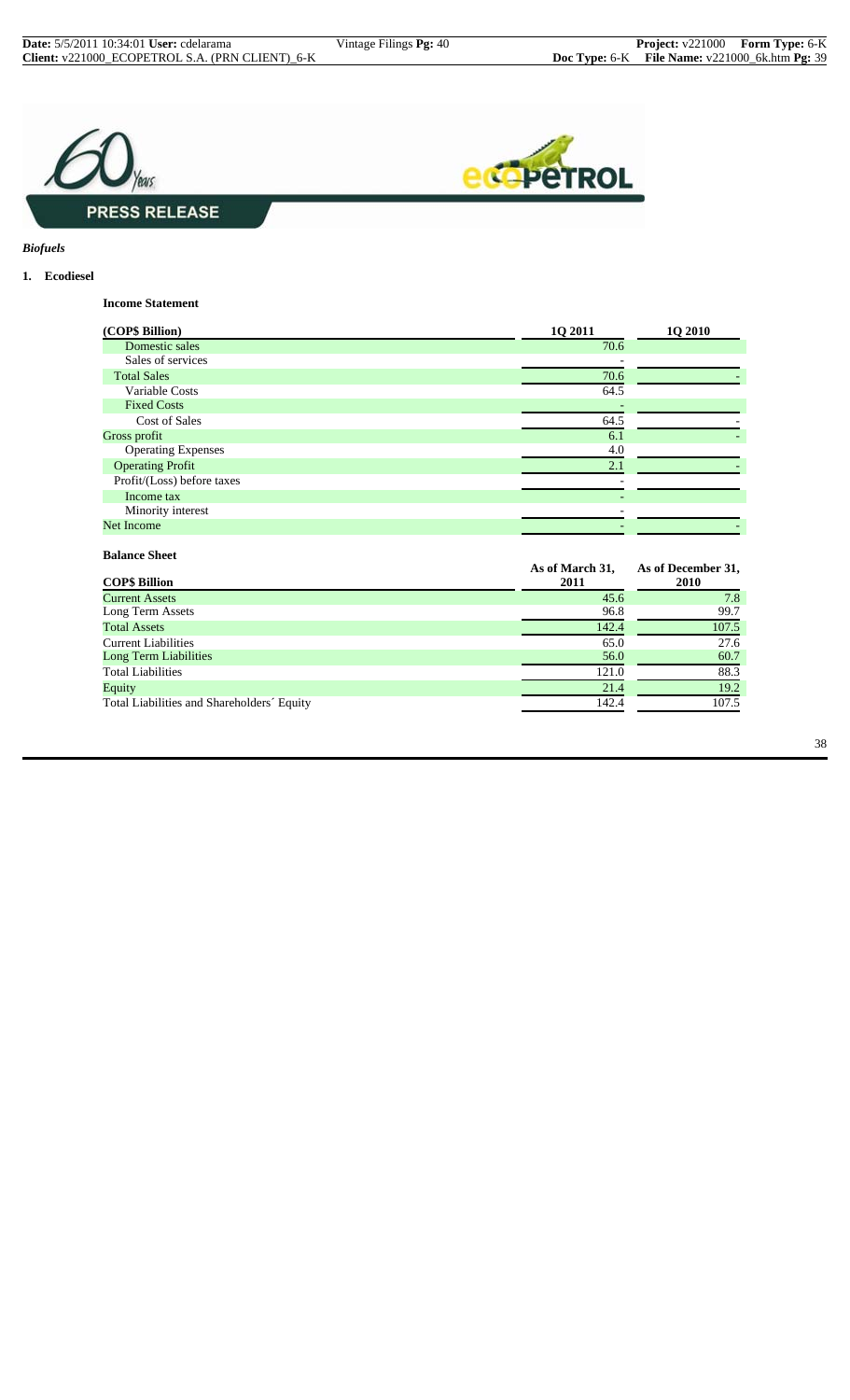| <b>Date:</b> 5/5/2011 10:34:01 <b>User:</b> cdelarama | Vintage Filings <b>Pg:</b> 41 | <b>Project:</b> v221000 Form Type: 6-K             |  |
|-------------------------------------------------------|-------------------------------|----------------------------------------------------|--|
| Client: v221000 ECOPETROL S.A. (PRN CLIENT) 6-K       |                               | Doc Type: $6-K$ File Name: $v221000$ 6k.htm Pg: 40 |  |

#### **SIGNATURE**

Pursuant to the requirements of the Securities Exchange Act of 1934, the Registrant has duly caused this report to be signed on its behalf by the undersigned, thereto duly authorized.

Date: May 5, 2011

Ecopetrol S.A.

By: /s/ Adriana M. Echeverri Name: Adriana M. Echeverri Title: Chief Financial Officer